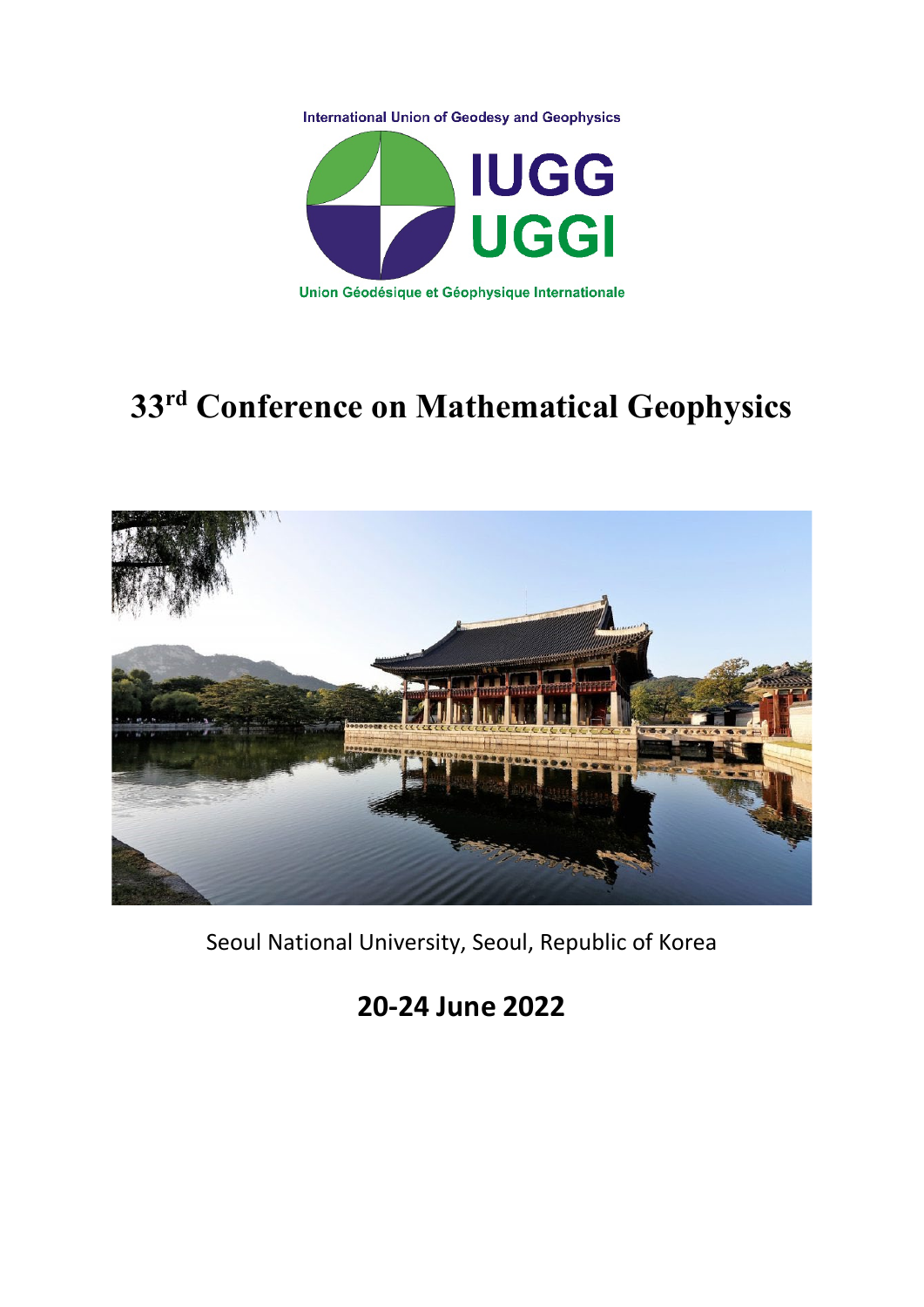# **PROGRAM & ABSTRACTS**

Geophysics in the World of Modern Mathematics and Artificial Intelligence

# **Geophysics and Mathematics for Sustainable Development**

(*a contribution to the United Nations International Year of Basic Sciences for Sustainable Development - IYBSSG2022*)

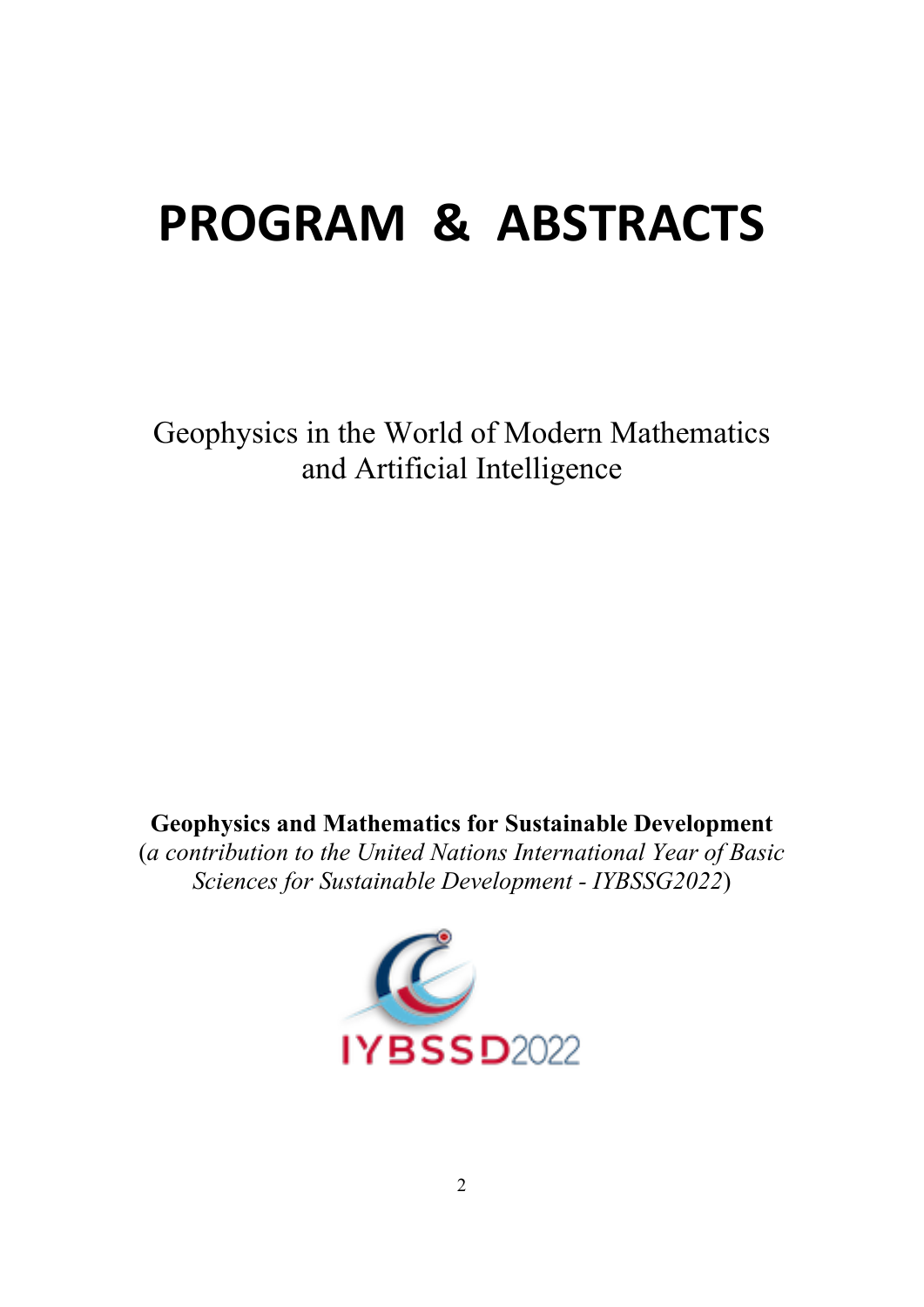# **Preface**

#### *Welcome to the 33rd IUGG Conference on Mathematical Geophysics (CMG2022)!*

The online meeting with an onsite participation of local students and invited scientists will be hosted by the Seoul National University, Seoul, Republic of Korea. The Conference aims to discuss contemporary topics in mathematical geophysics, such as data analysis, machine learning and artificial intelligence, geophysical fluid dynamics, geophysical inversions, and mathematics for natural hazards science. The detailed CMG2022 program is available at the CMG2022 website (http://www.cmg2022.org/index.php/scientific-program). The Program includes two keynote presentations by *Kwang-Yul Kim* (Seoul National University, Republic of Korea) and *Friderick Simons* (Princeton University, USA) – the inaugural recipient of the Vladimir Keilis-Borok Medal; thirteen invited speakers; and contributed oral/poster presentations.

CMG2022 is a contribution to the United Nations International Year on Basic Sciences for Sustainable Development (www.iybssd2022.org), an international program partnered by IUGG. A panel "*Basic Science and Mathematics for Sustainable Development*" will be held on 21 June during the Conference. Several distinguished scientists – *Qiuming Cheng* (China), *Motoko Kotani* (Japan), *Michel Spiro* (France), *Kathryn Whaler* (UK), and *Jaejun Yu* (Republic of Korea) – will contribute to a discussion about integration of basic science, mathematics, science education and policymaking to solve fundamental problems of nature and society and to contribute to the solutions of challenging issues of sustainability.

We acknowledge the significant work and great efforts invested in the meeting organization by the Executive Committee of the IUGG Commission on Mathematical Geophysics (CMG), acting as the Scientific Committee for CMG2022, session conveners, and the Local Organizing Committee for CMG2022.

Enjoy the CMG2022!

*Alik Ismail-Zadeh*, Chair, IUGG Commission on Mathematical Geophysics

*Sang-Mook Lee*, Chair, Local Organizing Committee for CMG2022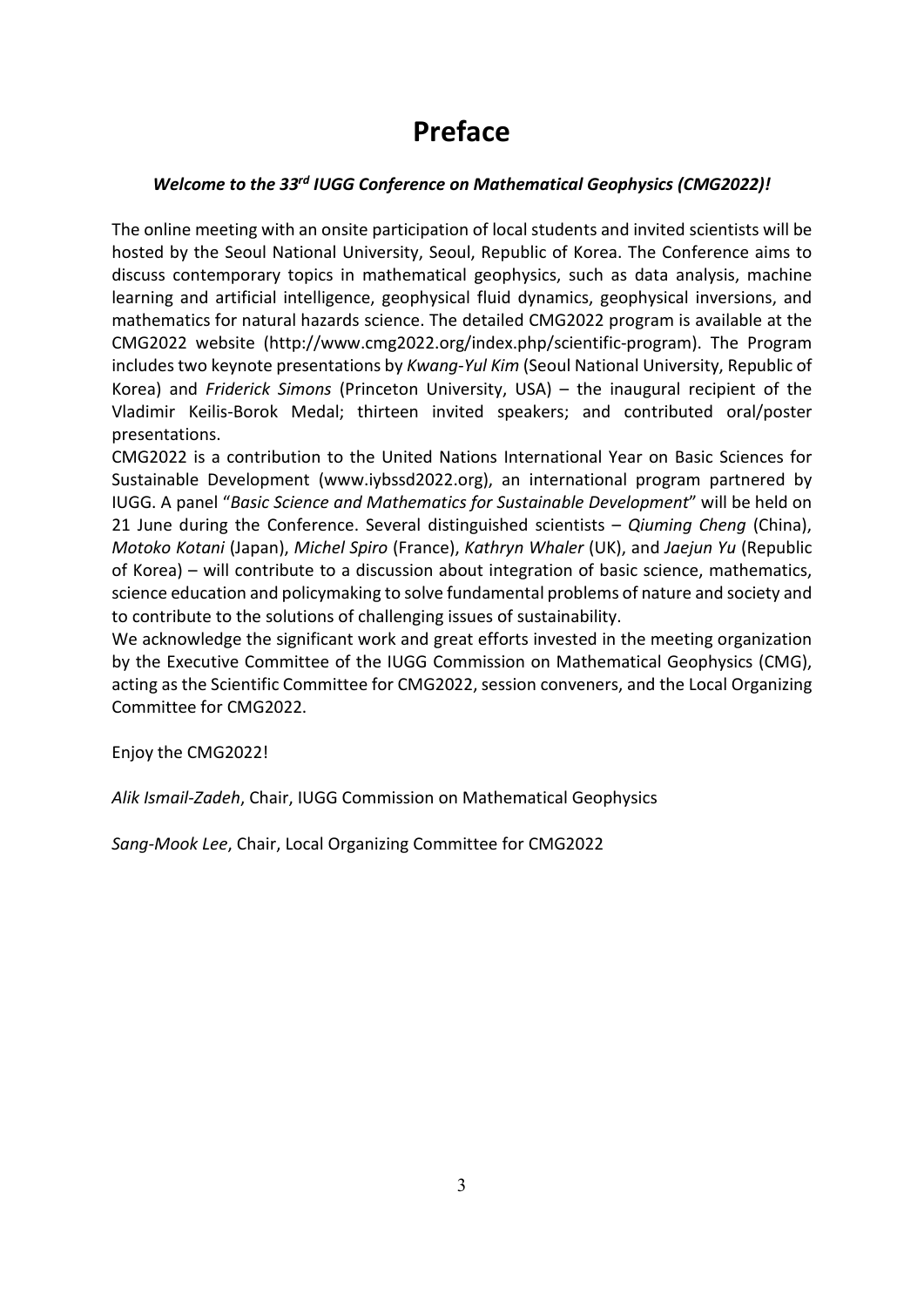# **CMG2022**

## International Scientific **Committee**

Alik Ismail-Zadeh (Germany), Chair Sang-Mook Lee, Chair Yehuda Ben-Zion (USA) Duk-jin Kim Roberto Carniel (Italy) Myung-ju Kang Enamudran Chandrasekhar (India) Dong-Joo Min William Dewar (USA) Byung-Dal So Alexandre Fournier (France) Seok-woo Son Salvatore Grimaldi (Italy) Seok Goo Song Shin-Chan Han (Australia) Sunghyun Nam Ute Herzfeld (USA) Gilbert Hong Sang-Mook Lee (Korea) Dick Peltier (Canada) Annick Pouquet (USA) Dan Rothman (USA) Malcolm Sambridge (Australia) Ilya Zaliapin (USA)

# Local Organizing **Committee**

# **About IUGG**

International Union of Geodesy and Geophysics (IUGG) is a non-governmental, scientific organization, established in 1919. IUGG is a Founding Member of the International Science Council (ISC). The Union is dedicated to the international promotion and coordination of scientific studies of Earth (physical, chemical, and mathematical) and its environment in space. These studies include the shape of the Earth, its gravitational and magnetic fields, the dynamics of the Earth as a whole and of its component parts, the Earth's internal structure, composition and tectonics, earthquakes and elastic wave propagation, the generation of magmas, volcanism and rock formation, the hydrological cycle including snow and ice, all aspects of the oceans, the atmosphere, ionosphere, magnetosphere and solar-terrestrial relations, and analogous problems associated with the Moon and other planets. IUGG encourages the application of this knowledge to societal needs, such as mineral resources, mitigation of natural hazards and environmental preservation. IUGG is comprised of eight semi-autonomous Associations, each responsible for a specific range of topics or themes within the overall scope of Union activities. IUGG has established six interdisciplinary Union Commissions and develops relationships with other scientific bodies with similar interests.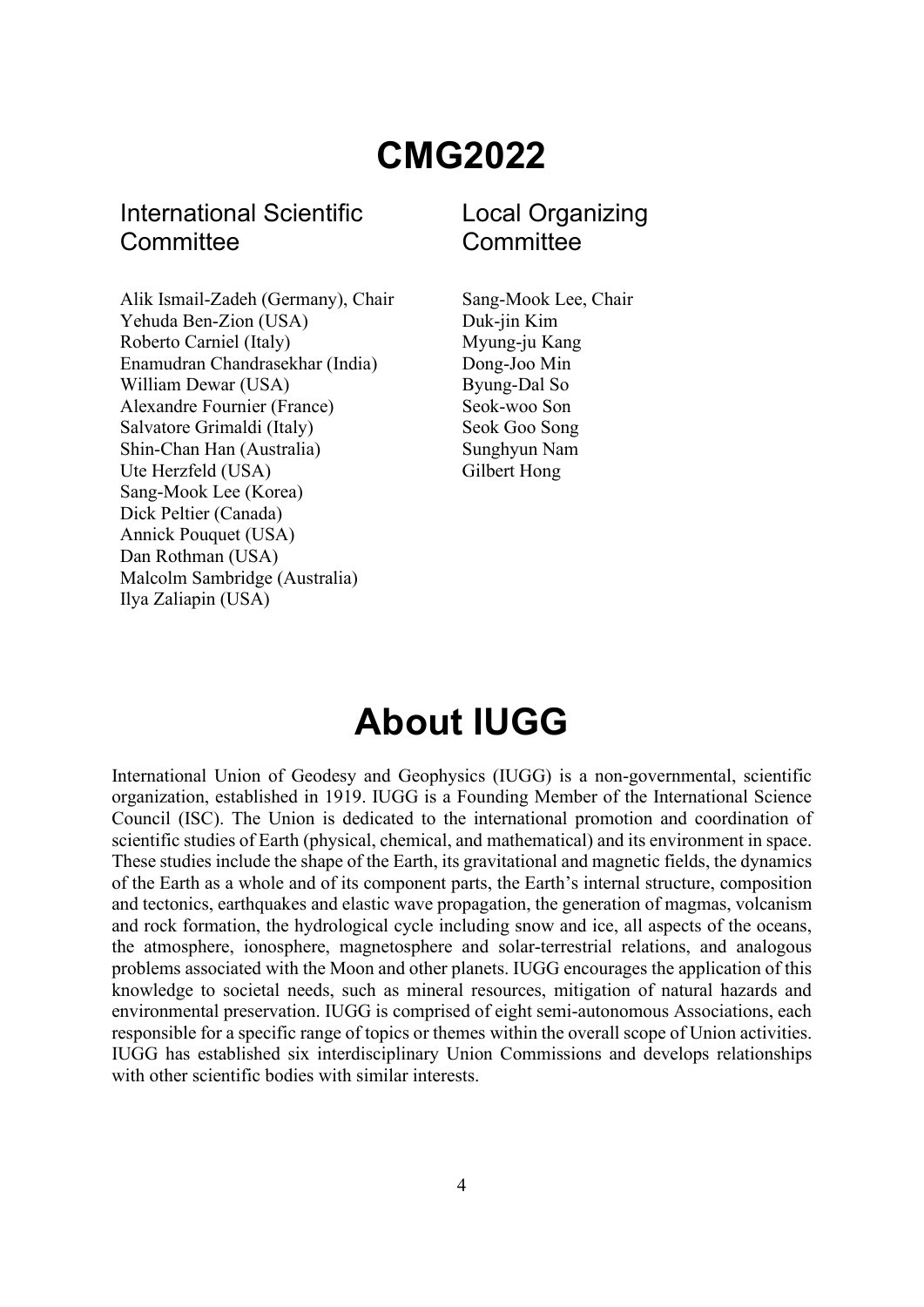# **PROGRAM**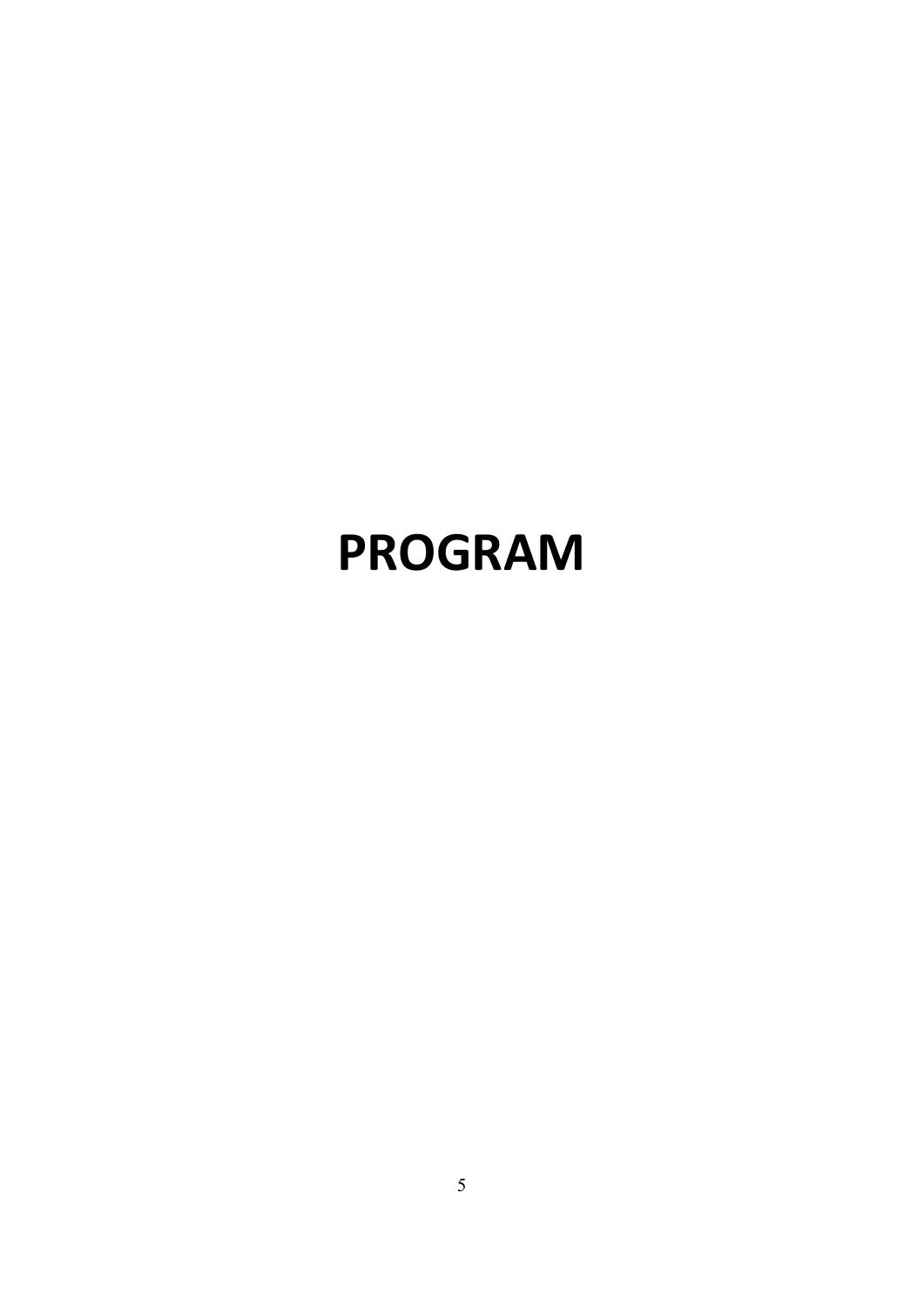## **Monday, 20 June**

**14:00-16:00 Seoul-time** (5:00-7:00 UTC)

14:00-14:30 **Conference Opening**  Chair: *Ilya Zaliapin,* Secretary of the IUGG Commission on Mathematical Geophysics

Welcome speeches *Alik Ismail-Zadeh*, Chair of the IUGG Commission on Mathematical Geophysics *Kathryn Whaler,* IUGG President *Sang-Mook Lee*, Chair of the CMG2022 Local Organizing Committee

14:30-15:30 **Keynote lecture**  Chair: *Sang-Mook Lee,* Seoul National University, South Korea

*Space-time analysis using the Cyclostationary Empirical Orthogonal Function (CSEOF) Technique: A New Trend in Geophysical Data Analysis Kwang-Yul Kim*, Seoul National University, South Korea

15:30-16:00 Movie / Music

#### **20:00-22:00 Seoul-time** (11:00-13:00 UTC)

**Theme 5. Geophysical Inversion: Theory, Algorithms, and Applications** Chair: *Malcolm Sambridge*, Australian National University, Australia

20:00-20:30 *Optimal resolution tomography Sergei Lebedev*, University of Cambridge, UK (invited)

20:30-21:00 *Bayesian inversion with deep generative models Niklas Linde*, University of Lausanne, Switzerland (invited)

21:00-21:30 *Towards probabilistic inversions and uncertainty quantification in large-scale seismic inversions Daniel Peter*, KAUST, Saudi Arabia (invited)

21:30-21:45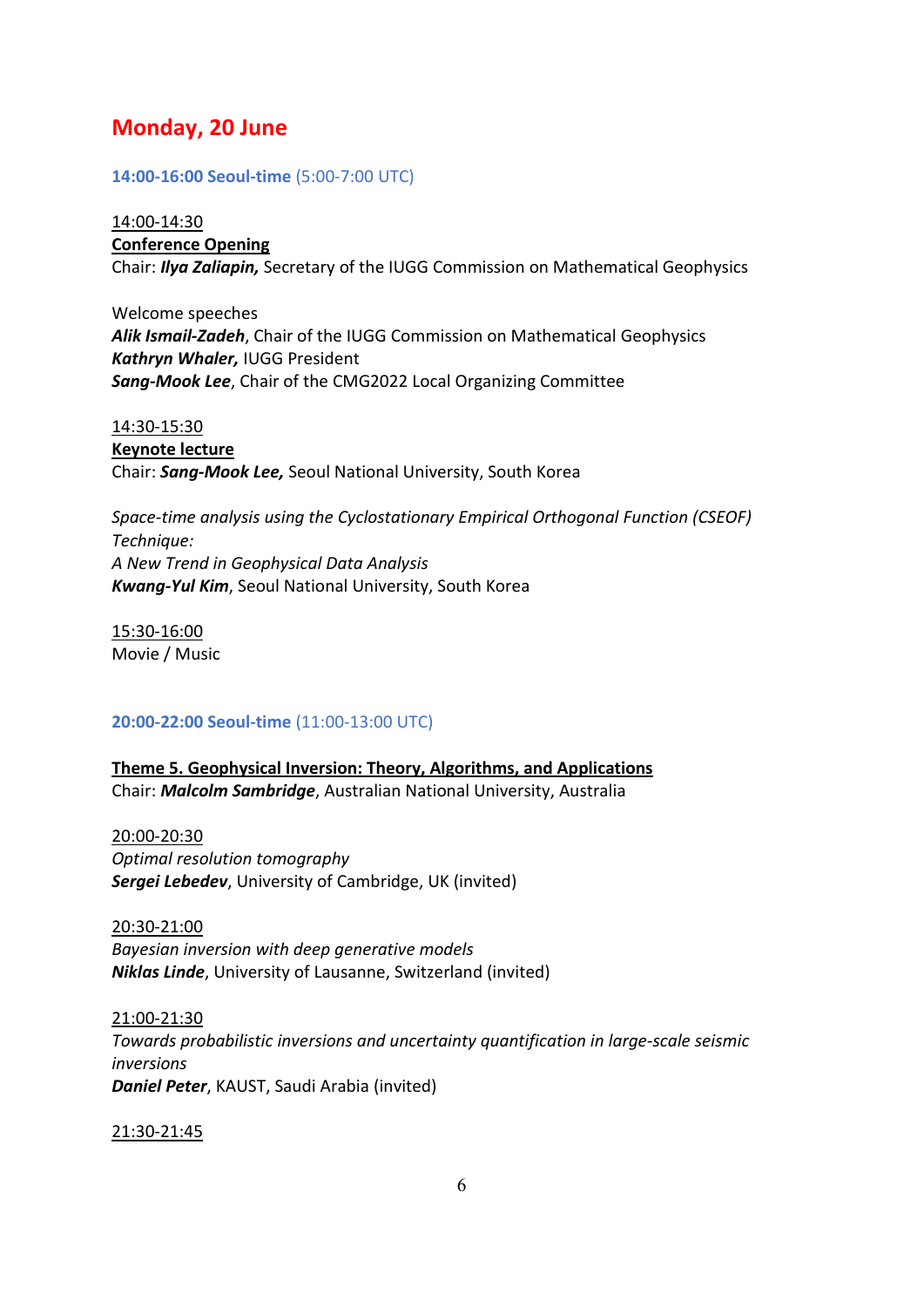*Mimetic finite difference scheme to solve direct current resistivity forward modelling problem Deepak Suryavanshi*, IISER Pune, India

21:45-22:00

*Examples of the use of concept of proximity measures in geophysics Mikhail Rodkin*, Russian Academy of Sciences, Russia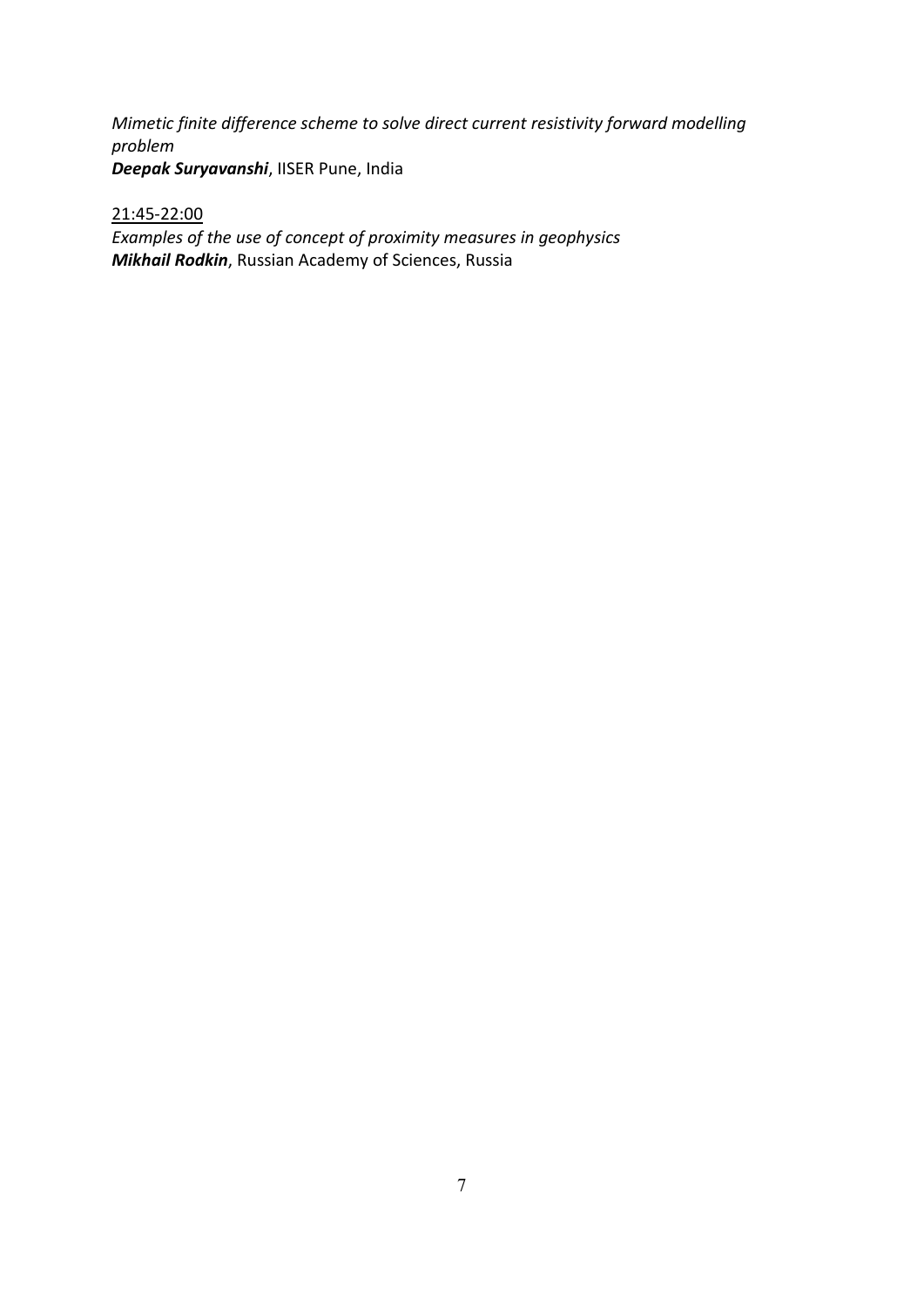# **Tuesday, 21 June**

#### **8:00-10:00 Seoul-time** (23:00-01:00 UTC-time)

**Theme 5. Geophysical Inversion: Theory, Algorithms, and Applications** Chair: *Jan Dettmer*, University of Calgary, Canada (TBC)

#### 8:00-8:15

*Bayesian joint inversion of seismic sources in different data domains Mahdi Hamidbeygi*, University of Calgary, Canada

#### 8:15-8:30

*Uncertainty quantification for joint inversion of magnetotelluric, receiver function, and Rayleigh wave dispersion data Pejman Shahsavari*, University of Calgary, Canada

#### 8:30-8:45

3D Bayesian potential-field data inversion with decorrelation of data residuals using 2D autoregressive models *Emad Ghalenoei*, University of Calgary

**Theme 3: From the Core to the Space: Different Spheres with Common Mathematics** Chairs: *Roberto Carniel*, Università di Udine, Italy (TBC); *Alexander Fournier*, Institut de Physique du Globe de Paris, France (TBC)

8:45-9:00 *Fast algorithm for terrain irradiance using compressed view factor matrices Samuel F Potter*, New York University, USA

#### 9:00-9:15

*On Stormer problem solution for the superposition of axially symmetric dipole and quadrupole magnetic fields Jorge F. Brizuela Atencio*, Universidad Nacional de Tucuman, Argentina

9:15-9:30 *Diffusion of water vapor at lunar polar conditions Norbert Schorghofer*, Planetary Science Institute, USA

#### 9:30-9:45

*Forward modelling of strain and inversion for focal mechanisms from distributed acoustic sensing data Jean Lecoulant*, University of Calgary, Canada

#### 9:45-10:00

*Measurement-based perturbation theory for parameter estimation in differential equations Peiliang Xu*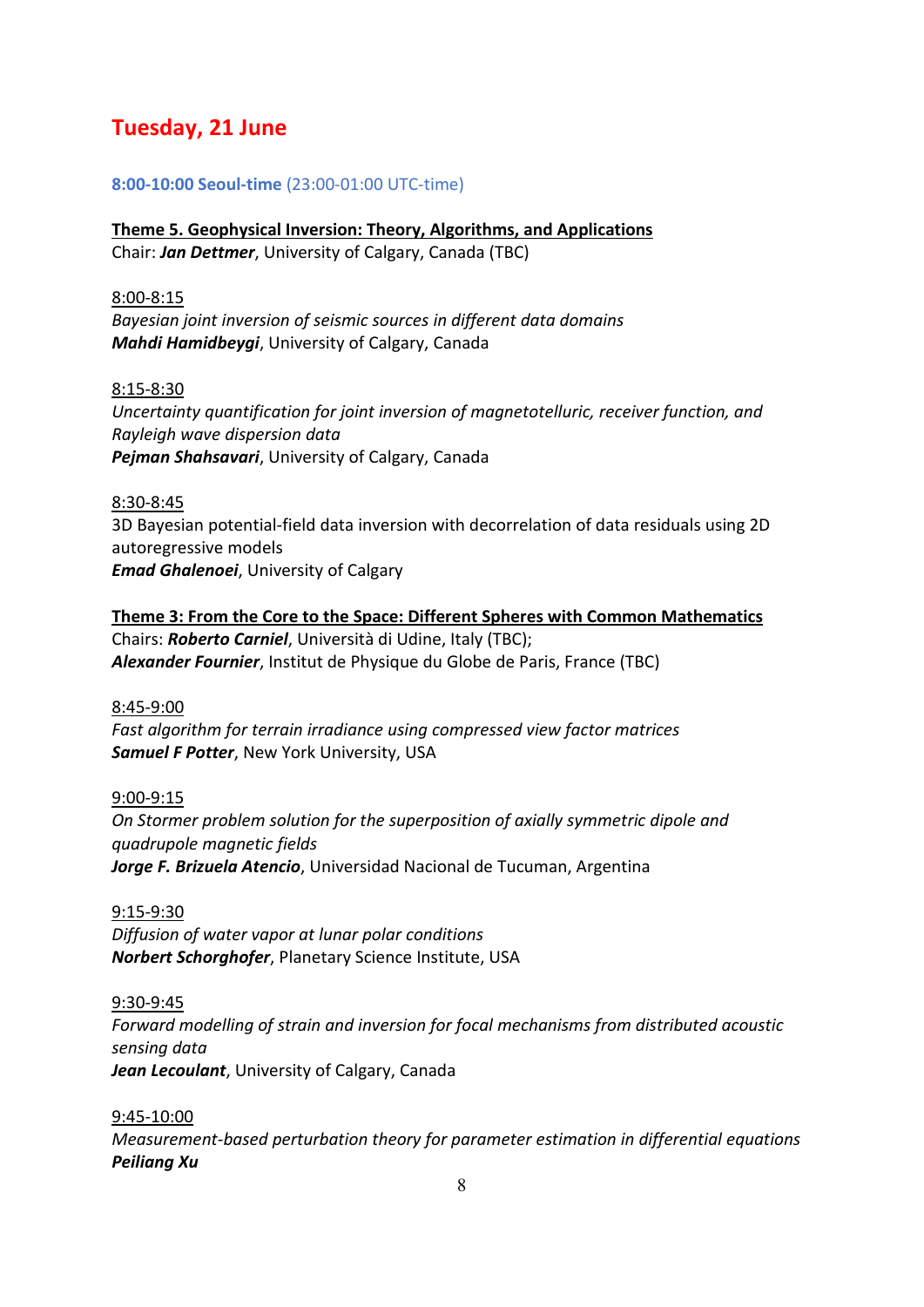#### **15:00-16:00 Seoul-time** (6:00-7:00 UTC)

#### **POSTERS**

Chairs: *Sang-Mook Lee*, Seoul National University, Republic of Korea; *Alik Ismail-Zadeh*, Karlsruhe Institute of Technology;

#### 15:00-15:07

*Developing a river migration hazard map using numerical modeling and Monte Carlo methods* 

*Brayden Noh*, California Institute of Technology, USA

#### 15:07-15:14

*Analysis and comparison of rock magnetic properties of ophiolite and mid-ocean ridge mantle rocks using computational methods Gilbert Hong*, Seoul National University, Republic of Korea

#### 15:14-15:21

*A new quadrature-with-extrapolation algorithm for simulating electromagnetic fields in onedimensional models Pham Ngoc Kien*, Seoul National University, Republic of Korea

#### 15:21-15:28

*Seismic velocity structure of the upper mantle beneath the oldest Pacific Ocean basin from finite-frequency travel-time tomography Hyunsun Kang,* Seoul National University, Republic of Korea

#### 15:28-15:35

*A preliminary machine-learning analysis of radiogenic geochemistry of the different volcanic edifices linked to the African LLSVP and their possible mantle source relationship Hogyum Kim,* Seoul National University, Republic of Korea

#### 15:35-15:42

*Harmonic decompositions analysis of the teleseismic receiver functions for the crustal anisotropic structure Hobin Lim*, Seoul National University, Republic of Korea

#### 15:42-15:49

*Earthquake precursory factors derived from earthquake catalogs with explainable machine learning Jinsu Jang*, Kangwon National University, Republic of Korea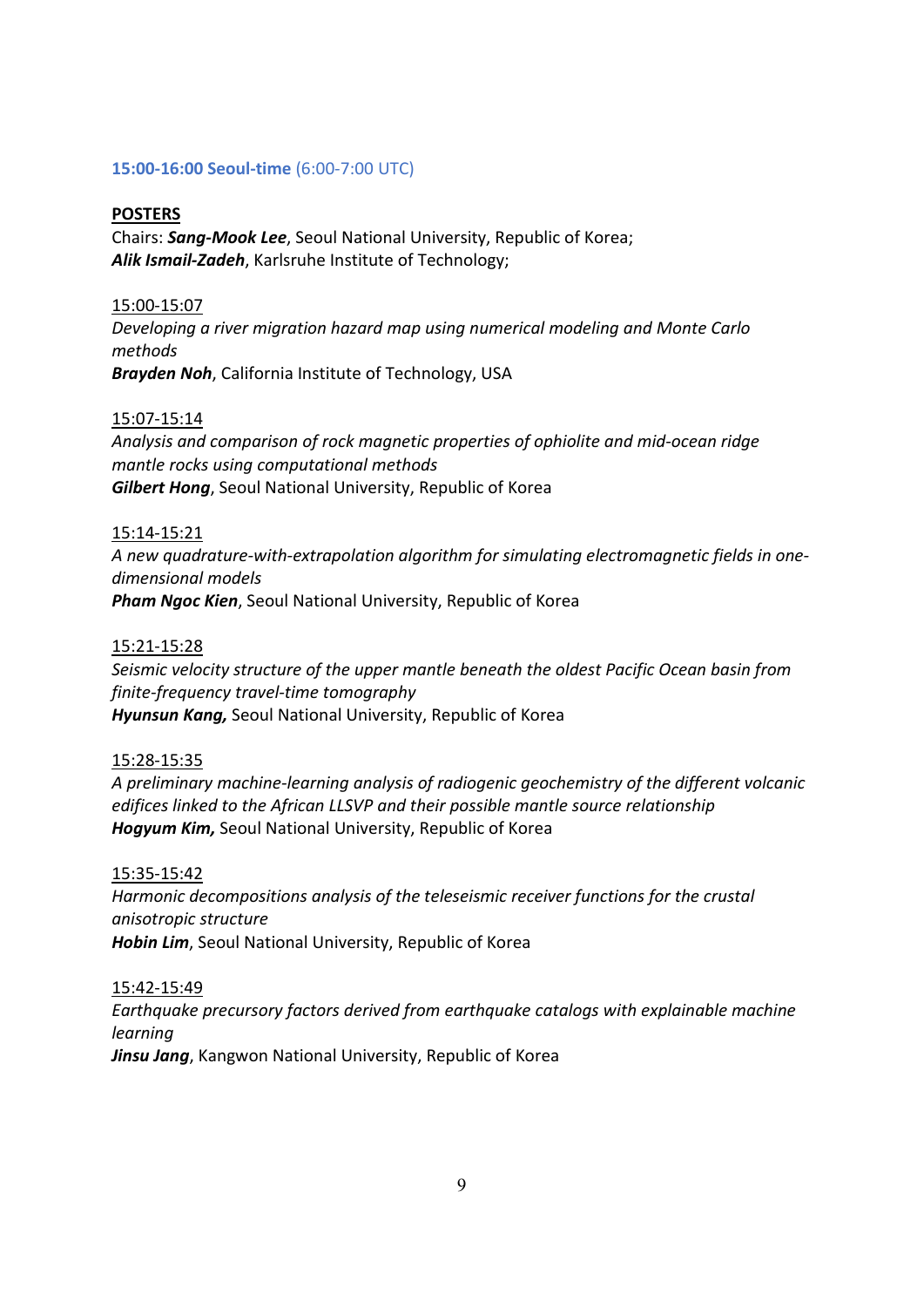#### **20:00-21:00 Seoul-time** (11:00-12:00 UTC)

#### **Panel "Basic Science and Mathematics for Sustainable Development"**

*The aim of the panel is to raise awareness about the United Nations International Year of Basic Sciences for Sustainable Development enthusiastically supported by the International Science Council (ISC) and several ISC Members including IUGG. Distinguished panelists will discuss how basic science, mathematics, science education and policymaking should be integrated in solving fundamental problems of nature and society and in contributing to solving challenging issues of sustainability. Bringing their broad experience in mathematics, (geo)science, education, national and international scientific cooperation and science promotion, the panelists will highlight the ways of achieving sustainable development goals using basic science and science for society.*

#### Panelists:

*Qiuming Cheng*, Former President, International Association of Mathematical Geosciences; Immediate Past President, International Union of Geological Sciences; Professor of the China University of Geosciences and Member of the Chinese Academy of Sciences, Beijing, China

*Motoko Kotani*, President-Elect, International Science Council; Executive Vice President for Research, Tohoku University, Sendai, Japan

*Michel Spiro*, Chair of the Steering Committee, United Nations International Year of Basic Sciences for Development; President, International Union of Pure and Applied Physics; former President of CERN Council, Switzerland

*Kathryn Whaler*, President, International Union of Geodesy and Geophysics; Professor, University of Edinburgh, UK

Jaejun Yu, Dean of the College of Natural Sciences and Professor, Seoul National University, Republic of Korea

#### Moderator:

*Alik Ismail-Zadeh*, Inaugural Secretary of the International Science Council; past Secretary General of the IUGG; Senior Research Fellow, Karlsruhe Institute of Technology, Germany.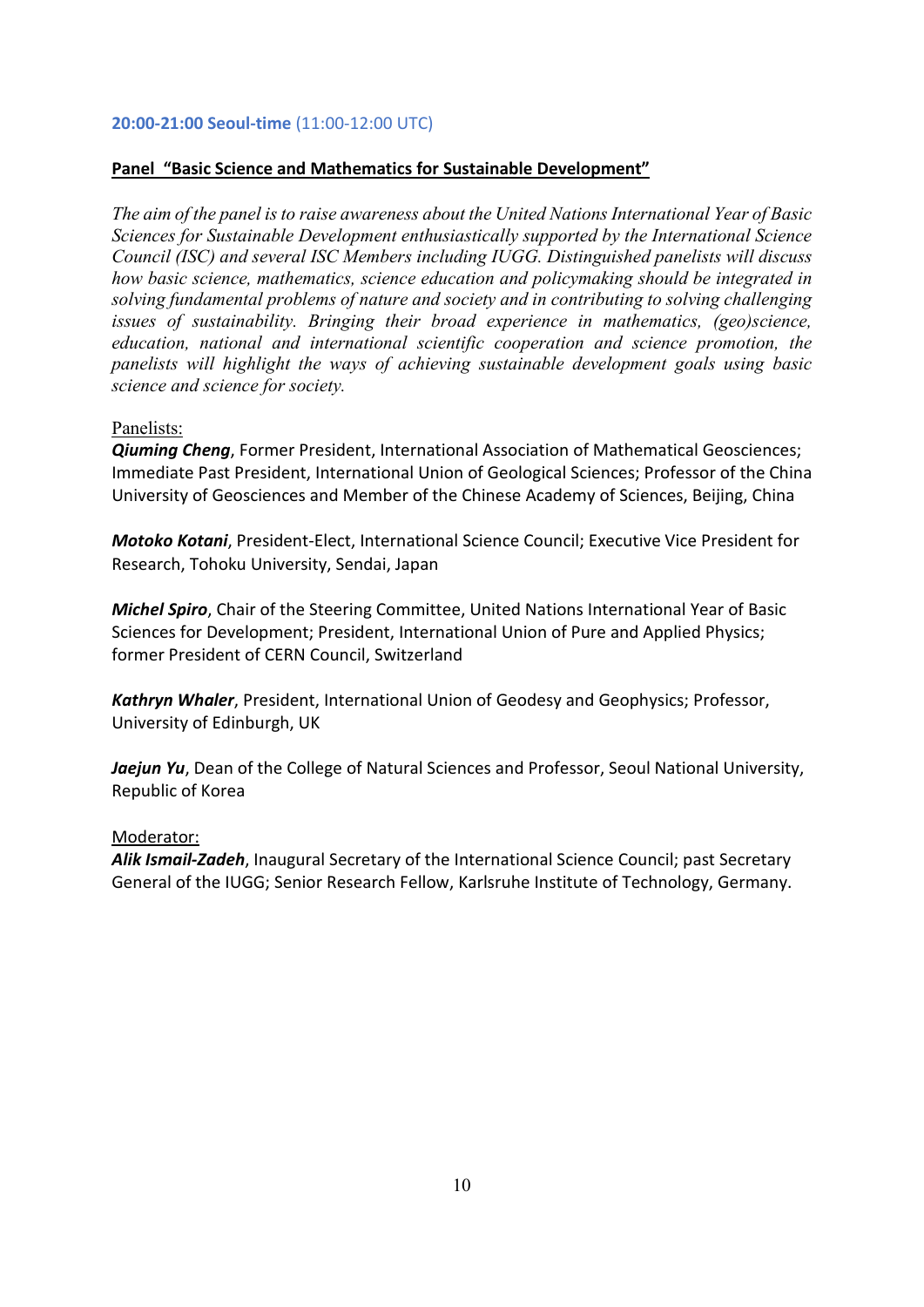## **Wednesday, 22 June**

#### **14:00-16:00 Seoul-time** (5:00-7:00 UTC)

#### **Theme 4. Mathematics for Natural Hazards Science** Chair: *Salvatore Grimaldi*

14:00-14:30 *Machine learning concepts and methods for addressing probabilistic hydrological forecasting challenges Georgia Papacharalampous*, Czech University of Life Sciences, Czech Republic (invited)

14:30-14:45 *Multiphysics resonance of reaction-cross-diffusion waves as nucleation mechanism for earthquakes Klaus Regenauer-Lieb*, Curtin University, Australia

14:45-15:00 *Probabilistic Seismic Hazard Assessment (PSHA) in Western Himalaya Daya Shanker*, Indian Institute of Technology Roorkee, India

#### 15:00-16:00

**Keynote lecture (2022 Vladimir Keilis-Borok Medalist)** Chairs: *Alik Ismail-Zadeh*, Karlsruhe Institute of Technology, Germany; *Sang-Mook Lee*, Seoul National University, Republic of Korea

*Linear inverse problems and quadratic spectral estimators of planetary potential-field data collected at satellite altitude: theory and applications Frederik J Simons*, Princeton University, USA

#### **20:00-22:00 Seoul-time** (11:00-13:00 UTC)

**Theme 4. Mathematics for Natural Hazards Science** Chairs: *Salvatore Grimaldi*, University of Tuscia, Italy; *Daniel Scherzer*, Ecole des Ponts ParisTech, France

20:00-20:30 *Assessing numerical lava flow models Einat Lev*, Columbia University, USA (invited)

20:30-20:45 *The power release from microstructure and its role for geohazards Manman Hu*, The University of Hong Kong, China

20:45-21:00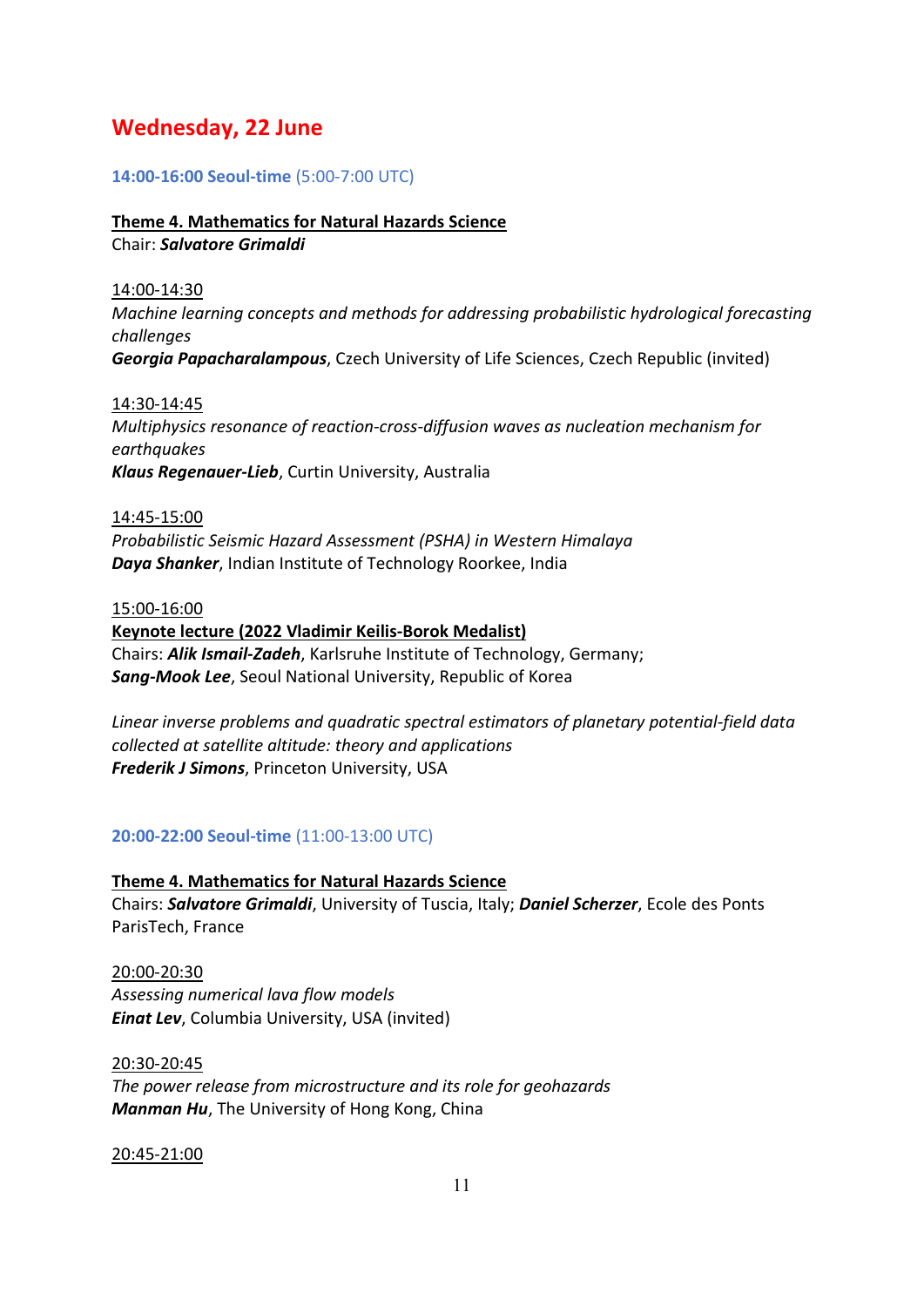*Impact of urban heat island on human mortality risk Katty Huang*, University College London, UK

21:00-21:30 *How can contemporary climate research help understand epidemic dynamics? Ensemble approach and snapshot attractors Tamás Kovács*, Eötvös University, Hungary (invited)

21:30-21:45 *Estimates of the sea-level rise rate from tide gauges: the effects of data heterogeneity Alexander Shapoval*, University of Lodz

21:45-21:52 *Hydrological assessment of rain gauges' distribution: application of the fractal dimension concept Igor Paz*, Military Institute of Engineering, Brazil (POSTER)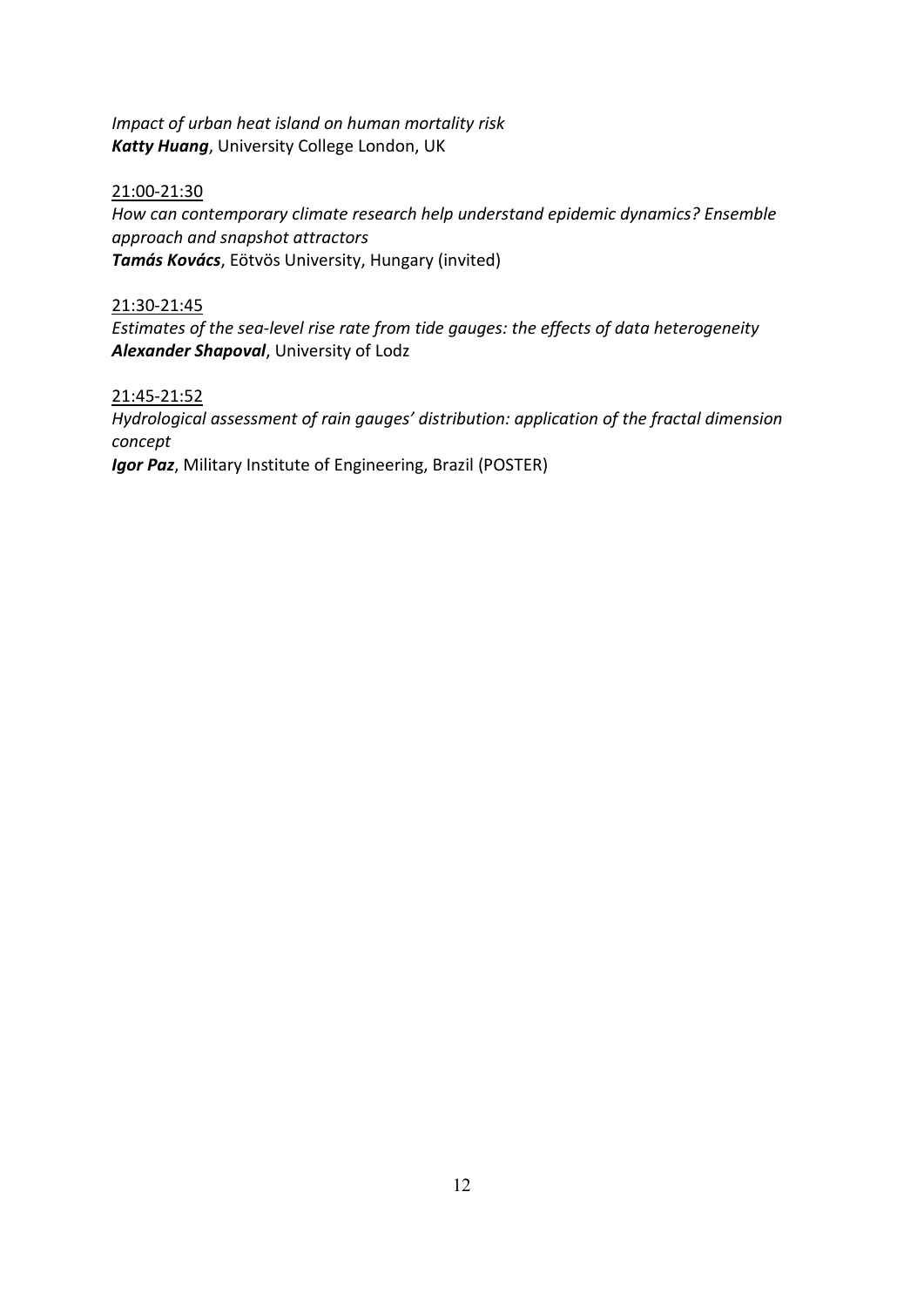# **Thursday, 23 June**

#### **8:00-10:00 Seoul-time** (23:00-01:00 UTC-time)

Chair: *Ilya Zaliapin*, University of Nevada Reno, USA

#### **Theme 2. Geophysical Fluid Dynamics**

8:00-8:30 *The relationship between sedimentation dynamics and hydrological connectivity within the deltaic islands of Wax Lake Delta, LA, USA Doug Edmonds*, Indiana University, USA (invited)

#### 8:30-9:00

*Critical Tokunaga model for river networks Yevgeniy Kovchegov*, Oregon State University, USA (invited)

#### **Theme 4. Mathematics for Natural Hazards Science**

#### 9:00-9:30

*Contribution of deformation models to the 2023 U.S. National Seismic Hazard Model Fred Pollitz*, United States Geological Survey, USA (invited)

#### **POSTERS**

9:30-9:37 *An alternative way of considering anisotropy in isotropic tomography inversion Hwaju Lee*, Seoul National University, Republic of Korea

#### 9:37-9:44

*The accurate pressure recovery for geodynamics using penalty method Sangjin Park*, Kangwon National University, Republic of Korea

#### 9:44-9:51

*Lithospheric strength inferred from modeling of buckling structure: implications for stress state of the East Sea (Japan Sea) Seokhyeon Do*, Kangwon National University, Republic of Korea

#### **14:00-16:00 Seoul-time** (5:00-7:00 UTC)

**Theme 2. Geophysical Fluid Dynamics** Chair: *Alik Ismail-Zadeh*, Karlsruhe Institute of Technology, Germany

#### 14:00-14:30

*Numerical simulation of magma intrusion, ascend and deposition in volcanic environments*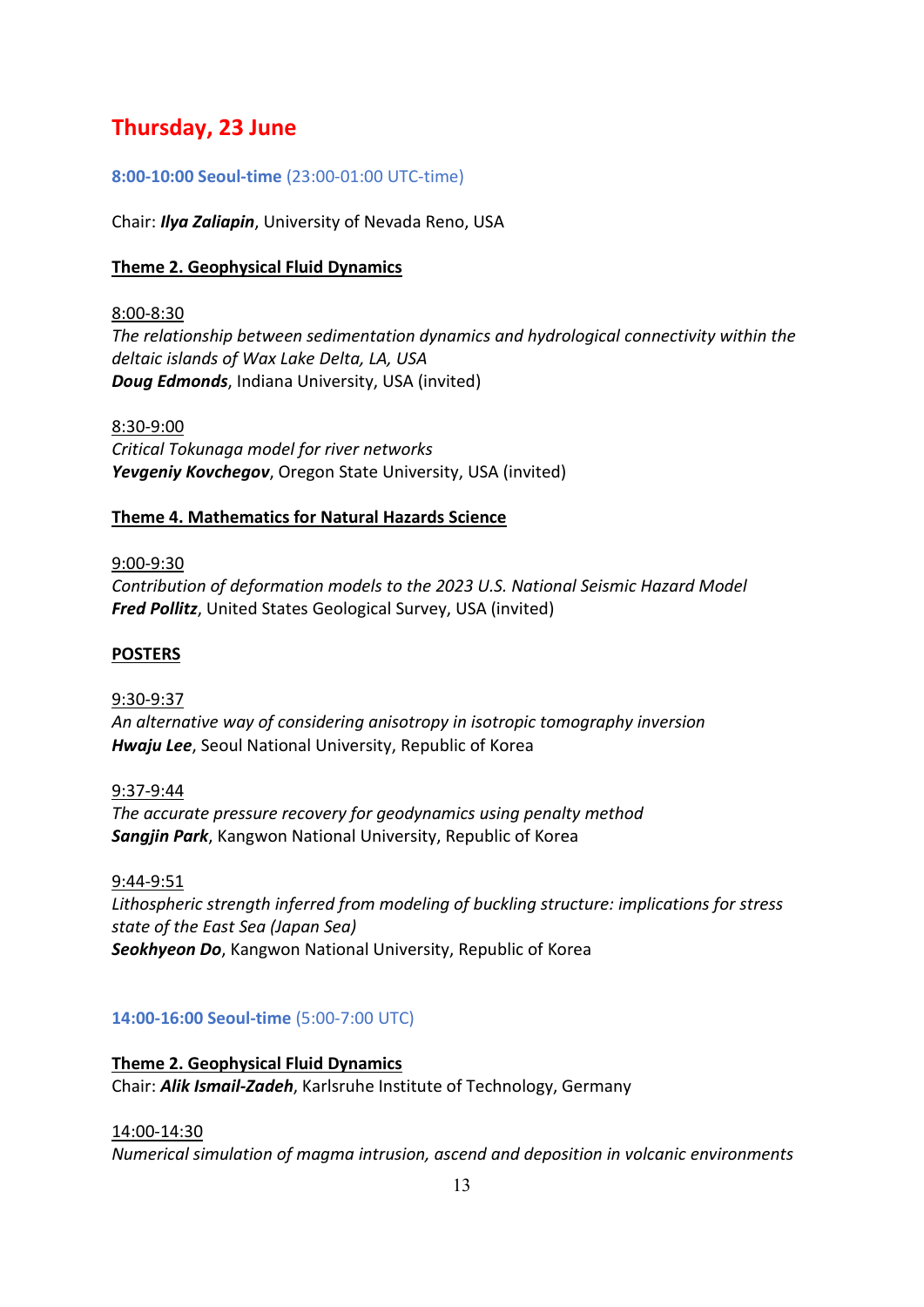*Oleg Melnik*, Lomonosov Moscow State University, Russia (invited)

14:30-15:00 *On lava domes and the geometry of their vents Catherine Meriaux*, University of Rwanda, Rwanda (invited)

15:00-15:15 *Mathematical and numerical models of lava dome dynamics Natalya Zeinalova*, Karlsruhe Institute of Technology, Germany

15:15-15:30 *Non-linear waves and ligaments in geophysical flows Yuli D. Chashechkin*, Russian Academy of Sciences, Russia

**Theme 5. Geophysical Inversion: Theory, Algorithms, and Applications** Chair: *Kerry Gallagher*, University of Rennes, France

15:30-15:45 *Trans-dimensional geoacoustic inversion for an autonomous underwater vehicle survey Tim Sonnemann*, University of Calgary, Canada

15:45-16:00 *Processing strategy for airborne vector gravimetry based on spatial gravity modeling Vadim Vyazmin*, Lomonosov Moscow State University, Russia

#### **20:00-22:00 Seoul-time** (11:00-13:00 UTC)

**Theme 1. Data Sciences, Machine Learning and Artificial Intelligence** Chair: *Daniel Scherzer*, Ecole des Ponts ParisTech, France

20:00-20:30 *Local and global multifactal analysis of turbulent flows Berengère Dubrulle*, CNRS, France (invited)

20:30-20:45 *Regular and singular motions in a continuously stratified fluids Artem A. Ochirov*, Russian Academy of Sciences, Russia

20:45-21:00 *Multi-fractal scaling behavior of the Himalayan seismicity: Implications on energy dissipation mechanism Simanchal Padhy*, Indian Institute of Technology Roorkee, India

21:00-21:15 *Estimating model uncertainties in the scaling function inversion of gravity data*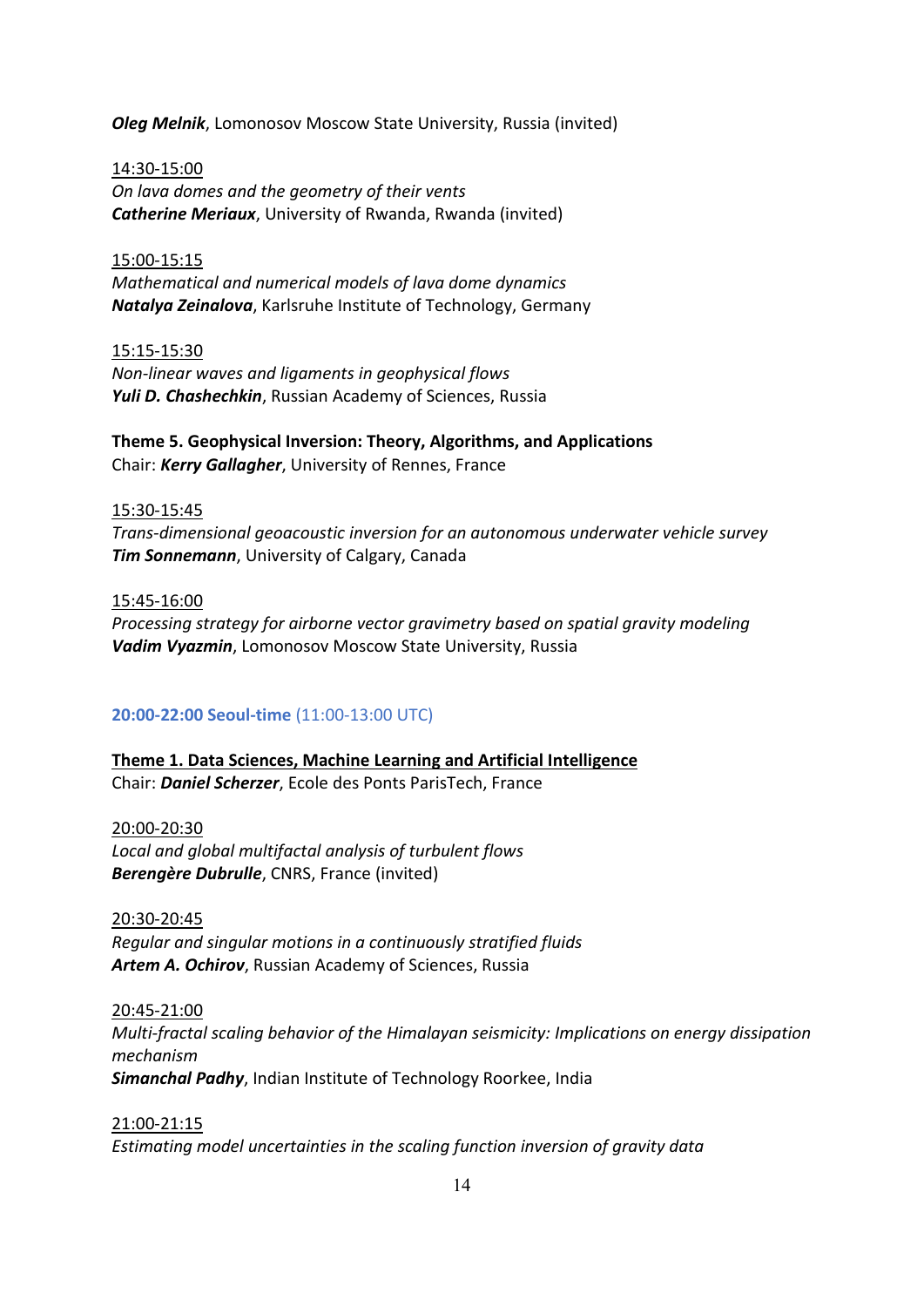#### *Mahak Singh Chauhan*, National Geophysical Research Institute, India

#### 21:15-21:30

*On exploiting big data from oil and gas industry social medias: A sentiment analysis of Algerian data Hasna Yazid*, M'hammed Bougara University of Boumerdes, Algeria

#### 21:30-21:45

*Well log analysis and lithological classification by artificial neural network (ANN) Boussa Lamia*, Sonatrach Company, Algeria

#### **POSTERS**

#### 21:45-21:52

*Sediment buoyancy controls subduction kinematics and dynamics: Insight from 3D viscoelastic free subduction model Jae-Yoon Keum*, Kangwon National University, Republic of Korea

#### 21:52-21:59

*Development of finite element method-based strain calculation strategy: Application to geological structure models in compressional and extensional settings using discrete element method*

*Soojung An*, Kangwon National University, Republic of Korea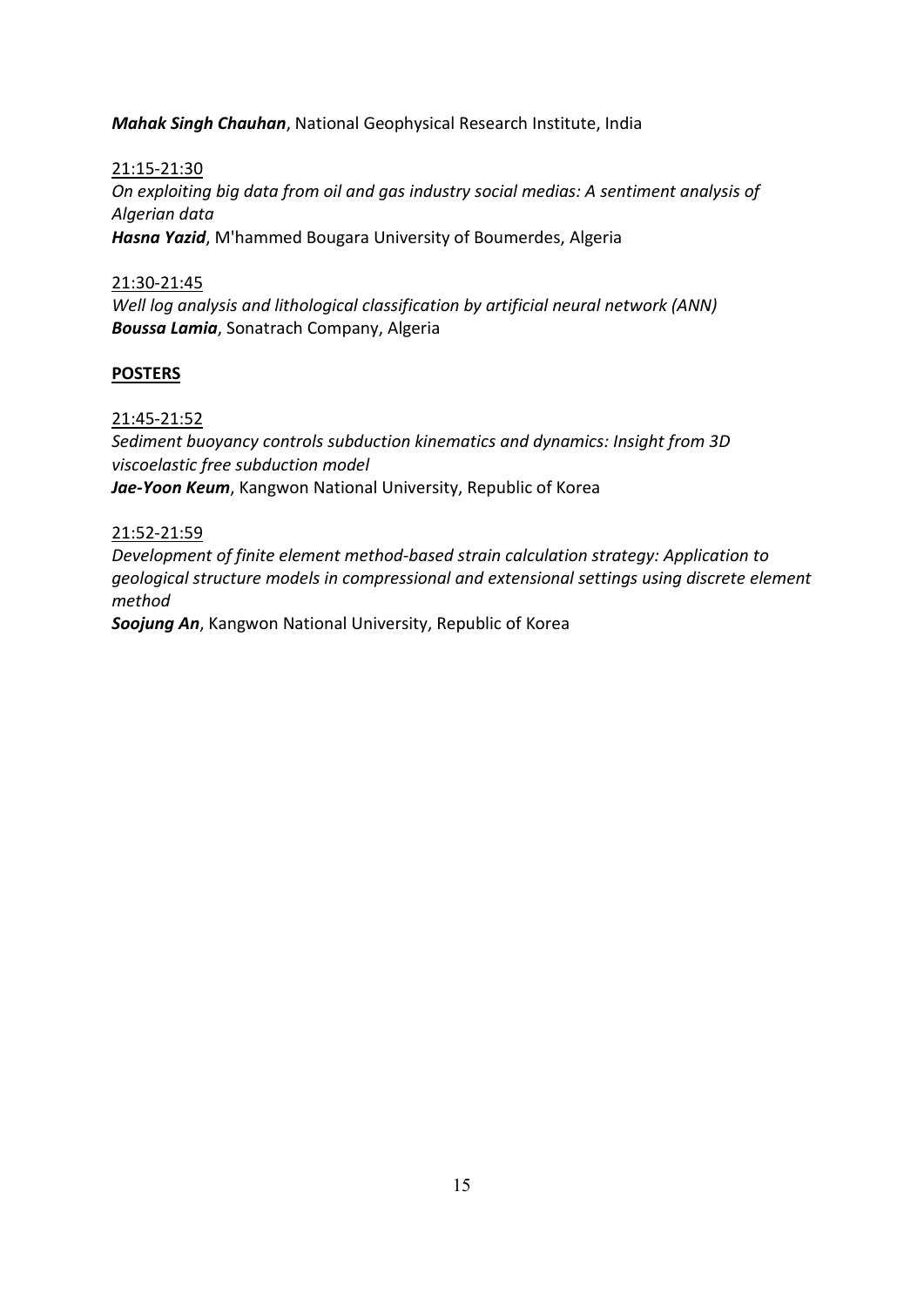# **Friday, 24 June**

#### **14:00-16:00 Seoul-time** (5:00-7:00 UTC)

# **Theme 1. Data Sciences, Machine Learning and Artificial Intelligence**

Chair: *Enamundram Chandrasekhar*, Indian Institute of Technology Bombay, India

#### 14:00-14:30

*Integral transforms in the inversion of geophysical data: A simple and comprehensive review Sundararajan Narasimman*, Sultan Qaboos University, Oman (invited)

14:30-14:45 *Prediction of ionospheric total electron content data using spatio-temporal residual networks Nayana N. Shenvi*, Goa College of Engineering, India

#### 14:45-15:00

*Applying artificial intelligence methods for simulating atmospheric CO2 concentration from polar temperature proxy records Nasrin Salehnia*, Seoul National University, Republic of Korea

#### 15:00-15:15

*Scaling spectral inversion of potential field data to infer sub-surface source distribution Vijay P. Dimri*, CSIR-National Geophysical Research Institute, India

#### 15:15-15:30

*Intermittency in drop impact flows in a wave field on a fluid surface Yuli D. Chashechkin*, Russian Academy of Sciences, Russia

#### 15:30-15:45

*Multifractal analysis of ionospheric total electron content data Enamudram Chandrasekhar*, Indian Institute of Technology Bombay, India

15:45-16:00

*Estimating the parameters of truncated Gutenberg-Richter distribution: new approaches Vladilen F. Pisarenko*, Russian Academy of Sciences, Moscow, Russia

#### **20:00-21:00 Seoul-time** (11:00-12:00 UTC)

**Discussion / Closing**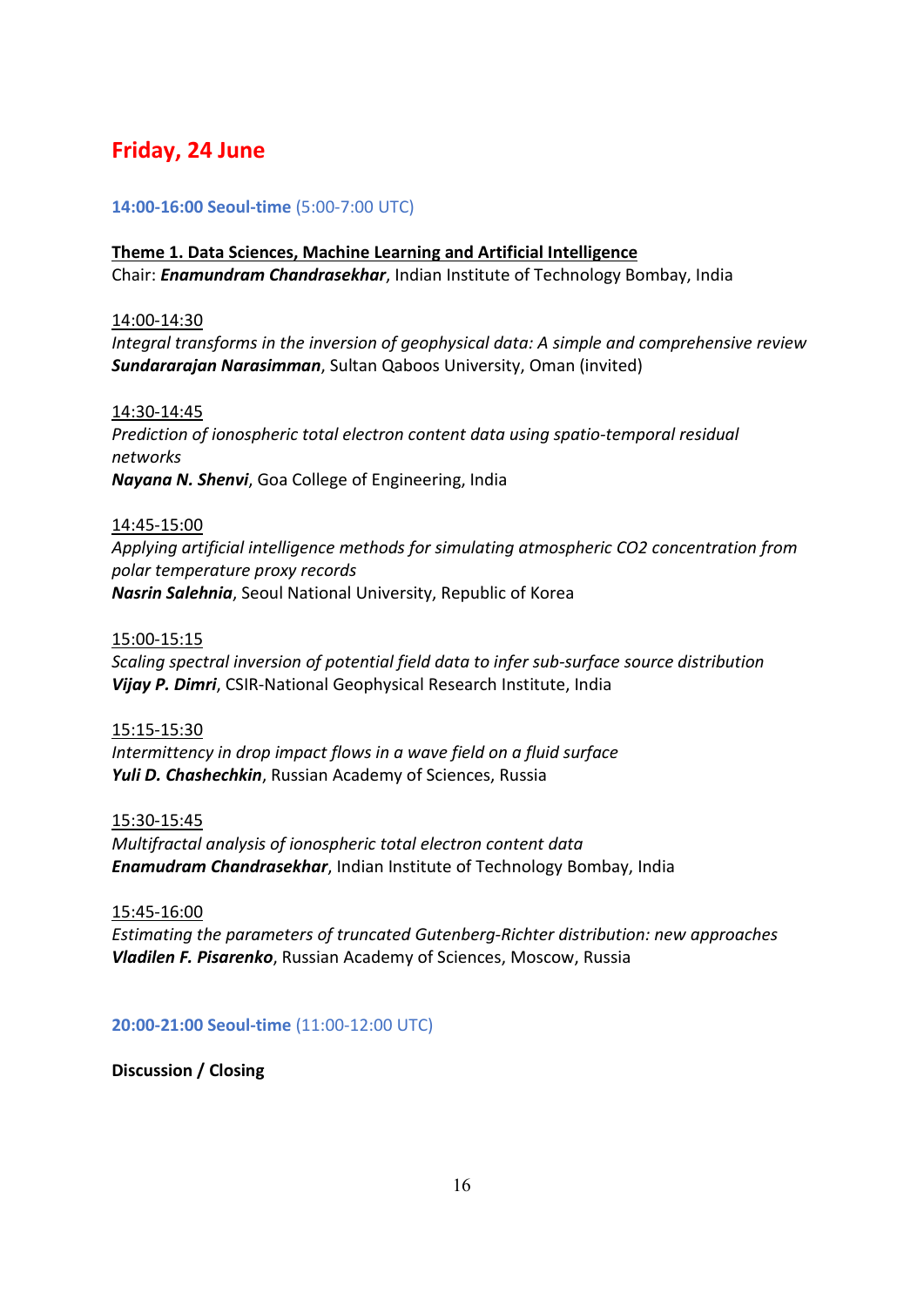# **ABSTRACTS**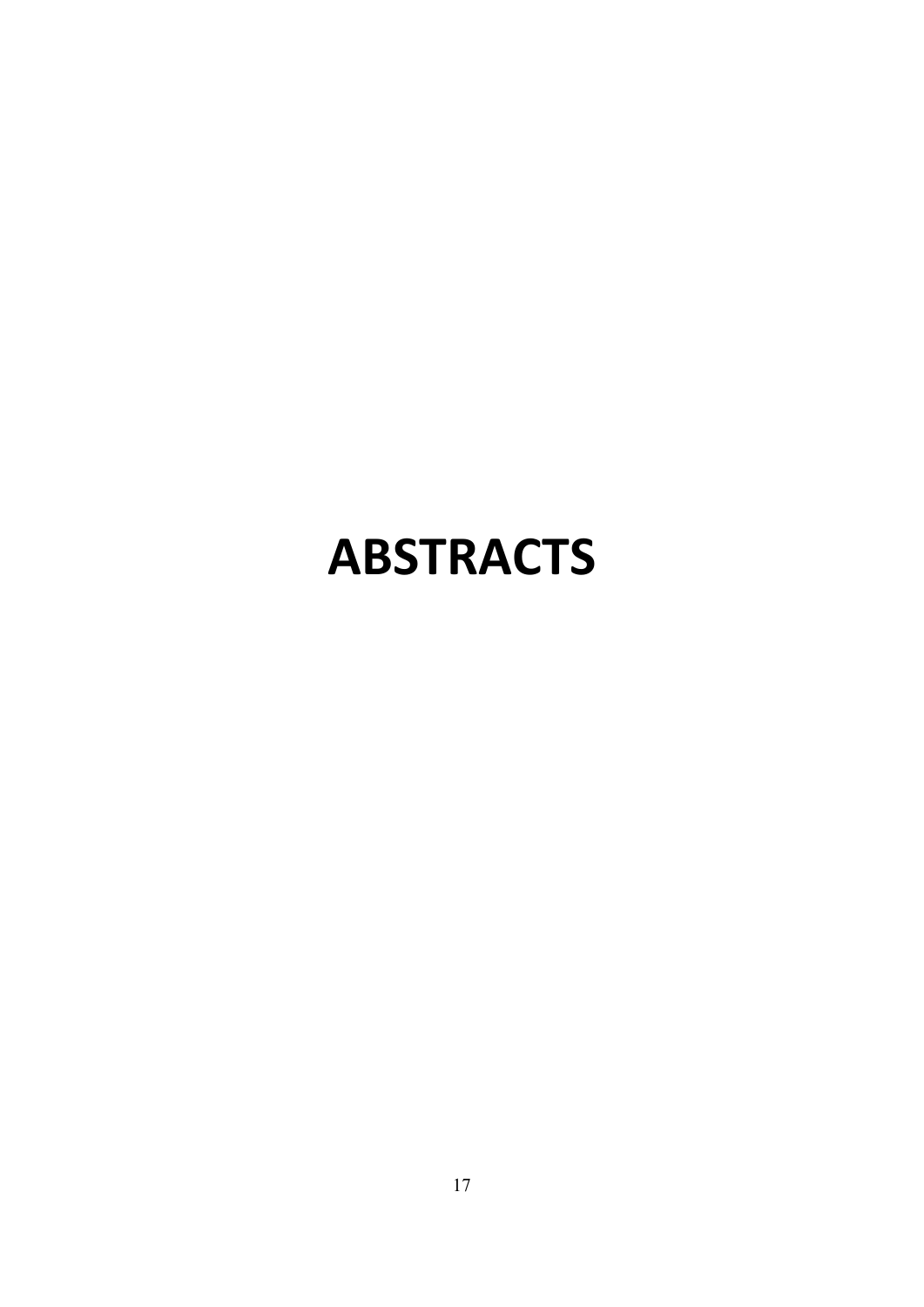# **Development of Finite Element Method-based Strain Calculation Strategy: Application to Geological Structure Models in Compressional and Extensional Settings Using Discrete Element Method**

#### Soojung An, Byung-Dal So

*Department of Geophysics, Kangwon National University, Chuncheon, Republic of Korea*

Surface strain plays a key role in investigating plate motions. Strain localization zone within various large-scale structures such as fold-and-thrust belt and continental basin incorporates many faults and fractures. These discontinuities, causing natural hazards can be identified as distorted strain patterns at the surface. Therefore, we need to focus on the surface strain distribution in a wide range of spatial and temporal scales. The discrete element method has been widely used numerical modeling technique to simulate the frictional behavior of granular materials. However, since discretely distributed particles inevitably produce voids, calculating strain, a continuum mechanics concept, is challenging. Here, we develop a new strain calculation strategy employing the finite element method, which solves the discretized governing equations in a dense mesh. In this method, we can obtain a strain field reflecting the mechanical interconnection of the whole particle system by assembling a global stiffness matrix. To verify the reliability of the developed method, we set a toy problem with analytical solutions and yield the strain of the problem. We confirm that the newly suggested method showed high accuracy and calculation speed of about 5 and 47 times, respectively than the FDM-based method, which is the conventional post-processing method for DEM. We demonstrate the two different geological structure models, fold-and-thrust belt and extensional basin, with DEM and evaluate the strain field with the developed method.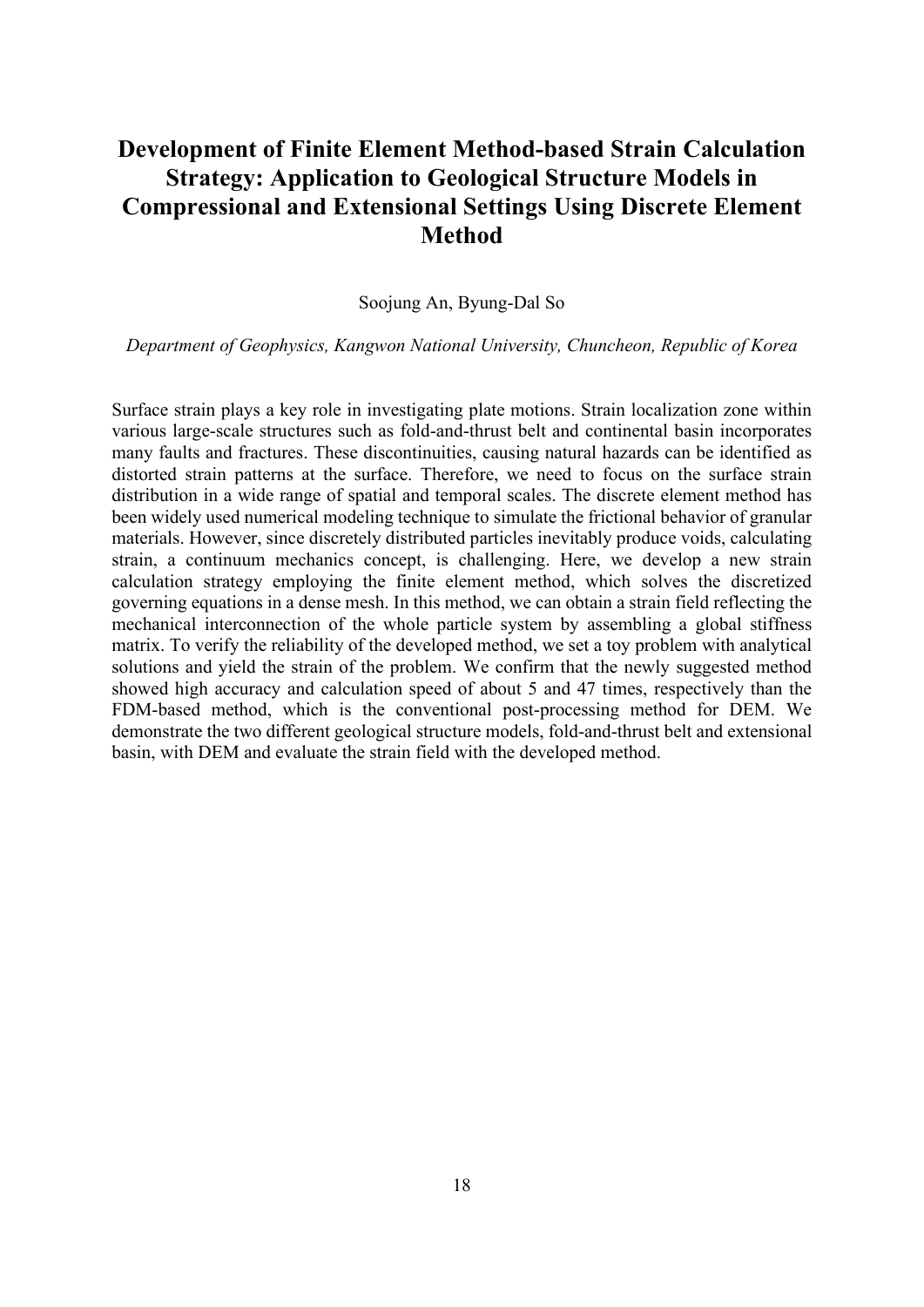# **On Störmer Problem Solution for the Superposition of Axially Symmetric Dipole and Quadrupole Magnetic Fields**

Jorge F. Brizuela Atencio<sup>1</sup>, Bruno S. Zossi<sup>2,3</sup>, Blas F. de Haro Barbas<sup>2,3</sup>, Ana G. Elias<sup>2,3</sup>

*<sup>1</sup> Departamento de Física, Facultad de Ciencias Exactas y Tecnología, Universidad Nacional de Tucumán, Tucumán, Argentina*

*<sup>2</sup> Laboratorio de Ionosfera, Atmosfera Neutra y Magnetosfera - LIANM, Facultad de* 

*Ciencias Exactas y Tecnología, Universidad Nacional de Tucumán, Tucumán, Argentina <sup>3</sup> INFINOA, CONICET-UNT, Tucumán Argentina*

The trapping of charged particles in a purely axial dipolar geomagnetic field was first studied by Störmer, with his first publications on this topic dating back to 1907. With a relatively simple treatment based on the conservation of particle's energy and magnetic field axial symmetry, he was able to determine charged particles' allowed and forbidden region boundaries, together with trapping areas, in terms of the dipole moment strength and the particle energy. There were later results for more complex fields, but always considering configurations that do not deviate far from a dipole, or multipolar axial fields but of a single component. Störmer's approach allows also the rigidity cutoff (Rc) estimation deriving out of boundaries' critical conditions. To determine Rc variation and the evolution of trapped regions during a geomagnetic field reversal, the Störmer problem is analyzed in this work considering the combined axial dipolar and quadrupolar components, with the quadrupole strength increasing at the dipole expense. The Hamiltonian for a charged particle motion in an axially symmetric field has a cyclic coordinate, which allows considering the particle's motion in a two-dimensional potential V and thus provides qualitative insight without the need for an explicit solution. Through the topology of V, it can be easily seen how the initial equatorial trapping region shifts with the increase of the quadrupolar component, to finally end in two off-equatorial regions for a dominant quadrupolar field. In the case of Rc spatial variation, a set of equations much more complex than in the case of a single axial component field has to be solved to obtain the critical conditions which would yield an analytical formula in terms of the dipole and quadrupole intensity. Otherwise, a numerical solution is possible, but in this case, estimations must be repeated for varying dipole and quadrupole intensities.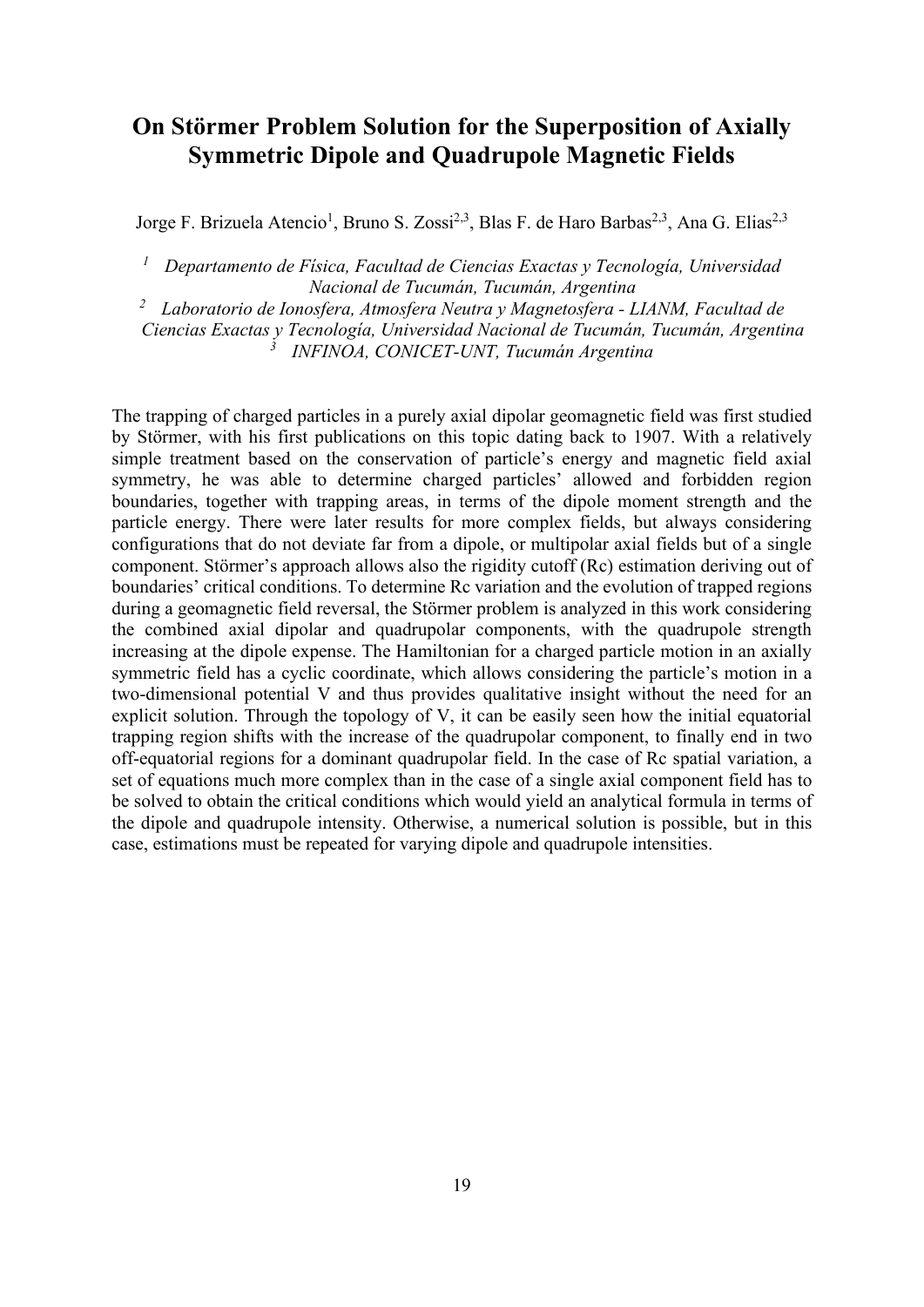# **Hydrological Assessment of Rain Gauges' Distribution: Application of the Fractal Dimension Concept**

Priscila Celebrini de Oliveira Campos, Igor Paz, Maria Esther Soares Marques

*Military Institute of Engineering, Rio de Janeiro, Brazil*

Flood resilient cities are less impacted by extreme rainfall events. In this context, this study assesses the impacts of in-situ rain gauges' network distribution on the capability of local authorities to perform an accurate diagnosis of flood occurrences. The fractal dimension concept is used to analyse the instrumentation distribution in the municipality of Itaperuna, Rio de Janeiro - Brazil, a semi-urbanized region frequently affected by floods. The results demonstrate that the analysed rain gauges' network presented a scaling break behaviour with a low estimated fractal dimension at the small-scale range. Therefore, this analysis enables the decision-makers to detect that the local instrumentation can be considered as incapable of capturing the spatial rainfall variability.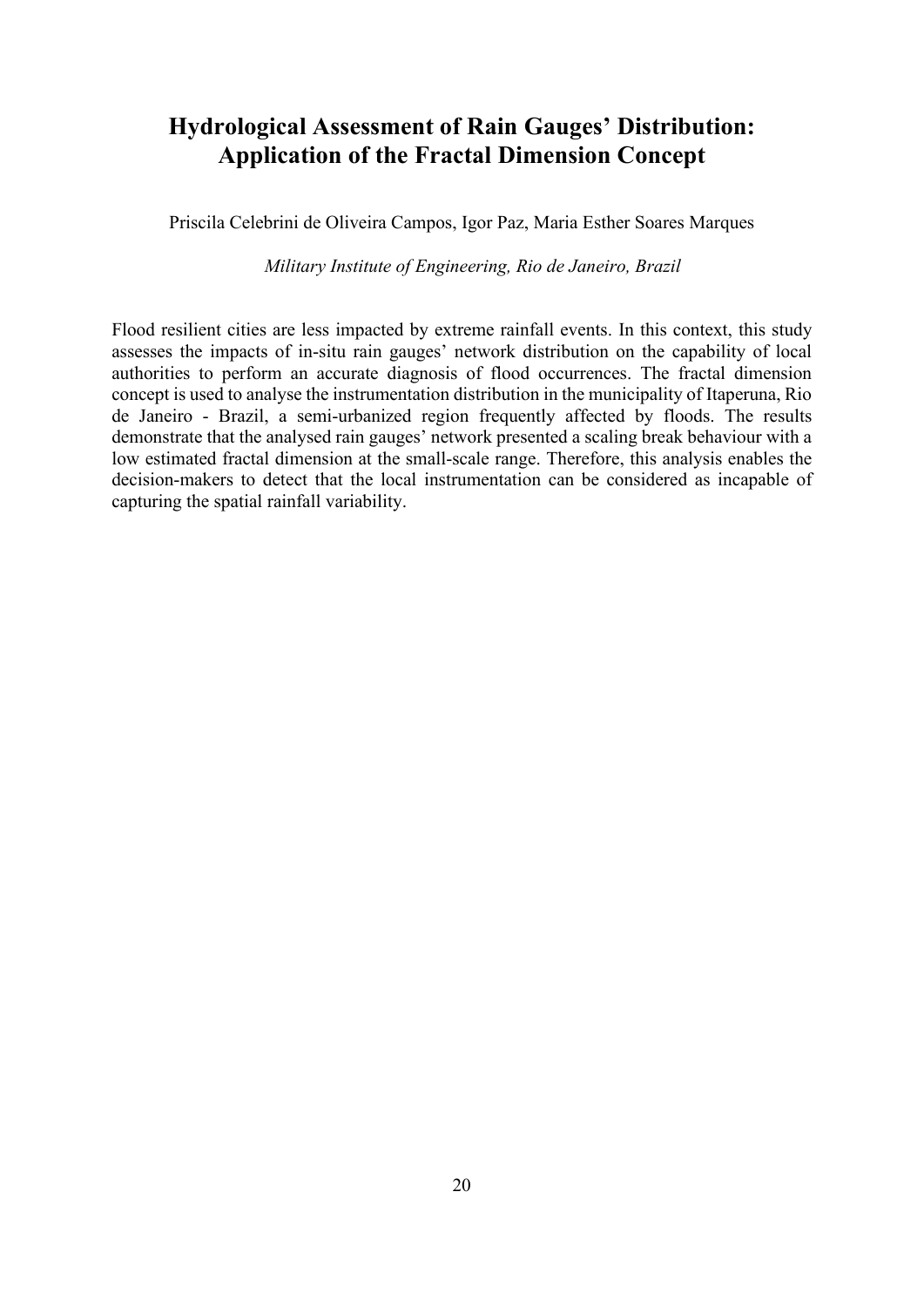## **Multifractal Analysis of Ionospheric Total Electron Content Data**

E. Chandrasekhar<sup>1</sup>, Sanjana Prabhudesai<sup>2,3</sup>

*<sup>1</sup> Department of Earth Sciences, Indian Institute of Technology Bombay, Powai, Mumbai – 400076, India*

*<sup>2</sup> Department of Electronics and Communication Engineering, Goa College of Engineering, Goa – 403401, India.*

*3 Presently at, Department of Earth, Planetary, and Space Sciences, University of California, Los Angeles, CA 90095-1567*

The nonlinear spatio-temporal variations in ionospheric total electron content (TEC) data often reflect their scale invariant properties, which can be well characterized by multifractal analysis. We discuss the multifractal behaviour of the TEC data recorded at 27 sites, confined to a narrow longitude band (35°W-80°W) spanning from equator to high-latitude regions (30°S to 80°N). We use multifractal detrended fluctuation analysis (MFDFA) to study TEC data during solar minimum (2008) and solar maximum (2014). The multifractal singularity spectra and the generalised Hurst exponents facilitate better understanding of the multifractal nature of any signal. The objectives of this study are to (i) understand the latitudinal dependence of the multifractal behaviour of TEC, (ii) compare the multifractal behaviour of TEC corresponding to the 27-day variation (solar rotation period) and its harmonics and the one-day (solar diurnal) periodicities, during the years 2008 and 2014 and (iii) understand the lunar tidal influence on TEC. Our results indicate that except for the one-day period, the TEC at all other periods shows a higher degree of multifractality during 2014 compared to that during 2008. Further, irrespective of the solar activity, the degree of multifractality in general decreases with increase in period for all latitude zones for periods of 27-day and its harmonics. However, the one-day period exhibits monofractal behaviour regardless of the solar activity. The influence of semilunar tidal effects (having a periodicity of about 14.5 days) as a function of latitude is clearly seen in the 13.5-day periodicity (i.e., the 2nd harmonic of 27-day variation) of TEC. It manifests in the form of decreasing differences in the widths of the multifractal singularity spectra with increase in latitude, corresponding to the years 2008 and 2014.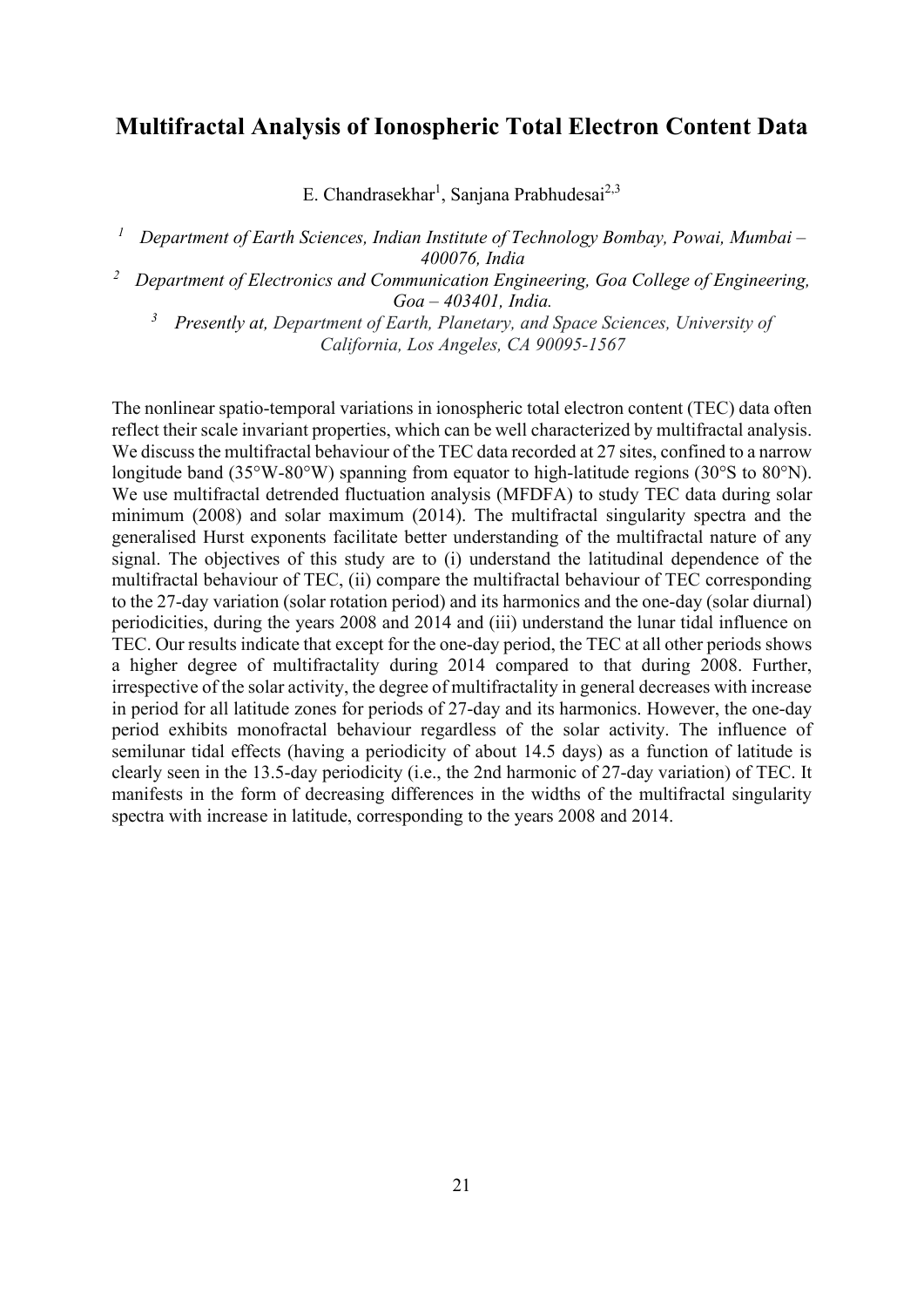## **Intermittency in Drop Impact Flows in a Wave Field on a Fluid Surface**

#### Yuli D. Chashechkin

#### *Ishlinsky Institute for Problems in Mechanics RAS, Laboratory of Fluid Mechanics, Moscow, Russia*

A fast video camera, a hydrophone, and a microphone were used to register the flow pattern and sound packets of a freely falling drop impact [1]. In the mode of splash formation in a target fluid at rest, the contact line between the coalescing media is broken into separate segments by thin fast trickles, which form line and cell structures at the bottom of the cavity and the crown walls [2]. The fine fibrous structure of the drop substance distribution in the target drop is preserved at all subsequent stages of the flow evolution. The parameters of primary contact sound packet and subsequent resonant pulses that are formed with a certain delay are determined. In a fluid rotating in a compound vortex, the ubstance of a drop is preserved in spiral arms on the surface and helical lines in its thickness. A fast near-surface dipole and a sinking vortex ring flow out of the colored spot in the field of capillary waves [3]. Mechanisms of the substance and energy transfer and transformations are discussed based on the fundamental equations system.

References:

Chashechkin Yu. D. Fast superfine components and sound packets in flows induced by a drop impact on a target fluid at rest. Fluid Dyn. Mater. Proces.. 2020. 16(4), 773-800. DOI:10.32604/fdmp.2020.09001

Chashechkin Yu. D., Ilinykh A. Yu. Drop decay into individual fibers at the boundary of the contact area with a target fluid. Dokl. Phys.. 2021, 66(4). 101–105. DOI: 10.1134/S1028335821040078

Chashechkin Yu. D. Transfer of a colored drop substance in a liquid layer with travelling plane gravity–capillary waves. Atmos. Oceanic Phys. 2022. 58(2). 188–197. DOI: 10.1134/S0001433822020037.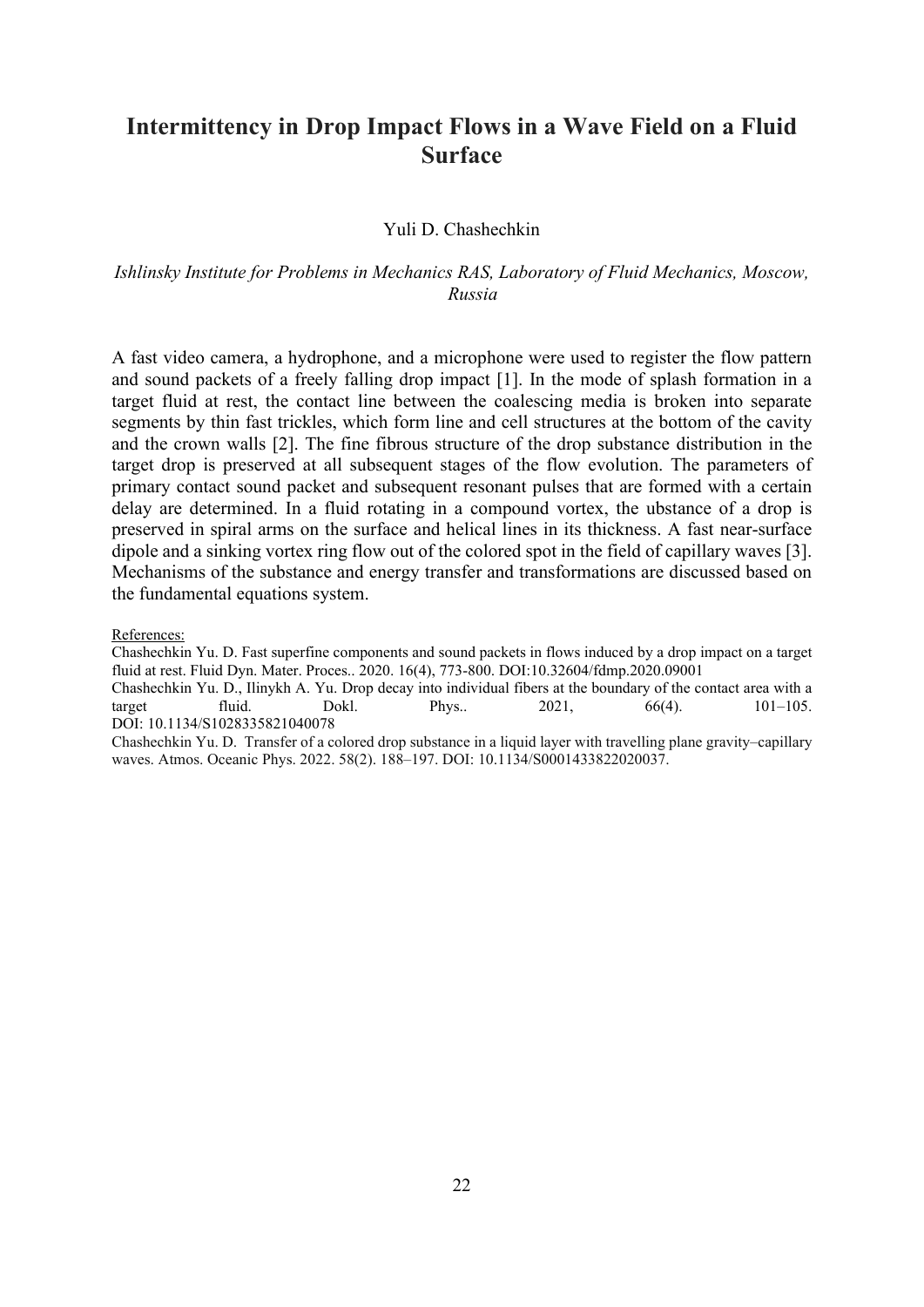### **Non-Linear Waves and Ligaments in Geophysical Flows**

#### Yuli D. Chashechkin

#### *Ishlinsky Institute for Problems in Mechanics RAS, Laboratory of Fluid Mechanics, Moscow, Russia*

The doctrine of waves, covering all branches of geophysical sciences, is based on the model equations. The difference in the symmetries of models remains an open question on the completeness of description. We use the system of fundamental equations studying the periodic flows [1]. The primary classification of structural components includes waves. Their local frequency is related to the instantaneous wave vector by the dispersion relation and ligaments constituting a family of extended but thin components. The transverse scale of ligaments is determined by various factors such as dissipative parameters, the time of formation, the process frequency, or the flow velocity. The number of ligaments is determined by the rank of the complete system or the order of its linear version. In a linear formulation ligaments are necessary to construct solutions of the generation, propagation, reflection, and attenuation of wave problems with initial and boundary conditions. In a nonlinear formulation, all flow components, both waves and ligaments, directly interact and generate new structural components [2]. The mutual actions of components with incommensurable parameters ensure a continuous restructuring of the flow. Calculations for the periodic internal waves and accompanying ligaments generation agree with the laboratory data. The transfer of results to the natural atmosphere and hydrosphere conditions is discussed.

The study was funded by the Russian Science Foundation grant No. 19-19-00598, https://rscf.ru/en/project/19-19-00598/.

#### References:

Chashechkin Y.D. Foundations of engineering mathematics applied for fluid flows. Axioms. 2021. 10(4), 286. https://doi.org/10.3390/axioms10040286.

Kistovich A.V., Chashechkin Y.D. Fine structure of a conical beam of periodical internal waves in a stratified fluid. Atmos. Ocean. Phys. 2014. 50, 103–110. https://doi.org/10.1134/S0001433814010083

Chashechkin Yu.D. Conventional partial and new complete solutions of the fundamental equations of fluid mechanics in the problem of periodic internal waves with accompanying ligaments generation. Mathematics. 2021, 9(6), 586. https://doi.org/10.3390/math9060586.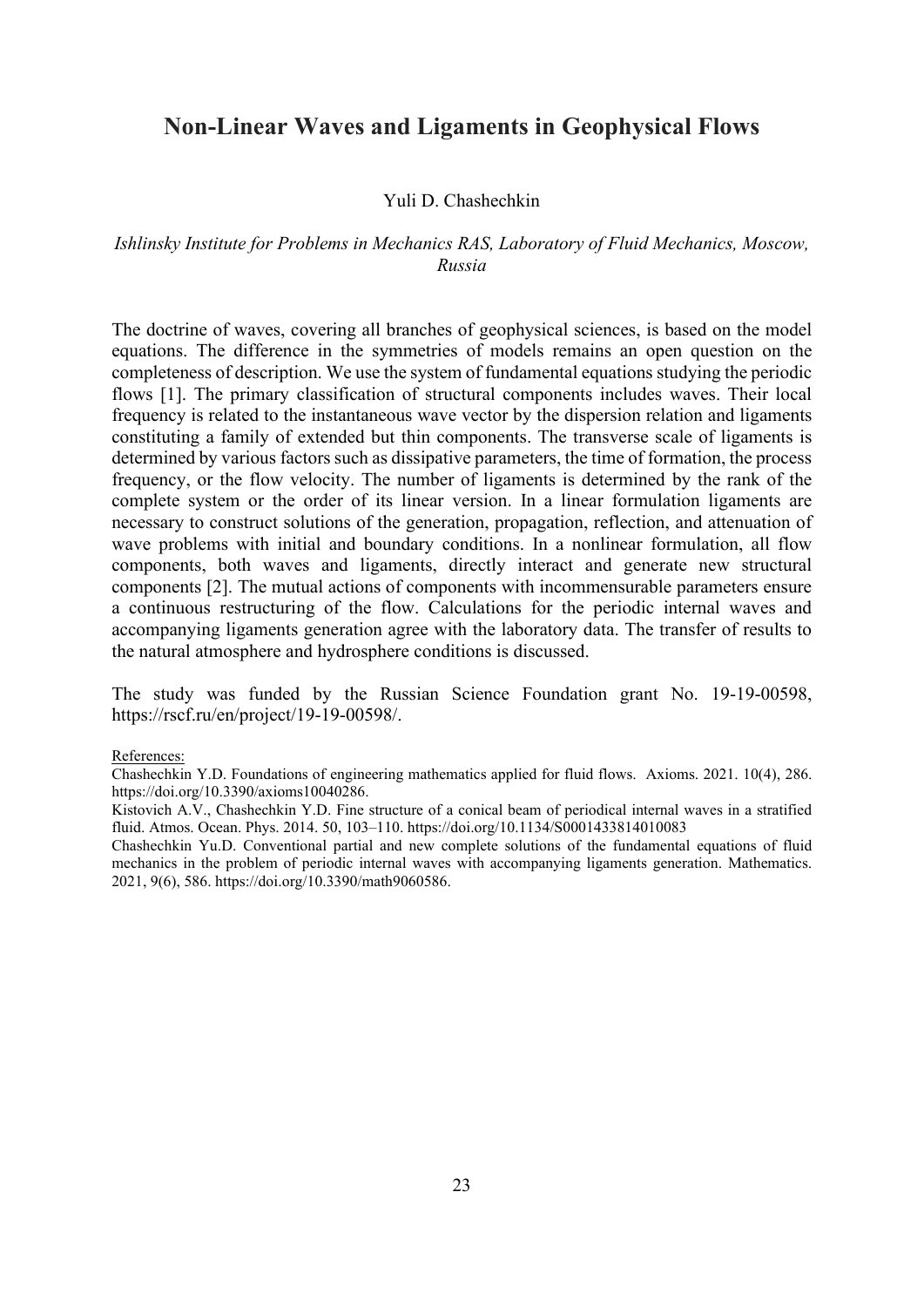# **Estimating Model Uncertainties in the Scaling Function Inversion of Gravity Data**

Mahak Singh Chauhan<sup>1</sup>, Maurizio Fedi<sup>2</sup>

*<sup>1</sup> CSIR-National Geophysical Research Institute, Hyderabad, India <sup>2</sup> University of Naples Federico II, Naples, Italy*

We inverted the scaling function for estimating the uncertainties of the model parameters. Scaling function is calculated along the ridges in a vertical section of upward continued gravity data at selected altitudes. Scaling function mathematically is the ratio of the field derivative by the field itself and, therefore, it does not depend on density or any other physical constants. We compared the scaling function inversion with the gravity inversion under the same criterion. While scaling function is inverted only for the source geometry, the gravity is inverted for the geometrical parameters and density simultaneously. We used the Talwani's parametric formula for modeling the irregular sources and Very Fast Simulated Annealing (VFSA) algorithm for optimizing the non-linear equations. We run the algorithm thousands times starting from the random initial model and collect the best model from each run in order to analyze the uncertainty in the model space. We examined the results over synthetic and real case examples. The comparison of scaling function and gravity inversion shows that the scaling function inversion is able to estimate the tilt-features of the source and overall have reduced the uncertainties. The estimated density from scaling function is also narrowly distributed, having the mean closer to the assumed value in synthetic case.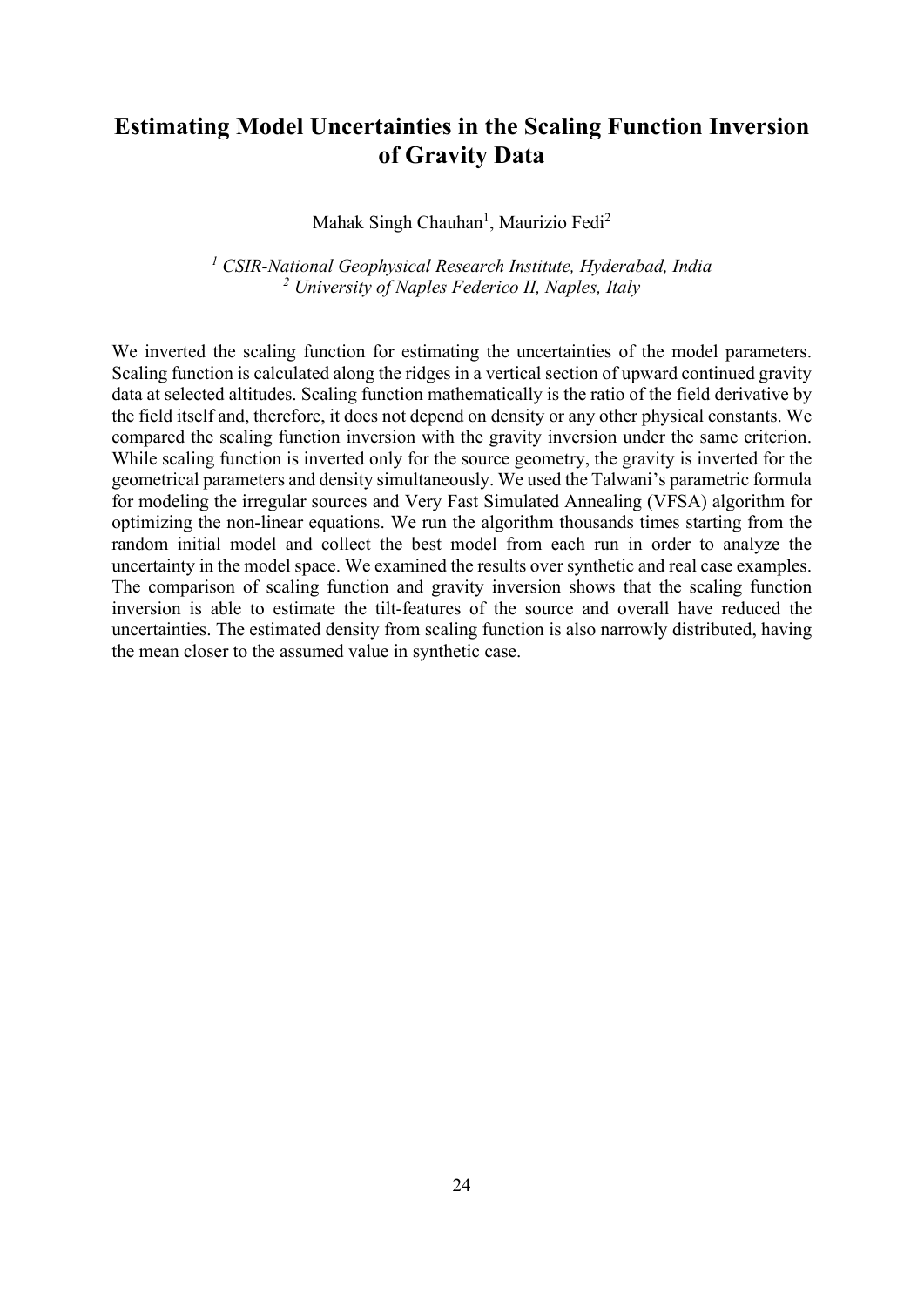# **Scaling Spectral Inversion of Potential Field Data to Infer Sub-surface Source Distribution**

#### V.P. Dimri, Shib S. Ganguli

#### *CSIR-National Geophysical Research Institute, Hyderabad, India*

Crustal or sub-surface heterogeneities exhibit scaling or fractal characteristics, and therefore the power spectrum method following scaling law can offer better insights into the sub-surface source distribution. In this approach, the physical properties are represented in terms of scaling sources and the corresponding fields as scaling quantities. Studies indicate that the scaling power spectral method provides more accurate results when compared to the conventional spectral method. To demonstrate the efficacy of the scaling spectral method, it has been applied to various potential field datasets collected from India and Germany. This study reveals that the scaling distribution of the physical property, namely, density and susceptibility agree with the measured values and the white noise assumption overestimates the inferred depth values. We also conclude that estimation of scaling exponent is critical and varies according to the geology of the area.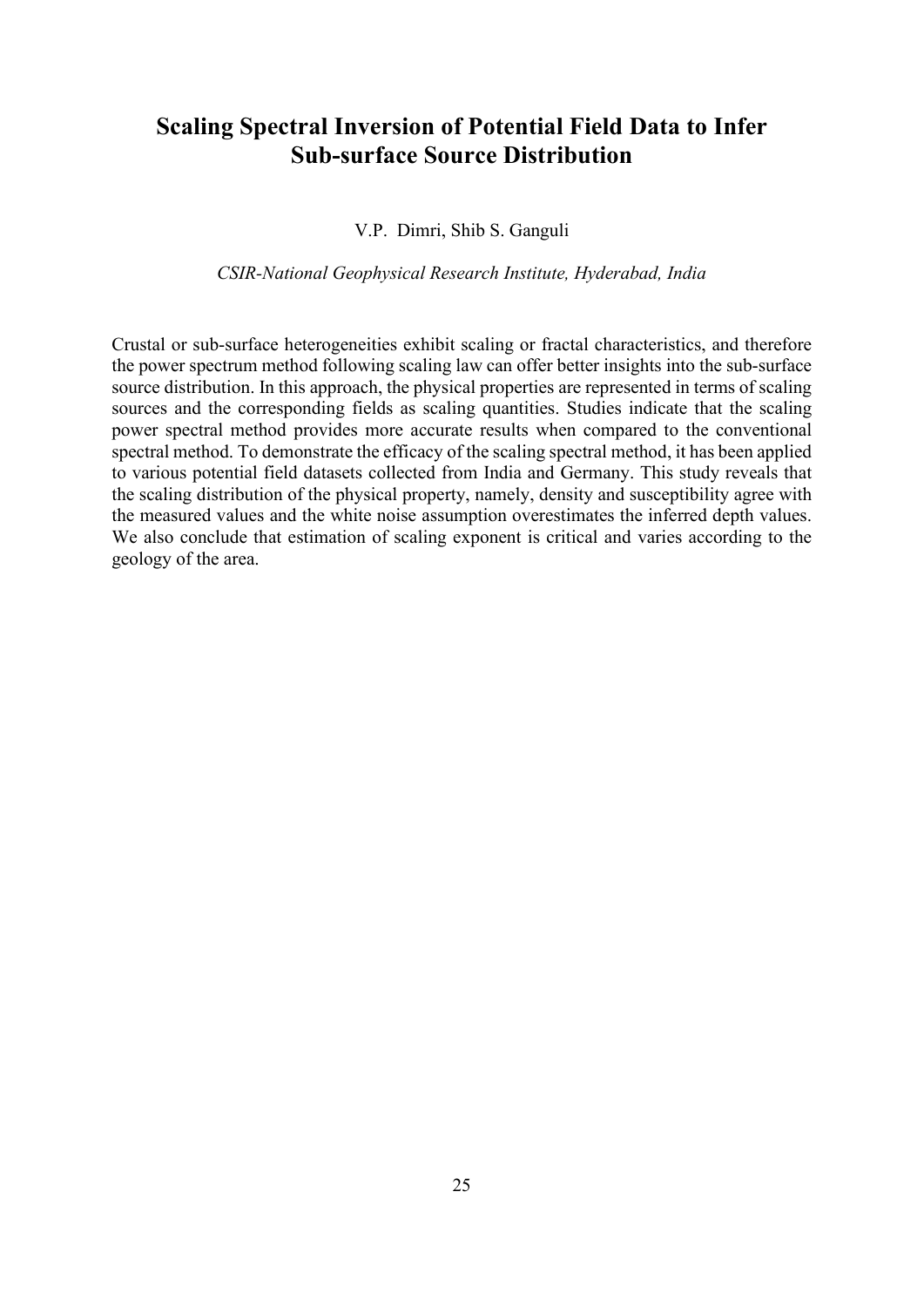# **Lithospheric Strength Inferred From Modeling of Buckling Structure: Implications for Stress State of the East Sea (Japan Sea)**

Seok-Hyeon Do<sup>1</sup>, Byung-Dal So<sup>1\*</sup>, Young-Gyun Kim<sup>2</sup>, and Gi-Bom Kim<sup>3</sup>

*<sup>1</sup> Department of Geophysics, Kangwon National University, Chuncheon 24341, Republic of Korea*

- *<sup>2</sup> Research Institute for Earth Resources, Kangwon National University, Chuncheon 24341, Republic of Korea*
- *<sup>3</sup> Department of Geological Science, Pusan National University, Busan 46241, Republic of Korea.*

The East Sea (Sea of Japan) is a back–arc basin that underwent a complex deformation history associated with the relative motions of major tectonic plates. Constraining the crustal type and rheology of the Ulleung Basin in the East Sea is essential for understanding back–arc basin dynamics. Based on seismic reflection data in the East Sea, previous geophysical studies reported small buckling structures with a wavelength of  $60-70$  km and amplitude of  $\sim$ 150-200 m in the Ulleung Basin. We perform finite element modeling using a wide range of rheology (i.e., oceanic/continental crust and Moho temperature) to analyze small buckling structures. The amplitude and the wavelength of the buckling structure generally increase when larger strength of the lithosphere is adopted. When a high Moho temperature (i.e., 570–640  $^{\circ}$ C) is adopted, both models with oceanic and continental crusts show surface topographies similar to the buckled morphology observed in the region. The heat flow of the numerical model corresponding to the Ulleung Basin almost coincides with the marine heat flow data in the region. Furthermore, our new finding based on the numerical modeling of buckling constrains the stress of the lithosphere beneath the western margin of the East Sea. The depth–integrated stresses of the models that produce the buckling structures are  $\leq 1.5$  TN/m, which is much lower than observed at plate boundaries. Geophysical data and modeling results infer that a warm and weak mantle is below the Ulleung Basin. Thus, we argue that the Ulleung Basin does not fully support far–field tectonic stress propagation from major trenches to the Korean Peninsula. The findings of this study suggest a need for further exploration of internal factors, such as gravitational potential energy, that may influence intraplate faults in SE Korea.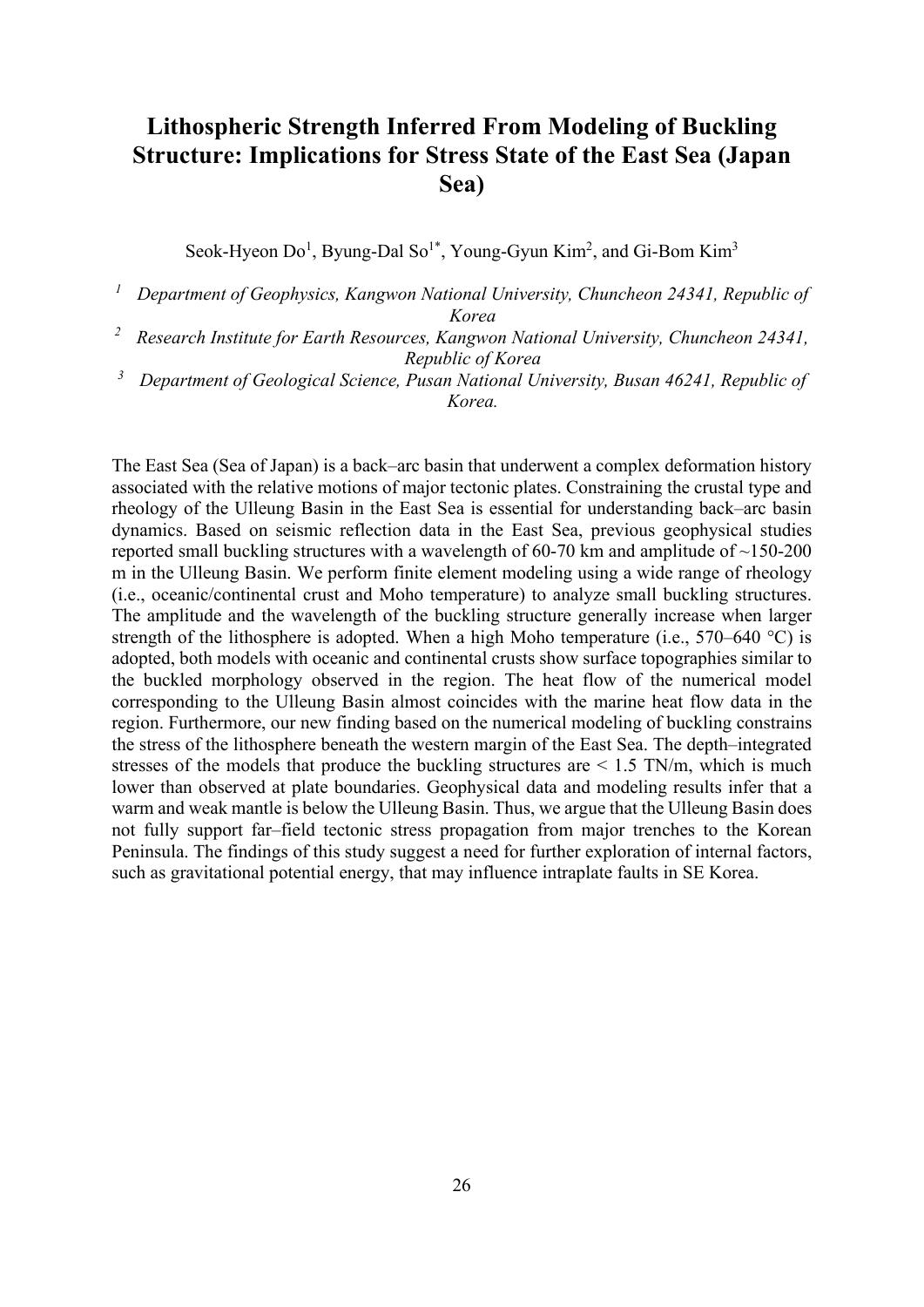### **Local and Global Multifactal Analysis of Turbulent Flows**

#### B. Dubrulle

#### *CNRS, SPEC, University Paris-Saclay, France*

Turbulence, a phenomenon observed by physicists in natural and laboratory flows, is thought to be described by Navier-Stokes equations (NSE). It is still not known whether solutions to the NSE can develop singularities from regular initial conditions. In particular, a classical and unsolved problem is to prove that the velocity field is Hölder continuous with some exponent h <1 (i.e., not necessarily differentiable) at small scales. The multifractal method has been proposed to explore the regularity properties of the velocity field, and the estimate of its Hölder exponent *h* through the so-called multifractal spectrum. In this talk, I will first explore what are the constraints that are imposed on the multifractal spectrum, both from mathematical properties of the NSE and from empirical laws of turbulence. I will then review computation of this spectrum from turbulent data, either numerical simulations of NSE or to state-of-the art experimental measurements. Finally, I will discuss a local generalization of multifractal theory that allows to the local regularity properties of a velocity field. I will show how the application of such method allows to define a "typical irregular structure", which is found to be similar to a Burgers vortex, with non-axisymmetric corrections. A possible explanation of such asymmetry is provided by a detailed time-resolved analysis of birth and death of the irregular structures, which shows that they are connected to vortex interactions, possibly vortex reconnexion.

#### References:

- F. Nguyen, J-P. Laval, P. Kestener A. Cheskidov, R. Shvydkoy and B. Dubrulle, Local estimates of Hlder exponents in turbulent vector fields, *Phys. Rev. E, 99*, 053114 (2019).
- F. Nguyen, J-P. Laval, and B. Dubrulle, Characterizing most irregular small-scale structures in turbulence using local Hölder exponents, *Phys. Rev. E*, *102*, 063105 (2020).
- B. Dubrulle and J. Gibbon, A correspondence between the multifractal model of turbulence and the Navier-Stokes equations*, Philosophical Transactions of the Royal Society A: Mathematical, Physical and Engineering Sciences, 380*, 2218, 20210092, (2022).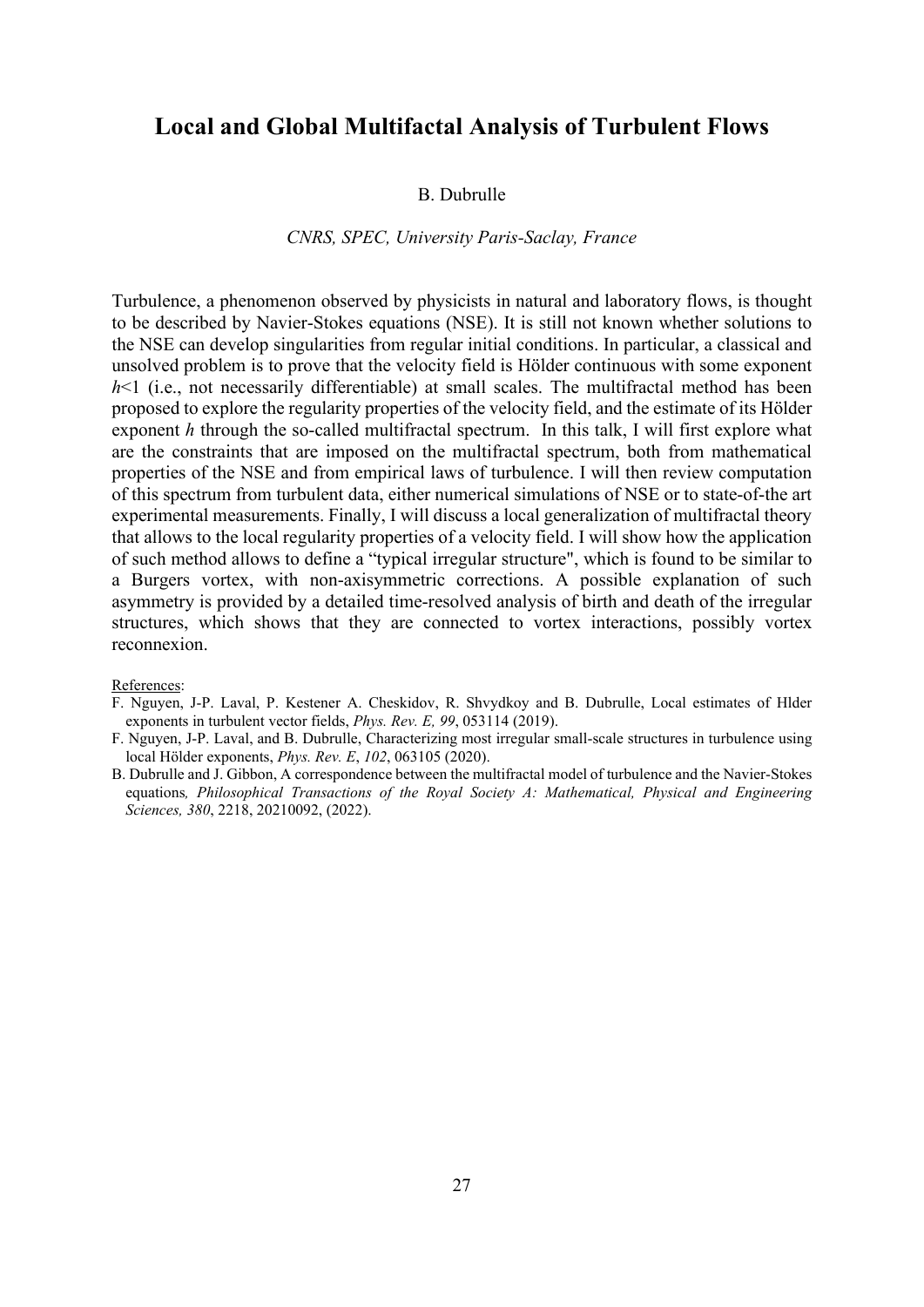# **The Relationship Between Sedimentation Dynamics and Hydrological Connectivity Within the Deltaic Islands of Wax Lake Delta, LA, USA**

Douglas Edmonds

*Department of Earth and Atmospheric Sciences, Indiana University* 

Sediment is the most valuable natural resource for deltaic environments because it is required to build new land. For land building to occur, sediment must be retained within deltaic islands that are hydrologically connected with adjacent channels. Despite this, we do not know what controls sediment retention or what governs connectivity within a deltaic island. Here we use a calibrated numerical model of Wax Lake Delta, Louisiana, USA to analyze sediment retention and connectivity for different riverine flood magnitudes, tidal amplitudes, and vegetation extents. Our results clearly show that floods and tides have opposing effects. Compared to the control, floods introduce more sediment and increase the mean sedimentation rate, whereas, tides spread sediment over a larger area and decrease the mean sedimentation rate. Vegetation has a negligible effect on mean sedimentation rates but does shift sedimentation closer to the shoreline and to higher elevations. Overall, the amount of sedimentation on an island depends on its hydrological connectivity with the surrounding distributary channels. These results show that hydrologically well-connected deltaic islands subject to tidal and riverine flooding aggrade their surfaces more evenly, which may be ideal for preventing inundation from relative sea-level rise.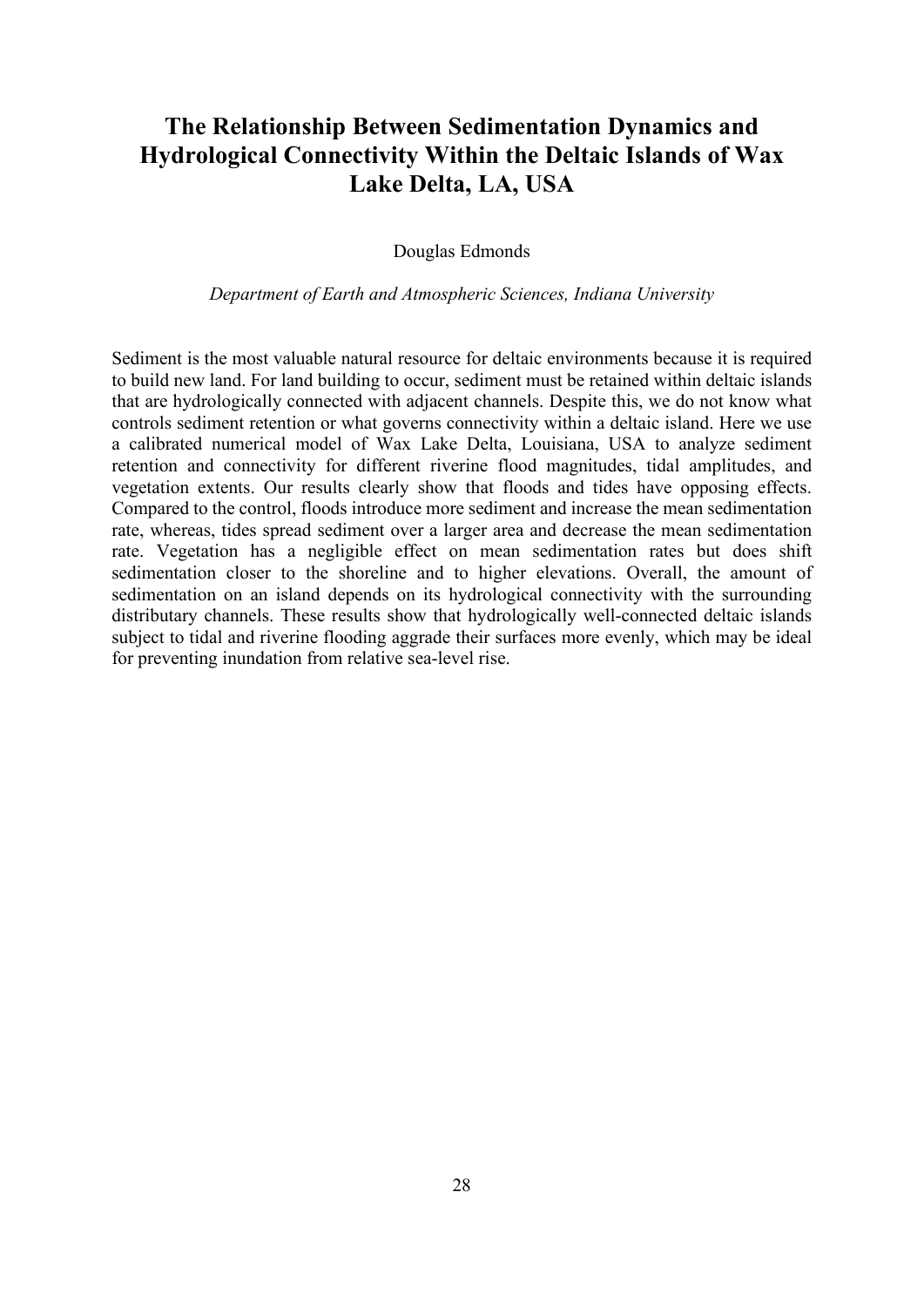# **3D Bayesian Potential-field Data Inversion With Decorrelation of Data Residuals Using 2D Autoregressive Models**

Emad Ghalenoei<sup>1</sup>, Jan Dettmer<sup>2</sup>, Jeff Witter<sup>3</sup>, Mohammed Y. Ali<sup>4</sup>, and Jeong Woo Kim<sup>1</sup>

 *Department of Geomatics Engineering, University of Calgary, Alberta, Canada Department of Geoscience, University of Calgary, Alberta, Canada Innovate Geothermal Ltd., Vancouver, British Columbia, Canada Department of Earth Sciences, Khalifa University of Science and Technology, Abu Dhabi, UAE*

This study applies trans-dimensional (trans-D) Bayesian inversion to potential field data from two distinct tectonic settings: 3D salt diapirs in the presence of basement topography and a potential geothermal reservoir at a continental transform fault. The 2D potential field data are measured at the Earth's surface and typically gridded for inversions. Such data may include important spatial error correlations in the 2D acquisition space because of spatial sampling, acquisition geometry, data post-processing, etc. These spatial correlations in data residuals can produce trade-offs with spatial model resolution. Therefore, data residual correlation should be accounted for in the inversion. This study presents a hierarchical model for 2D correlated data residuals. The correlated data residuals are parametrized by trans-D autoregressive (AR) models in the 2D acquisition plane. The 2D AR model captures the correlation in two horizontal (X and Y), and a diagonal (XY) directions. Each AR direction is sampled by a reversible-jump Markov-chain Monte Carlo (rjMCMC) algorithm and can address uncorrelated data residuals by a zeroth-order AR model. The Earth model is parametrized by a hierarchy of trans-D Voronoi nodes and six planes in the 3D model space. Voronoi nodes can partition the model space irregularly, which is appropriate for imaging subsurface structures with asymmetrical shapes. To reduce the non-uniqueness issue, density values are assigned to the Voronoi nodes based on the location of the six planes. We demonstrate for simulated and field data inversions that 2D spatial correlations of data residuals are modelled and accounted for, decorrelating data residuals. For field data, plausible basement topography and salt diapirs are inferred, and the structure of a major continental transform fault is resolved.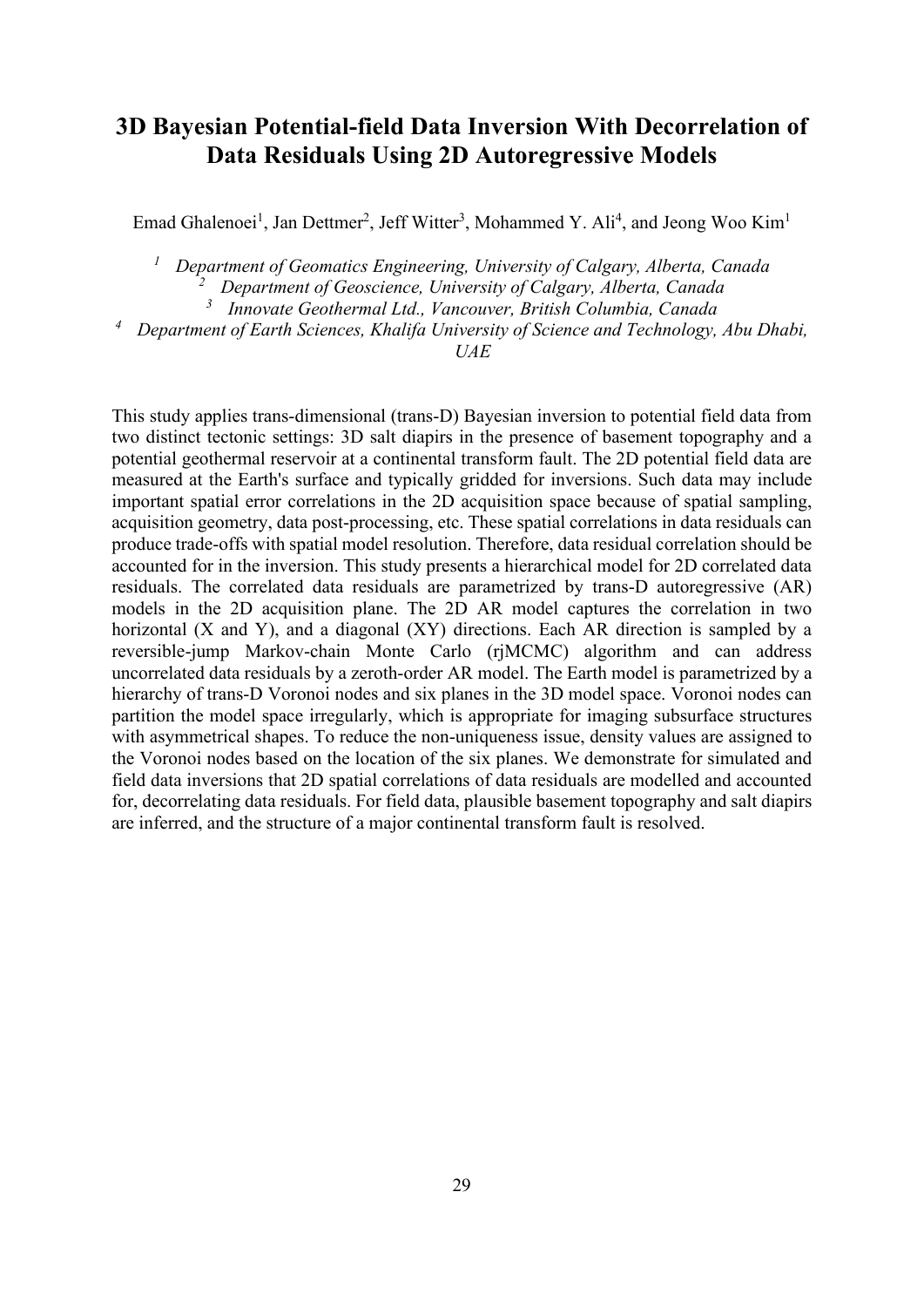# **Bayesian Joint Inversion of Seismic Sources in Different Data Domains**

Mahdi Hamidbeygi<sup>1</sup>, Hannes Vasyura-Bathke<sup>2</sup>, Jan Dettmer<sup>1</sup>

*<sup>1</sup> Department of Geoscience, University of Calgary, Calgary, Canada <sup>2</sup> Institute for Earth and Environmental Sciences, University of Potsdam, Potsdam, Germany*

Moment tensor estimation for moderate to large earthquakes is convenient with open source software (e.g., BEAT, MTfit, Grond) based on waveform, polarity, or spectral data. At regional or local distances, waveform or polarity inversions are the most common. However, moment tensor inversion often suffers from a lack of high-quality data when events do not excite longperiod seismic signals with a high signal to noise ratio and/or when station coverage is sparse. We improve solutions for minor earthquakes (M<4.5) by incorporating multiple seismic data types in various data domains in probabilistic joint inversion: polarities picked on broadband signals, amplitude spectra for intermediate frequency bands, and waveforms at low frequencies. This approach aims to take advantage of the available seismic data while reducing the possibility for errors in the solution due to theory errors. Waveform noise is accounted for by non-Toeplitz covariance matrices which ensures that waveform data do not dominate the solution when sampling rates are high. An ensemble of source-parameter vectors is generated by sequential Monte Carlo sampling method (SMC). The source is parametrized on the Lune that is ideally suited for prior specification. The method is demonstrated for two induced events in northeastern BC. A moment magnitude of 4.2 event on Nov 30, 2018, and an event with the local magnitude of 1.6 on Mar 11, 2021. Results show that estimating source parameters at higher frequency ranges improves the uncertainty of source parameters. Polarity data enhance the estimation of double-couple source parameters, which in-turn allow to better resolve centroid and moment-release function parameters that are constrained by spectra and waveforms. Notably, joint inversion resolves centroid location and focal mechanism with only one waveform and a few spectra.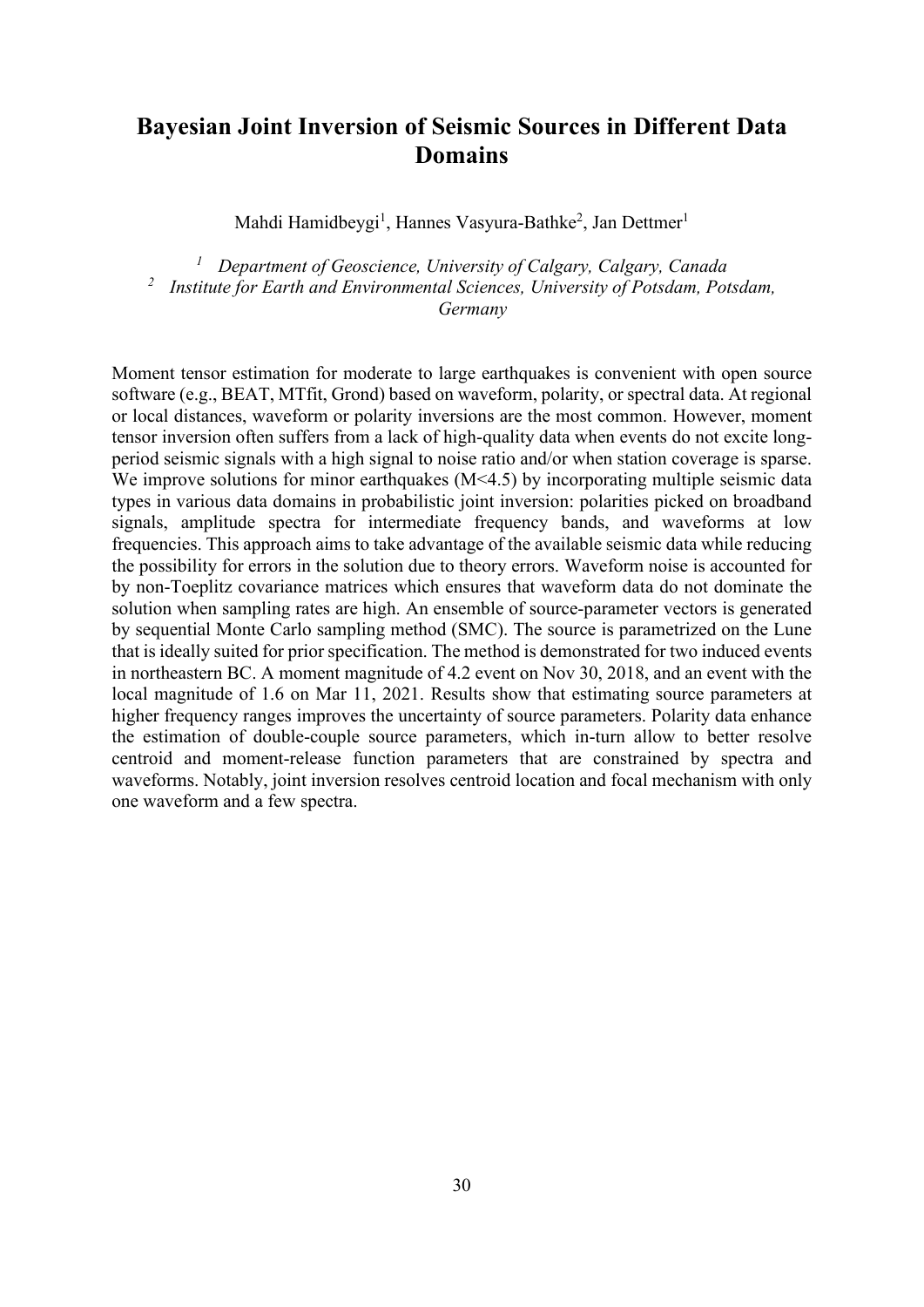# **Analysis and Comparison of Rock Magnetic Properties of Ophiolite and Mid-Ocean Ridge Mantle Rocks Using Computational Methods**

#### Gilbert Hong

*Seoul National University, School of Earth and Environmental Sciences, Seoul, South Korea*

The main goal of the study is to compare rock magnetic properties of mantle rocks from different sites along ophiolite and mid-ocean ridges, and seek correlations using mathematical methods. The main data analyzed in this study are magnetic measurements of cores drilled from areas near Wadi Lawayni of Oman, which mostly consist of heavily serpentinized Dunites and Harzburgites with frequent inclusions of gabbroic dikes. Data collection was initially done during the second phase of the Oman Drilling Project. Comparison was done with magnetic signatures of igneous rocks from mid-Atlantic ridge and ophiolite complexes of southern Europe (e.g. Pindos ophiolite). A notable pattern observed within these data is that average magnetic susceptibility differs by lithology. In general, mass susceptibility values are mainly higher in Dunite intervals compared to harzburgite intervals. In addition, NRM intensity tends to be significantly higher in mid-ocean ridge samples than in ophiolite samples. Such pattern is presumably due to the difference in density of magnetite within the mineral mesh. Overall, computational investigation reveals patterns that suggest magnetic properties of ultramafic rocks and serpentinization degree is deeply related. Magnetic measurements also reveal positive correlations with permeability and porosity. These observations are apparent evidences for low-temperature hydrothermal alterations and implies that Fe(III) was transported intensively via fluid intrusions during the serpentinization process. Such information will likely help further investigating magnetic signatures and relating them to mineral characteristics to specify how magnetic minerals has been formed and distributed in different locations.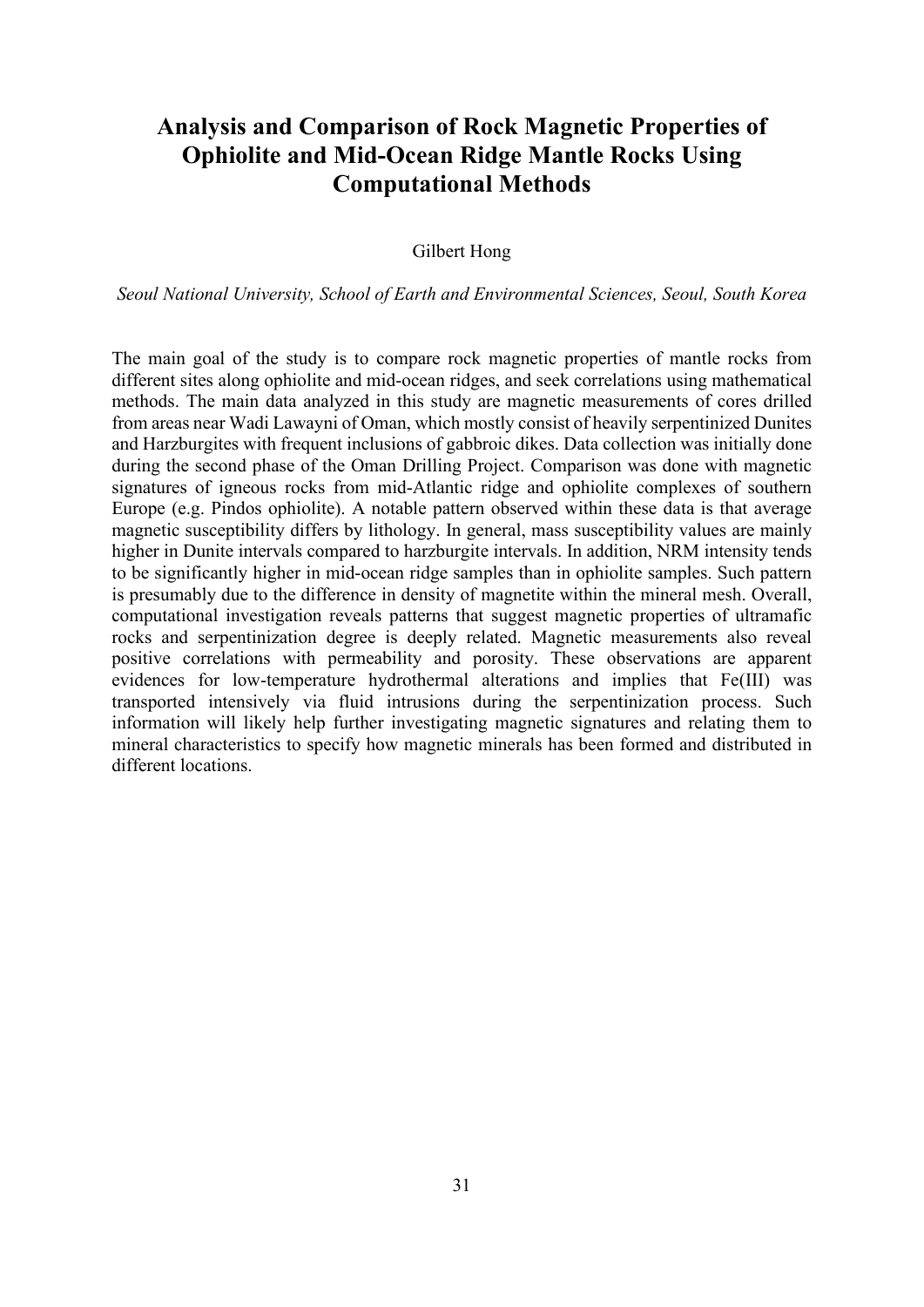## **The Power Release From Microstructure and Its Role for Geohazards**

Manman Hu<sup>1</sup>, Qingpei Sun<sup>1</sup>, Christoph Schrank<sup>2</sup>, Klaus Regenauer-Lieb<sup>3</sup>

*<sup>1</sup> Department of Civil Engineering, The University of Hong Kong, Hong Kong <sup>2</sup> Science and Engineering Faculty, Queensland University of Technology, Brisbane, QLD,* 

*4001, Australia*

*<sup>3</sup> WA School of Mines: Minerals, Energy and Chemical Engineering, Curtin, Bentley, WA 6102 Australia*

Geohazards such as landslides, earthquakes, ice quakes, slow slip or tremor events can be interpreted as a sudden release of stored energy because of Multiphysics reaction-diffusion processes and multiscale feedbacks. Thermodynamic constraints allow prediction of the pattern of strain localisation but the dynamic evolution of the localised release of stored microstructural energy and its role in preparing the large-scale instability is hidden. We introduce a new microphysics-based approach that couples the microscale cross-constituent interactions to the large-scale dynamic behaviour, which leads to the discovery of a family of soliton-like excitation waves. These waves can appear in hydromechanically coupled porous media as a reaction to external stimuli. They arise, for instance, when mechanical forcing of the porous skeleton releases internal energy through a phase change, leading to tight coupling of the pressure in the solid matrix with the dissipation of the pore fluid pressure. In order to describe these complex multiscale interactions in a thermodynamic consistent framework, we consider a dual-continuum system, where the large-scale continuum properties of the matrix-fluid interaction are described by a reaction-self diffusion formulation, and the small-scale dissipation of internal energy by a reaction-cross diffusion formulation that spells out the macroscale reaction and relaxes the adiabatic constraint on the local reaction term in the conventional reaction-diffusion formalism. Using this approach, we recover the familiar Turing bifurcations (e.g., rhythmic metamorphic banding), Hopf bifurcations (e.g., Episodic Tremor and Slip), and present the new excitation wave phenomenon. The parametric space is investigated numerically and compared to serpentinite deformation in subduction zones.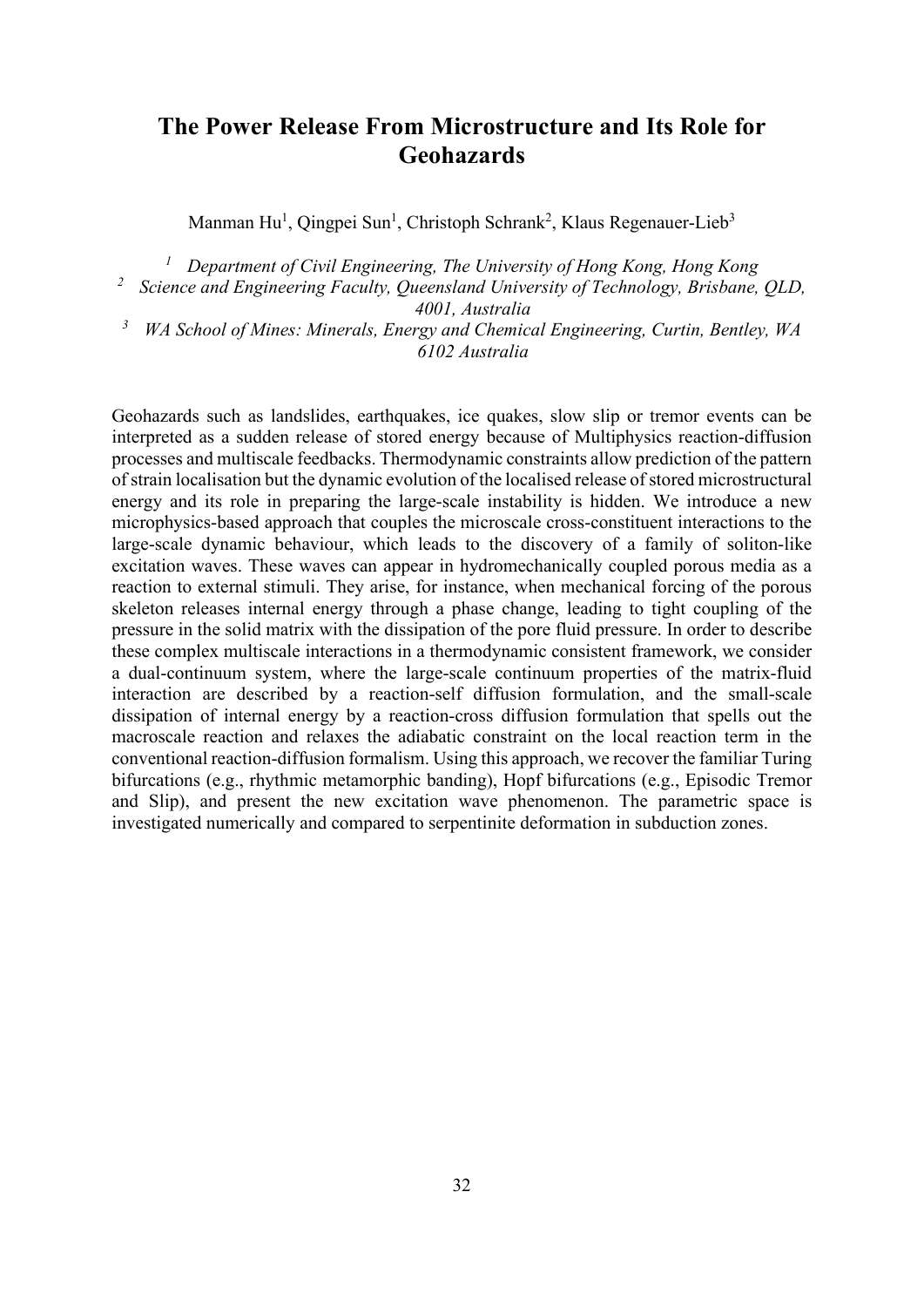### **Impact of Urban Heat Island on Human Mortality Risk**

Katty Huang<sup>1</sup>, Pierre Masselot<sup>2</sup>, Antonio Gasparrini<sup>2</sup>, Gabriele Manoli<sup>1</sup>

*<sup>1</sup> University College London, Department of Civil, Environmental and Geomatic Engineering, London, UK <sup>2</sup> London School of Hygiene & Tropical Medicine, Department of Public Health, Environments and Society, London, UK* 

Non-optimal ambient temperatures, both heat and cold, are associated with elevated human mortality risk. Urban-induced warming can significantly increase the risk associated with extreme heat during summer, yet urbanization could also shield against extreme cold during wintertime. Here we present a monetised risk analysis for 87 cities in Europe based on highresolution modelled temperature data and localised exposure-response relationships. We show a non-linear relation between the level of imperviousness and risk, with opposite trends for heat and cold. While extreme heat increases the mortality costs in dense urban areas compared to the surrounding rural areas, the net annual effect is negligible due to wintertime benefits in most European cities. These results suggest that mitigation efforts should account for spatial heterogeneities of climate and vulnerability but also the seasonality of risk.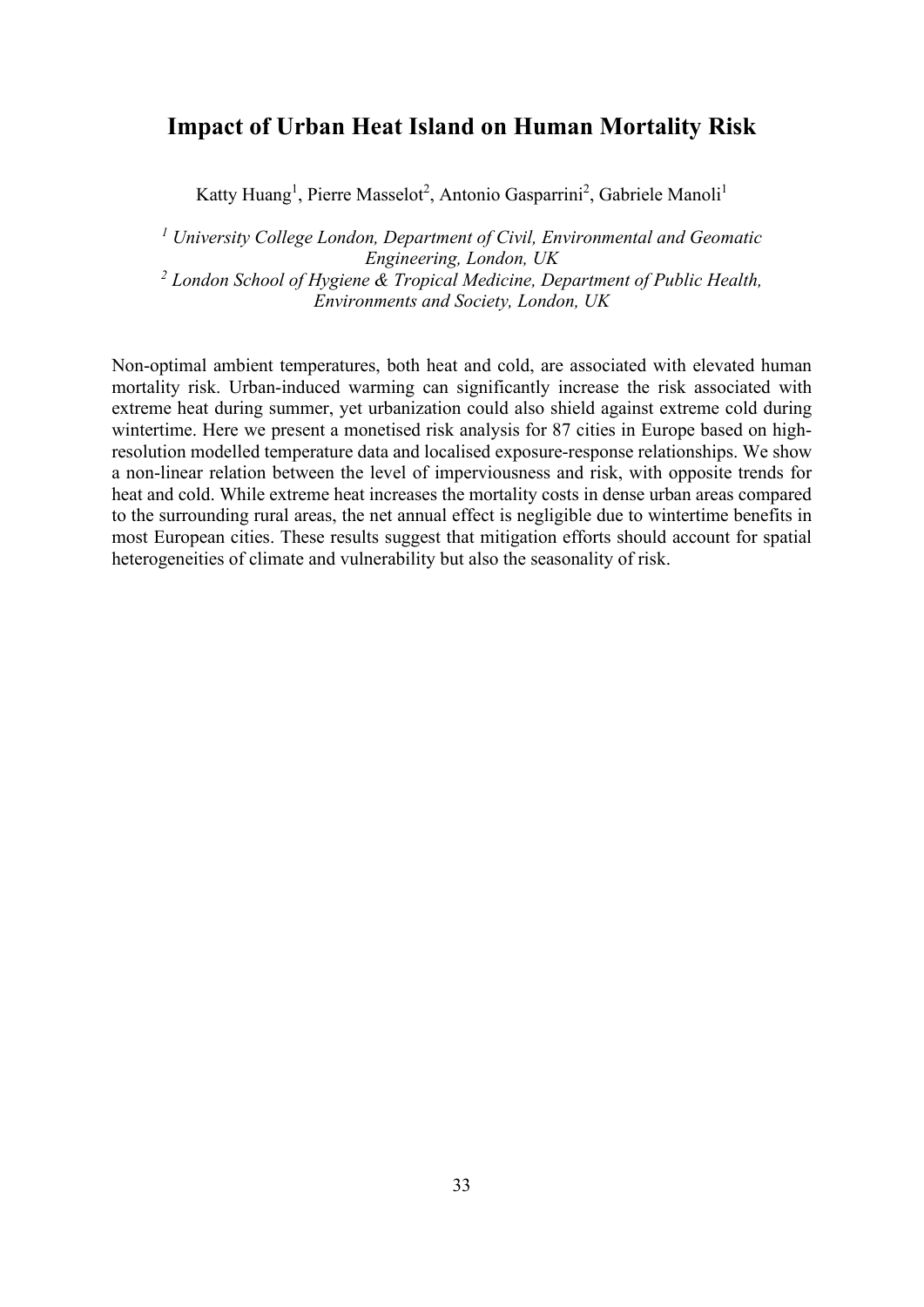# **Earthquake Precursory Factors Derived From Earthquake Catalogs With Explainable Machine Learning**

Jinsu Jang<sup>1</sup>, Byung-Dal So<sup>1</sup>, and David A. Yuen<sup>2, 3</sup>

<sup>1</sup> Department of Geophysics, Kangwon National University, Chuncheon 24341, Republic of *Korea 2 Department of Applied Physics and Applied Mathematics, Columbia University, New York,* 

*NY 10027, USA*

*3 Department of Geophysics and Computer Science, Ocean University of China, Qingdao, Shandong, 266100, China*

Earthquake precursors are useful indicators to forecast future ruptures and their probability. Earthquake catalogs, including occurrence time, epicentral locations, and earthquake magnitude, are a crucial tool for recognizing this precursor. In this study, we trained an eXtreme Gradient Boost (XGBoost) Classifier with multi-featured datasets obtained from Global Centroid Moment Tensor (GCMT) catalog to recognize earthquake precursors for magnitude above 6.5. Training and validating datasets consist of eighty-augmented features from an earthquake catalog information (e.g., time, latitude, longitude, depth, and magnitude) in spatiotemporal windows. The window is defined as the precursory phase if an event above magnitude 6.5 occurs from this window within three months. The results of five-fold cross-validation show that the average of auc of five validation sets is  $0.4$ -0.8 with  $\sim 0.01$  deviation. Furthermore, we use earthquake catalogs from other sources (e.g., JMA, USGS, and SCSN) to prove the predictive power about untrained data. Although test performance is lower than the validation results, model performance is sufficient to recognize precursory phases. We utilize SHapely Additive explanation (SHAP) to quantify feature importance that explains the contribution of each feature for the trained model. The two most important features in the window are i) the maximum magnitude of events and ii) the time interval to the subsequent events. These two features largely contribute to classification performance. Our results support previous studies which suggest that the magnitude of each event in earthquake signal and accelerating seismicity before mainshock is a possible precursory indicator of large earthquakes. We suggest that our machine learning approach may help to analyze the earthquake precursors, providing a physics-based foundation to access earthquake precursors.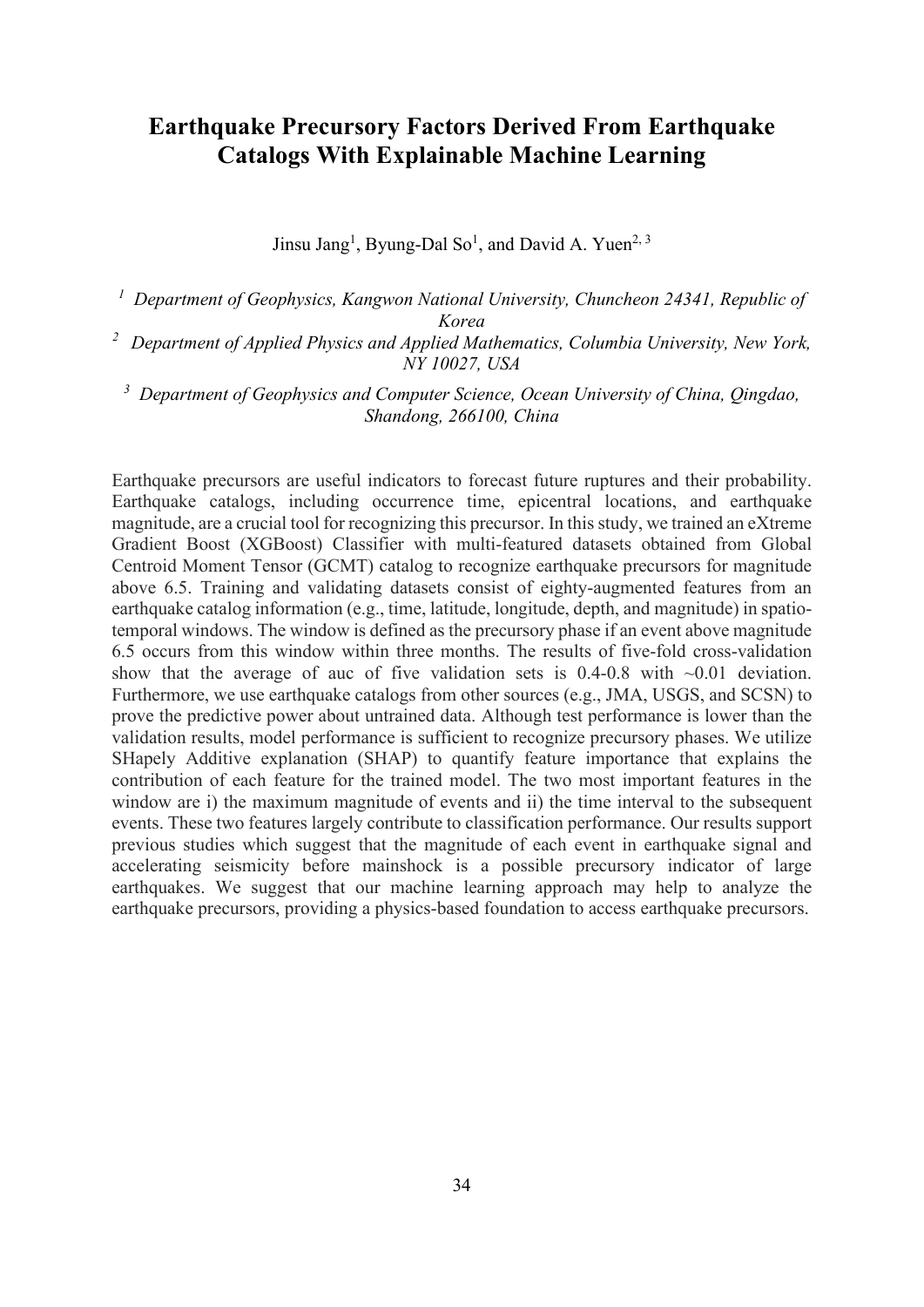# **Seismic Velocity Structure of Upper Mantle Beneath the Oldest Pacific Ocean Basin From Finite-frequency Traveltime Tomography**

Hyunsun Kang<sup>1</sup>, YoungHee Kim<sup>1</sup>, Shu-Huei Hung<sup>2</sup>, Pei-Ying Patty Lin<sup>3</sup>, Takehi Isse<sup>4</sup>, Hajime Shiobara<sup>4</sup>, Hitoshi Kawakatsu<sup>4</sup>, Sang-Mook Lee<sup>1</sup>, Hisashi Utada<sup>4</sup>, Nozomu Takeuchi<sup>4</sup>, Hiroko Sugioka<sup>5</sup>

 *School of Earth and Environmental Sciences, Seoul National University National Taiwan University National Taiwan Normal University Earthquake Research Institute, The University of Tokyo Kobe University*

Understanding the detailed structure of the oceanic upper mantle can shed light on mantle dynamics related to plate tectonics. The oldest Pacific basin  $(160 - 180$  Ma) in the west Pacific is a birthplace of the Pacific plate suitable for investigating the dynamic evolution of oceanic plate. However, due to difficulty of seismic exploration on the oceanic environment, the upper mantle structure beneath the oldest Pacific basin has remained one of the least understood part of the Pacific mantle. Oldest-1 experiment consisting of 11 broadband ocean-bottom seismometers (BBOBSs) and 7 ocean-bottom electro-magnetometers provided one-year (2018–2019) geophysical observation of the oldest Pacific seafloor located ~600 km east of the Mariana Trench. In this study, we perform finite-frequency tomography to image upper-mantle seismic structure from the BBOBS data. We measured relative traveltime residuals of teleseismic *P* phases  $(\pm 1 \text{ s})$  in three frequency bands within 8–32 s by applying multichannel cross-correlation method, and inverted the traveltime residuals to obtain *P*-wave velocity model. We adopt a multiscale parameterization scheme for the inversion, which transforms the model vector and inversion kernel to a wavelet domain in terms of 3-D wavelet basis functions instead of directly solving for model parameters specified at model nodes. This wavelet-based approach has advantage in maintaining a data-adaptive resolution of the model at different scales. Notable features from our preferred *P*-wave velocity model include fast velocity anomalies ( $\delta \ln V_P = 3 - 4\%$ ) beneath centers of two large-igneous provinces for depths  $\sim 100$  – 250 km. Slow *P*-wave velocity structures ( $\delta \ln V_P = -3 - 4\%$ ) surround the fast *P*-wave velocity anomalies of the Pigafetta basin.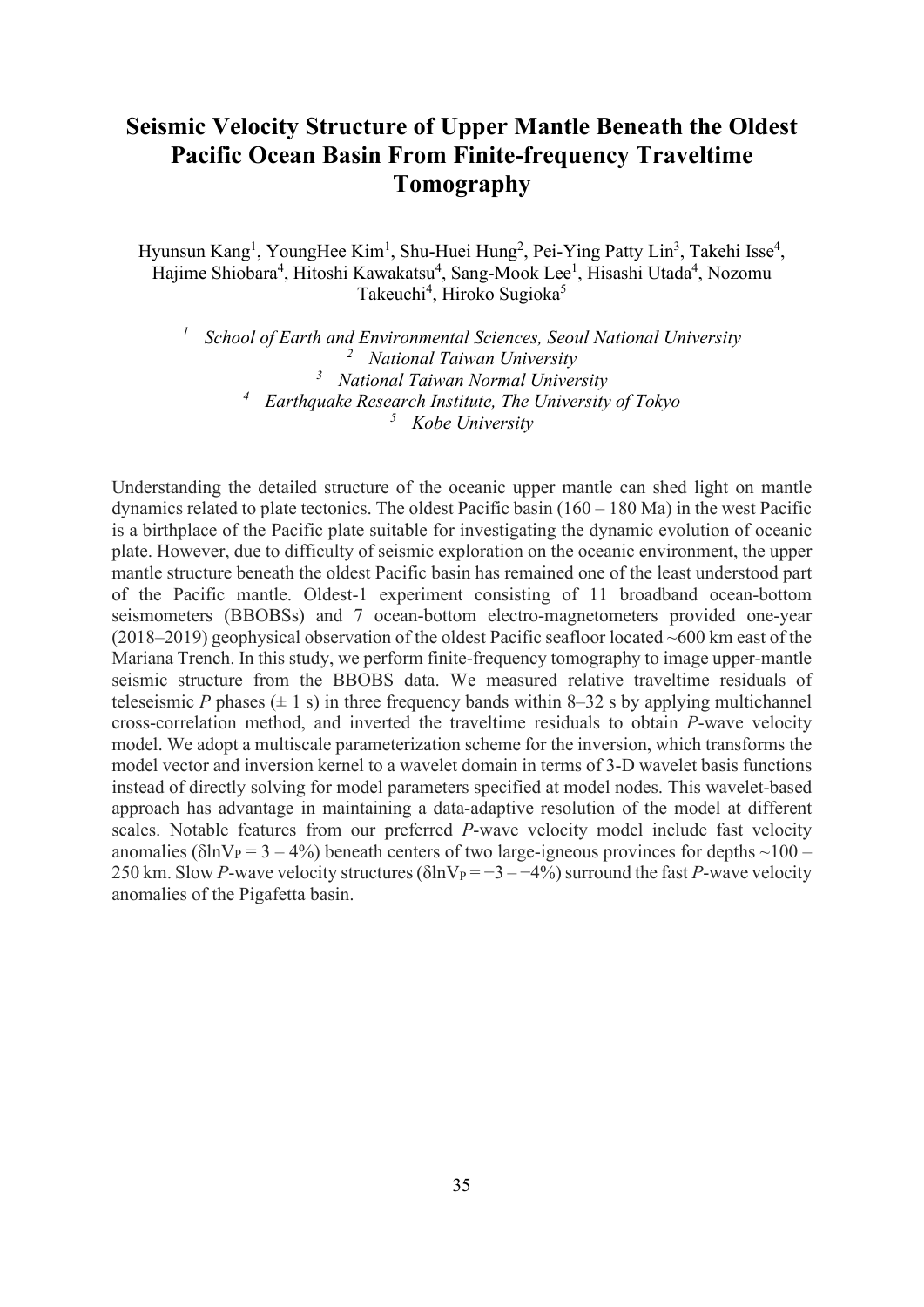# **Sediment Buoyancy Controls Subduction Kinematics and Dynamics: Insight From 3D Viscoelastic Free Subduction Model**

#### Jae-Yoon Keum and Byung-Dal So

#### *Department of Geophysics, Kangwon National University, Chuncheon 24341, Republic of Korea*

The complicated dynamic force equilibrium in a subduction system influences various geological and geodynamic processes. The slab pull attributed to the negative buoyancy of the lithosphere has long been recognized as the main driving force of plate tectonics. However, the isostatic restoring force due to the light materials covering the lithosphere (e.g., sediment) is thought to be a relatively minor contributor. Because this force counteracts the gravitational pull, the resultant interaction can contribute to the force balance governing the subducting slab. Here, we developed the systematic 3D free subduction models applying different sediment distributions, thicknesses, and densities to explore the effect of the restoring force generated to compensate for isostasy on the slab pull. We found that a higher magnitude of restoring force suppresses trench retreat and decreases the trench velocity. The trench curvature was strengthened by a higher differential restoring force along the trench strike. Our results consistently showed a negative correlation between slab pull and isostatic restoring force. Furthermore, the magnitude and distribution of the isostatic restoring force along the trench strike determine the stress intensity, as well as the location of the stress concentration within a subducting slab. Our findings provide insights into the global prediction model of plate motion and megathrust seismicity. Therefore, we argue that sediment buoyancy could sufficiently affect subduction kinematics and dynamics, even more than is usually suggested by conventional subduction models.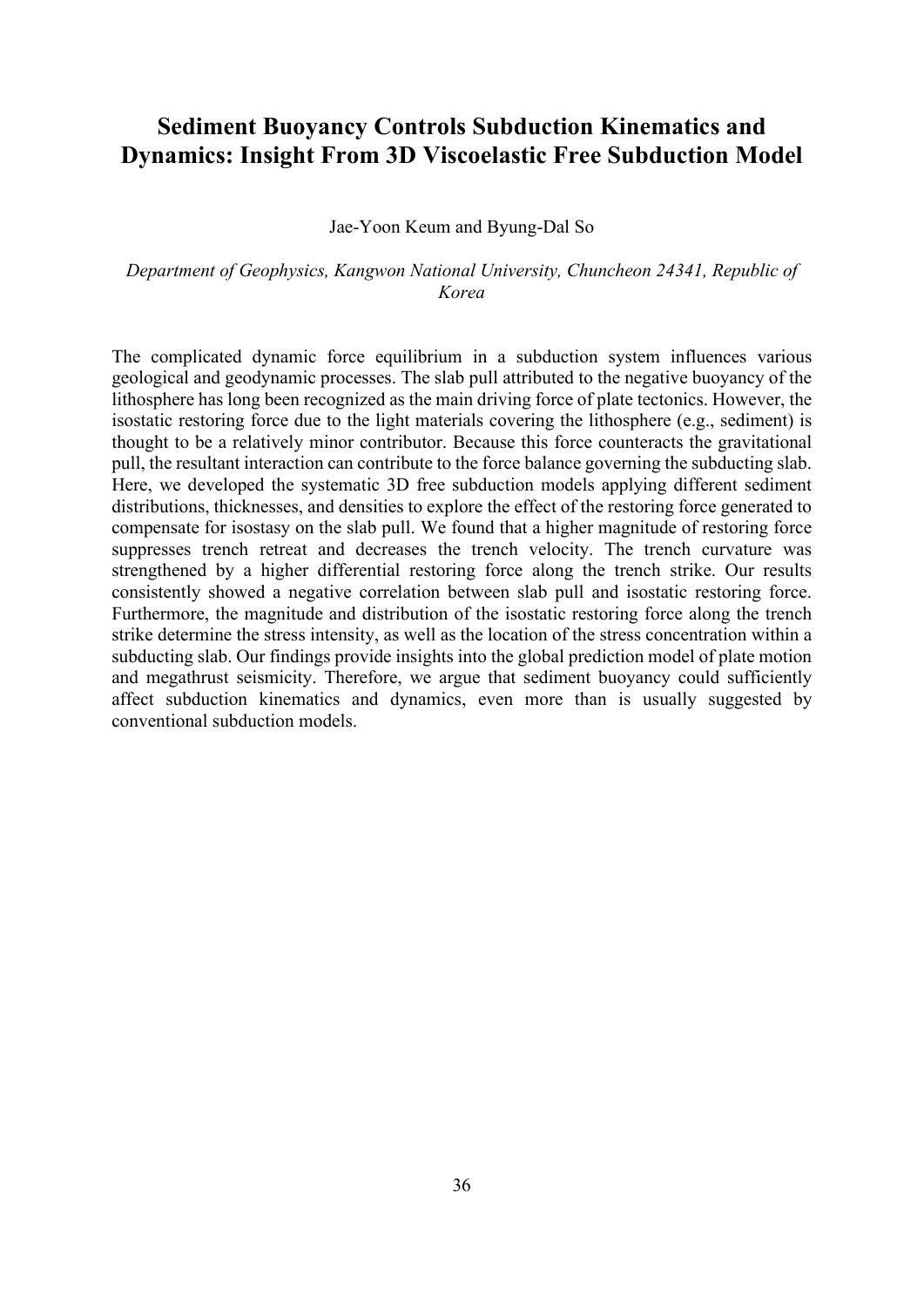# **A new Quadrature-with-Extrapolation Algorithm for Simulating Electromagnetic Fields in One-dimensional Models**

Pham Ngoc Kien<sup>1,2</sup> and Sang-Mook Lee<sup>1</sup>

*1 School of Earth and Environmental Sciences, Seoul National University, 08826, Republic of Korea. 2 Faculty of Oil and Gas, Hanoi University of Mining and Geology, Hanoi, 100000, Vietnam*

Numerical computation for a one-dimensional electromagnetic method always requires integral evaluation. Although the quadrature technique is widely used to numerically compute integral equations in the engineering community, geophysicists are more familiar with the digital linear filter algorithm. Because the former has an advantage of precision control over the latter, a quadrature-with-extrapolation algorithm has been developed to simulate the electromagnetic response in a one-dimensional model. However, this algorithm causes numerical errors at small transmitter-receiver spatial offsets. We modify the previous quadrature-with-extrapolation technique to address its numerical issue. The electromagnetic fields computed by the quadrature techniques were validated by the analytical solution in a homogeneous medium at various frequencies. We examined both electric and magnetic dipole sources in the validation. Our technique produced the same electromagnetic field compared to the analytical, whereas the previous technique showed a different response at a small offset. Also, the results of a layered-earth model suggested that our new technique supported the computation of electromagnetic fields everywhere. Because of the ability of precision control, the field computed by our technique can be used to validate that of the digital linear filter algorithm.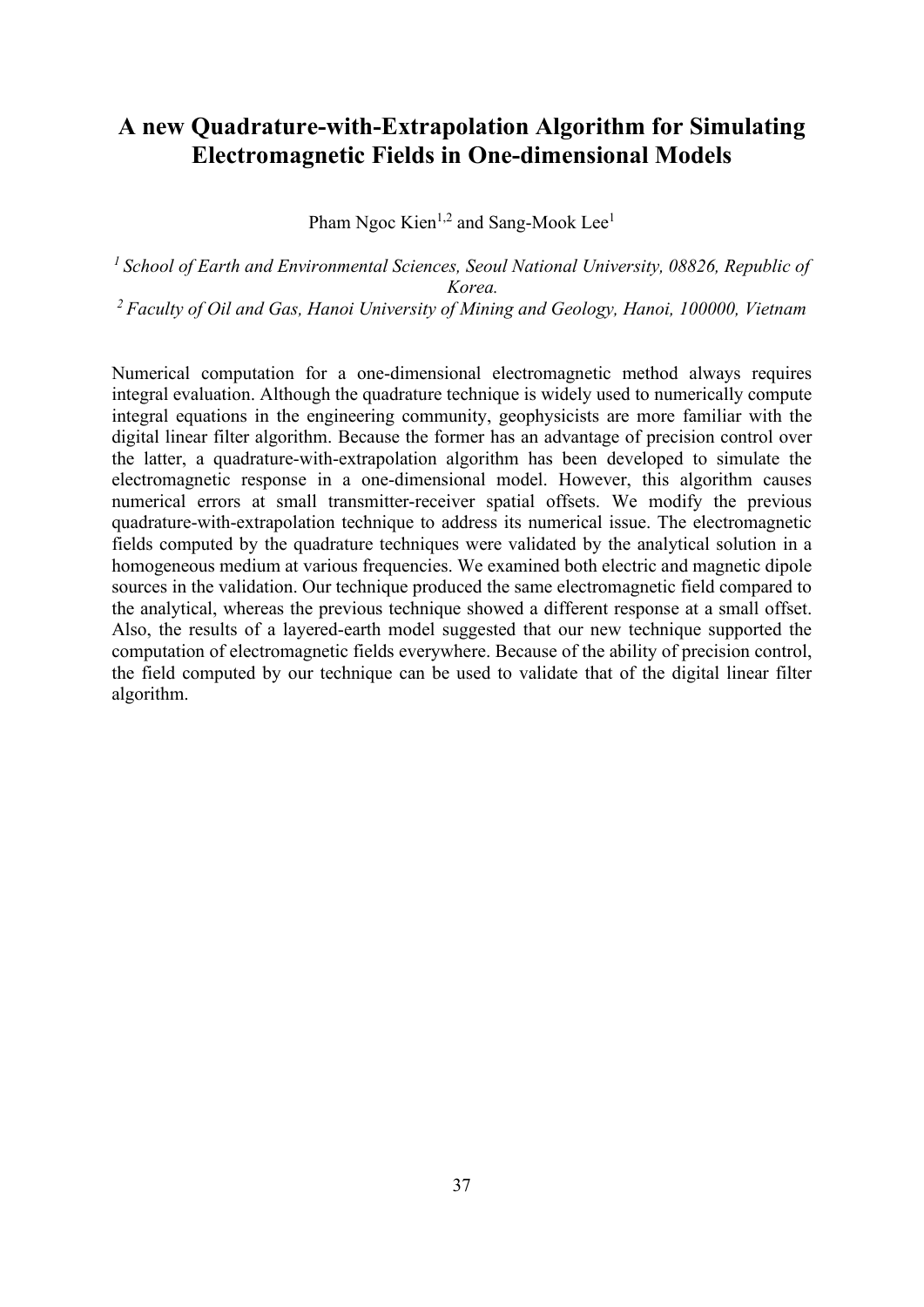# **A Preliminary Machine-learning Analysis of Radiogenic Geochemistry of the Different Volcanic Edifices Linked to the African LLSVP and Their Possible Mantle Source Relationship**

Hogyum Kim, Clément Vincent, and Sang-Mook Lee

*School of Earth and Environmental Sciences, Seoul National University, Seoul, South Korea*

With recent progress in computational sciences, machine learning has been implemented in various applications to provide multi-dimensional insights over traditional two-dimensional diagrams. In addition to the concurrent improvements in geochemical analysis methods, the constantly increasing trend of open access databases shared by the scientific community opens a new window of opportunity to utilize data in a regional or global context with machine learning algorithms. In this study, we constructed the geochemical database of different volcanic edifices with a possible relationship to the African LLSVP from publicly accessible data sets. Upon the database, we implemented various pre-processing, dimensional reduction methods, and cluster analysis algorithms in a comparative manner to investigate the possible structure among volcanic systems in trend or grouping. The preliminary results will be presented along with the possible future applications for source classifications of lava in the perspective of African LLSVP and related plumes.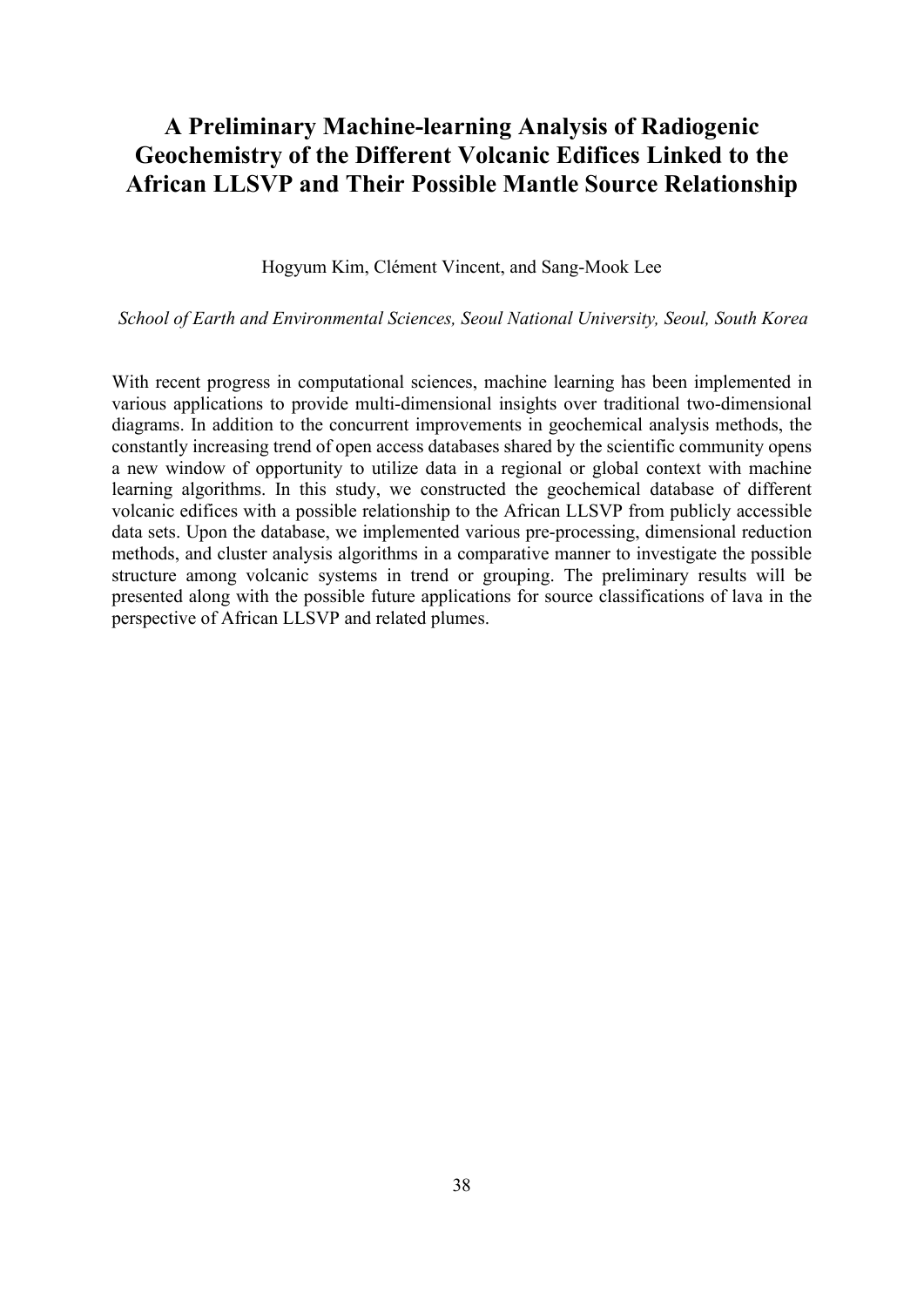### **Cautionary Remarks on the Auto-correlation Analysis of Selfsimilar Time Series**

#### Sung Yong Kim

#### *Department of Mechanical Engineering, School of Mechanical and Aerospace Engineering, Korea Advanced Institute of Science and Technology (KAIST)*

A self-similar time series is defined as a continuous time series having similar shapes of disturbance or amplitudes. Its statistics are non-Gaussian, such as records of river flows, rainfall, wind speed, the concentration of Chlorophyll, and inertial amplitudes in geosciences. Spurious decorrelation structures of the self-similar time series have been reported in the time domain analysis of non-linear time series in geosciences. We examine auto-correlations of the self-similar time series to identify spurious decorrelation structures in terms of decorrelation scales and decaying patterns (e.g., single-sided and dual-sided pulses) of independent pulses. The auto-correlations of the self-similar time series do not depend on their decorrelation scales and are highly associated with the shape of individual pulses. This talk evaluates autocorrelations of modeled self-similar time series, and relevant cautionary remarks are discussed.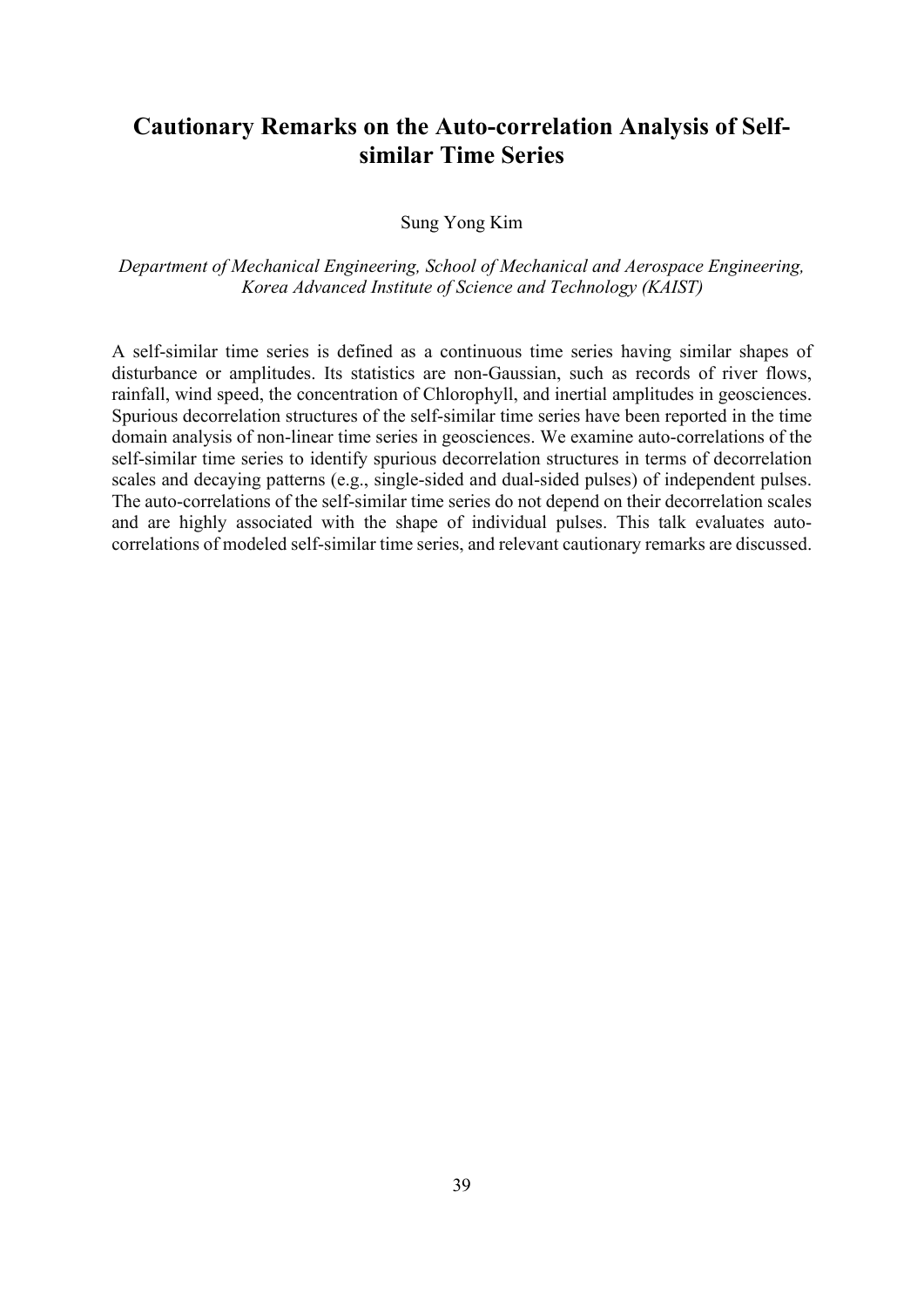# **How can Contemporary Climate Research Help Understand Epidemic Dynamics? Ensemble Approach and Snapshot Attractors**

Tamás Kovács

*Eötvös University, Institute of Physics, Budapest, Hungary*

Standard epidemic models based on compartmental differential equations are investigated under continuous parameter change as external forcing. We show that seasonal modulation of the contact parameter superimposed upon a monotonic decay needs a different description from that of the standard chaotic dynamics. The concept of snapshot attractors and their natural distribution has been adopted from the field of the latest climate change research. This shows the importance of the finite-time chaotic effect and ensemble interpretation while investigating the spread of a disease. By defining statistical measures over the ensemble, we can interpret the internal variability of the epidemic as the onset of complex dynamics—even for those values of contact parameters where originally regular behaviour is expected. We argue that anomalous outbreaks of the infectious class cannot die out until transient chaos is presented in the system. Nevertheless, this fact becomes apparent by using an ensemble approach rather than a single trajectory representation. These findings are applicable generally in explicitly time-dependent epidemic systems regardless of parameter values and time scales.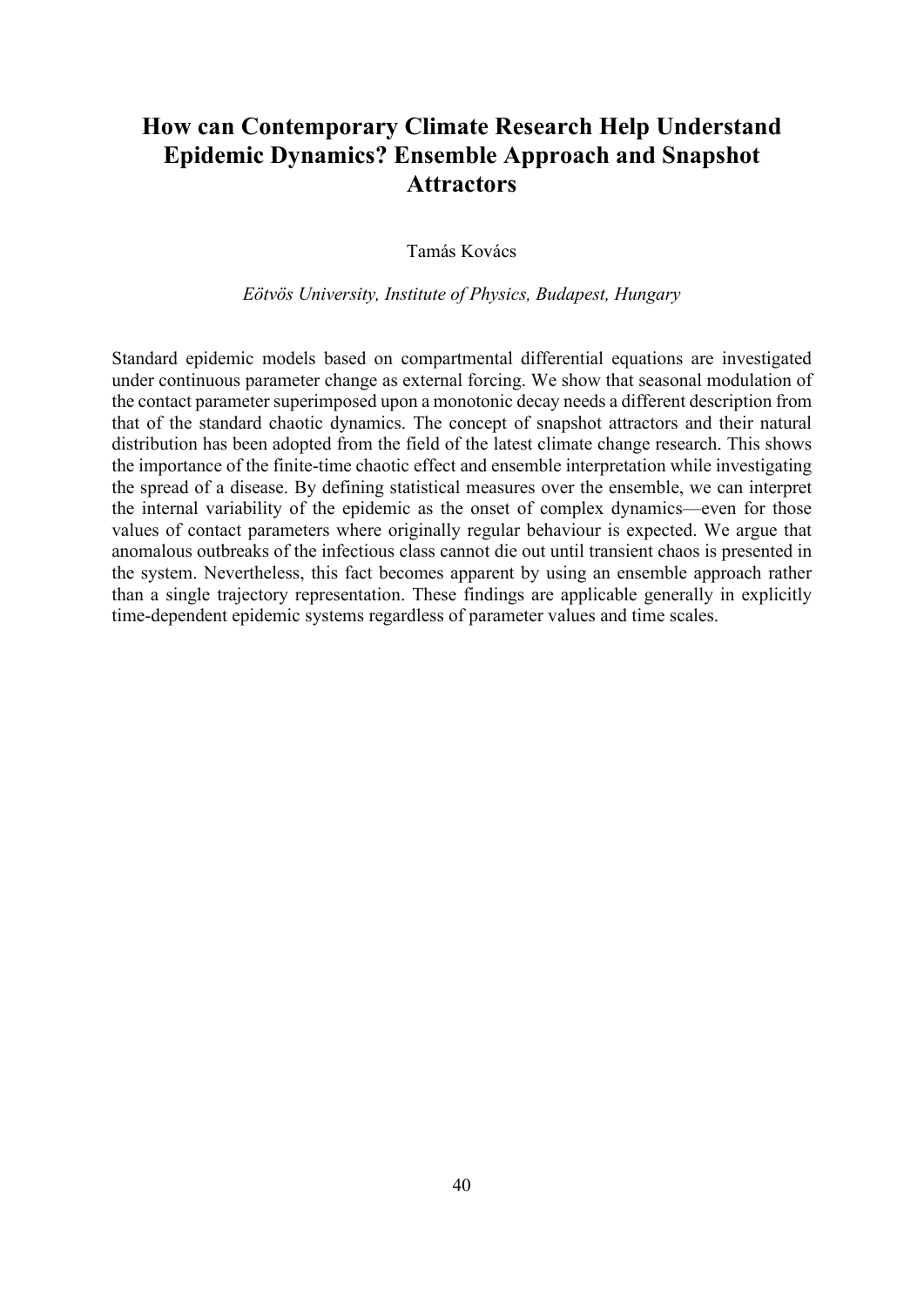### **Critical Tokunaga Model for River Networks**

Yevgeniy Kovchegov

*Department of Mathematics, Oregon State University, USA*

The hierarchical organization and self-similarity in river basins have been topics of extensive research in hydrology and geomorphology starting with the pioneering work of Horton in 1945. Despite significant theoretical and applied advances, however, the mathematical origin of and relation among Horton laws for different stream attributes remain unsettled. In this work we capitalize on a recently developed theory of random self-similar trees to elucidate the origin of Horton's laws, Hack's laws, basin fractal dimension, power-law distributions of link attributes, and power-law relations between distinct attributes. In particular, we introduce a oneparametric family of self-similar critical Tokunaga trees that includes the celebrated Shreve's random topology model and extends to trees that approximate the observed river networks with realistic exponents. The results offer tools to increase our understanding of landscape organization under different hydroclimatic forcings, and to extend scaling relationships useful for hydrologic prediction to resolutions higher that those observed.

This is a joint work with Ilya Zaliapin and Efi Foufoula-Georgiou.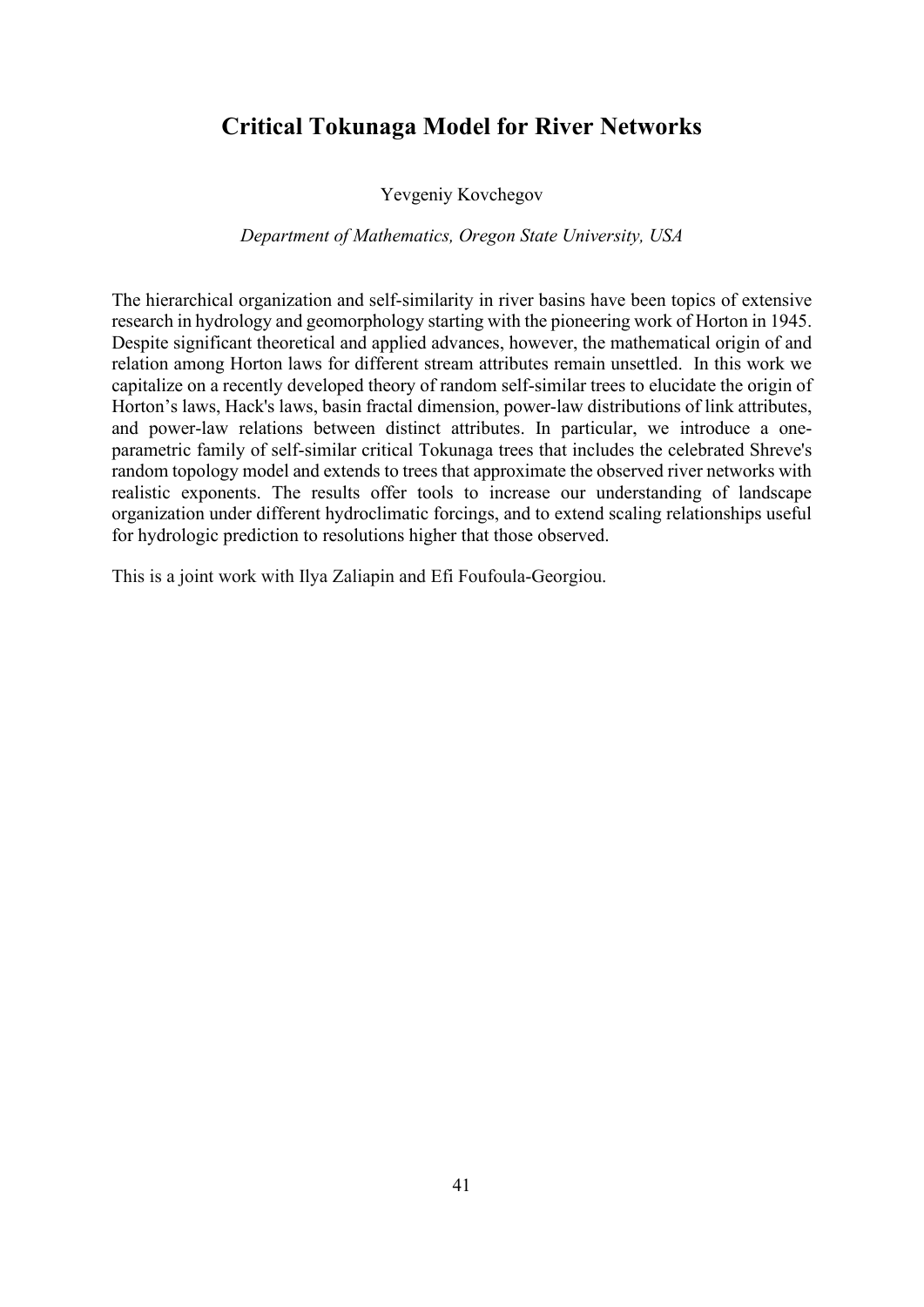# **Well Log Analysis and Lithological Classification by Artificial Neural Network (ANN)**

Boussa Lamia<sup>1</sup>, Boudella Amar<sup>2</sup>, Gaci Said<sup>3</sup>

*<sup>1</sup> Sonatrach, Petroleum Engineering Division(PED), Department of Geophysics, Algiers, Algeria*

*<sup>2</sup> USTHB University, Department of Geophysics, Algiers, Algeria*

*<sup>3</sup> Sonatrach, Algerian Petroleum Institute (IAP), Algiers, Algeria*

One of the main objectives of geophysical studies is to apply appropriate mathematical techniques in order to extract the maximum information on the properties of the subsoil. Well Logs data are widely used in hydrocarbon research and reservoir characterization in sedimentary basins. Indeed, this technique allows us to analyze and interpret several rock characteristics in terms of permeability, porosity, density, resistivity, saturation, salinity, lithology and mineralogy. Thus, petrophysical properties and classification of lithofacies using well data are very important for oil exploration and reservoir characterization. For this, several classification methods have been developed in this direction in order to study the wells data among them: Artificial Neural Networks (ANN). This new technique is based on the statistical classification of measured data in sedimentary basins. The objective of this study is to apply ANN for the analysing wells data and the classification of lithofacies. The lithology will then be deduced in three different ways: The first conventional, directly exploits the recordings at the wells. The second uses two neural network (ANN) classification tools: The multilayer perceptron (PMC) and Self-Organizing Kohonen Maps (SOM). In order to present the performances of this technique, we applied these tools on real well log recordings located in the Hamra region characterized by gas production and complex geology. The results obtained by this method will then be compared with those delivered by the classical interpretation and the core data in order to assess its degree of reliability in the classification. Finally, the implementation of this method allowed us to demonstrate that it is possible to provide a reliable geological interpretation in order to define the model of the reservoir in a long term.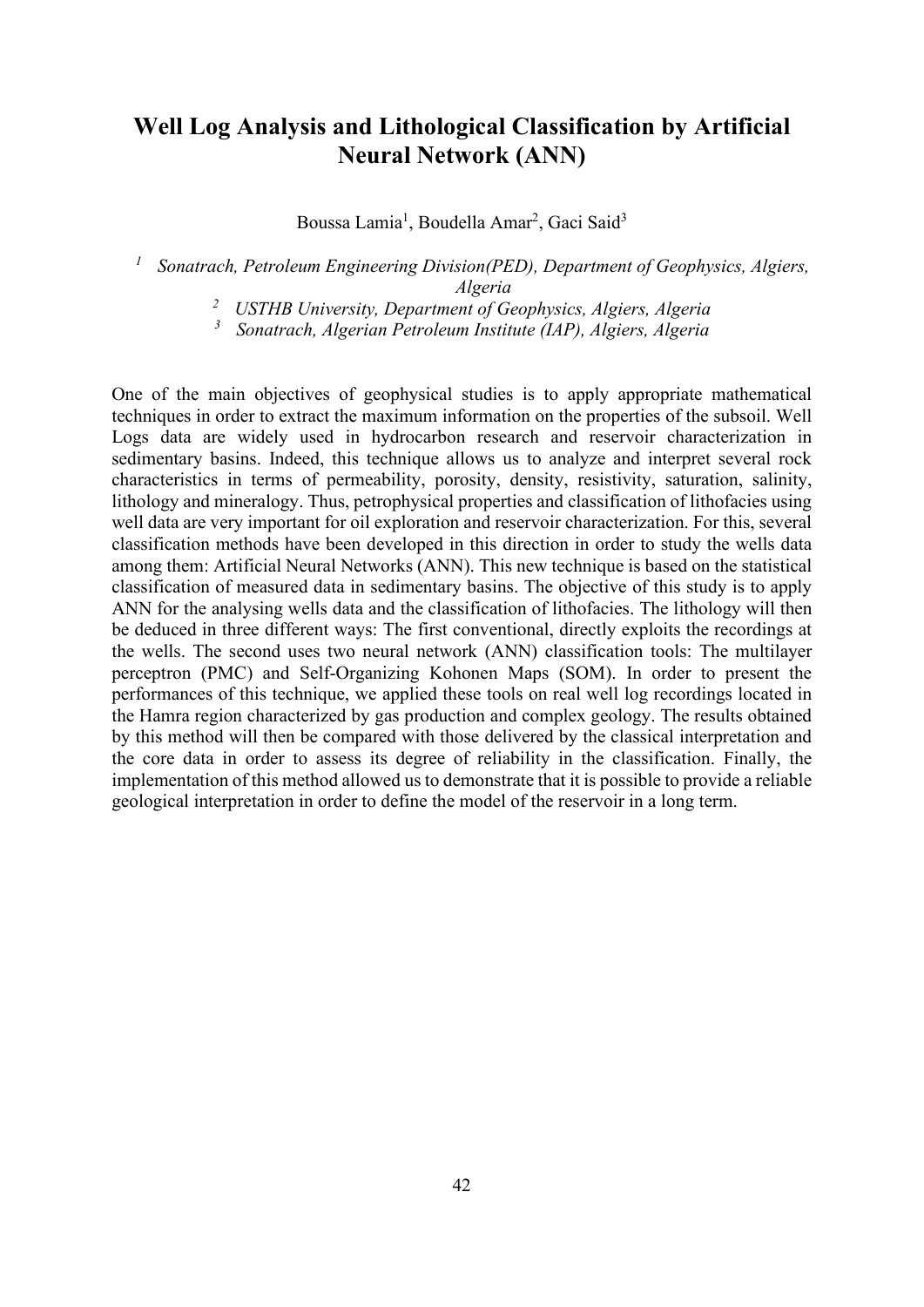### **Optimal Resolution Tomography**

Sergei Lebedev<sup>1,2</sup>, Raffaele Bonadio<sup>2</sup>

*<sup>1</sup> University of Cambridge, Department of Earth Sciences, Cambridge, UK <sup>2</sup> Dublin Institute for Advanced Studies, Geophysics Section, Dublin, Ireland*

The classical Backus–Gilbert method aims to determine localized Earth-structure averages over the smallest resolving lengths possible, given the data sampling and data errors. The resolving length at a point is the width of the local averaging kernel, and the optimal kernel is the narrowest one such that the model error is below a specified level. Evaluating the model error is essential but difficult in practice. Here, we present a method for optimal resolution tomography using surface waves and empirical model-error estimation. Using phase-velocity measurements, we compute phase-velocity maps at densely spaced periods. The error of this phase-velocity model at each point can be estimated from the roughness of the phase-velocity curve it yields at this point that cannot be explained by any Earth structure. We show that this error increases nearly monotonically with decreasing resolving length. We can thus apply the Backus-Gilbert criterion and determine the optimal resolving length such that the error is just under a specified threshold. The solution at every point results from an entire-system inversion, with smoothness constraints suitable for this point. Once the optimal averaging is determined everywhere, a 3D Vs model is computed. We tested the method using 11,238 inter-station dispersion curves sampling Ireland and Britain. The model resolution varies from 39 km in central Ireland to over 800 km at the region's periphery and shows smooth lateral variations, confirming the procedure's robustness. The optimal resolving length does not scale with the density of the data coverage: some of the best-sampled locations display relatively low lateral resolution, due to systematic errors in the data and azimuthal unevenness of the sampling. This method relies on our ability to split the 3D problem into a set of 2D ones. Determining optimal resolution of tomography that relates measurements to 3D models directly remains an outstanding challenge.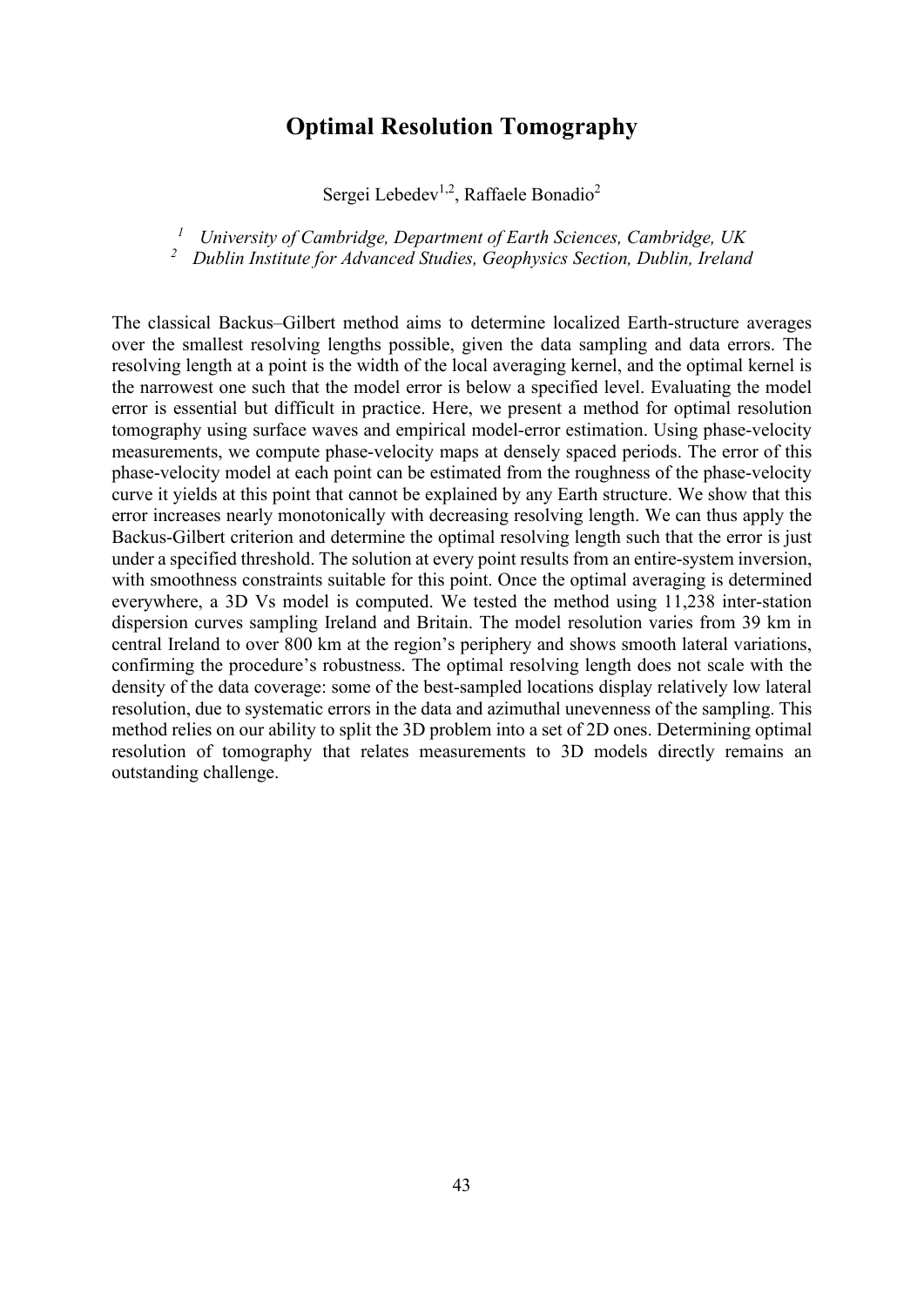## **Forward Modelling of Strain and Inversion for Focal Mechanisms From Distributed Acoustic Sensing Data**

Jean Lecoulant, Yuanyuan Ma, Jan Dettmer, David Eaton

*University of Calgary, Department of Geophysics, Calgary, Canada*

Understanding induced seismicity is of significant interest to residents, governments, and the oil and gas industry. Distributed acoustic sensing (DAS) systems measure ground deformation (strain) in the axial direction of optical fibre via Rayleigh backscattering of a laser pulse. These fibres are ideally suited to deployment in wells to monitor induced seismicity due to ruggedness of fibres, dense spatial sampling, and extreme frequency bandwidth of strain recordings. We use DAS data to infer moment tensors (MT) of induced events to study fault activation. A current limitation of DAS MT inversion is the lack of forward models that predict strain. Most existing methods predict in units of displacement or velocity and methods that predict strain from displacement are based on limiting assumptions. Our forward model predicts strain in the intermediate and far fields for P and S waves in a homogeneous medium with intrinsic attenuation. This model accounts for arbitrary fibre geometry and considers the sensor response. Since DAS recordings in wells are near hypocenters, the intermediate field can be important. This forward model is applied in MT inversion for events with assumed known hypocenter locations. The forward model generates Green functions that guarantee the trace of the MT to vanish, i.e., a deviatoric focal mechanism. This choice is justified since no signs of volume change in the data are apparent. Since the DAS system records a large number of channels, the Green functions are applied to invert linearly for the MT from random subsets of DAS channels. This bootstrap procedure provides uncertainties for the inverted focal mechanism parameters, including fault orientation (strike, slip and dip), event magnitude, and source type (double couple or compensated linear vector dipole). We compare results for cases where only P waveforms are inverted to those for only S waveforms and both waveforms.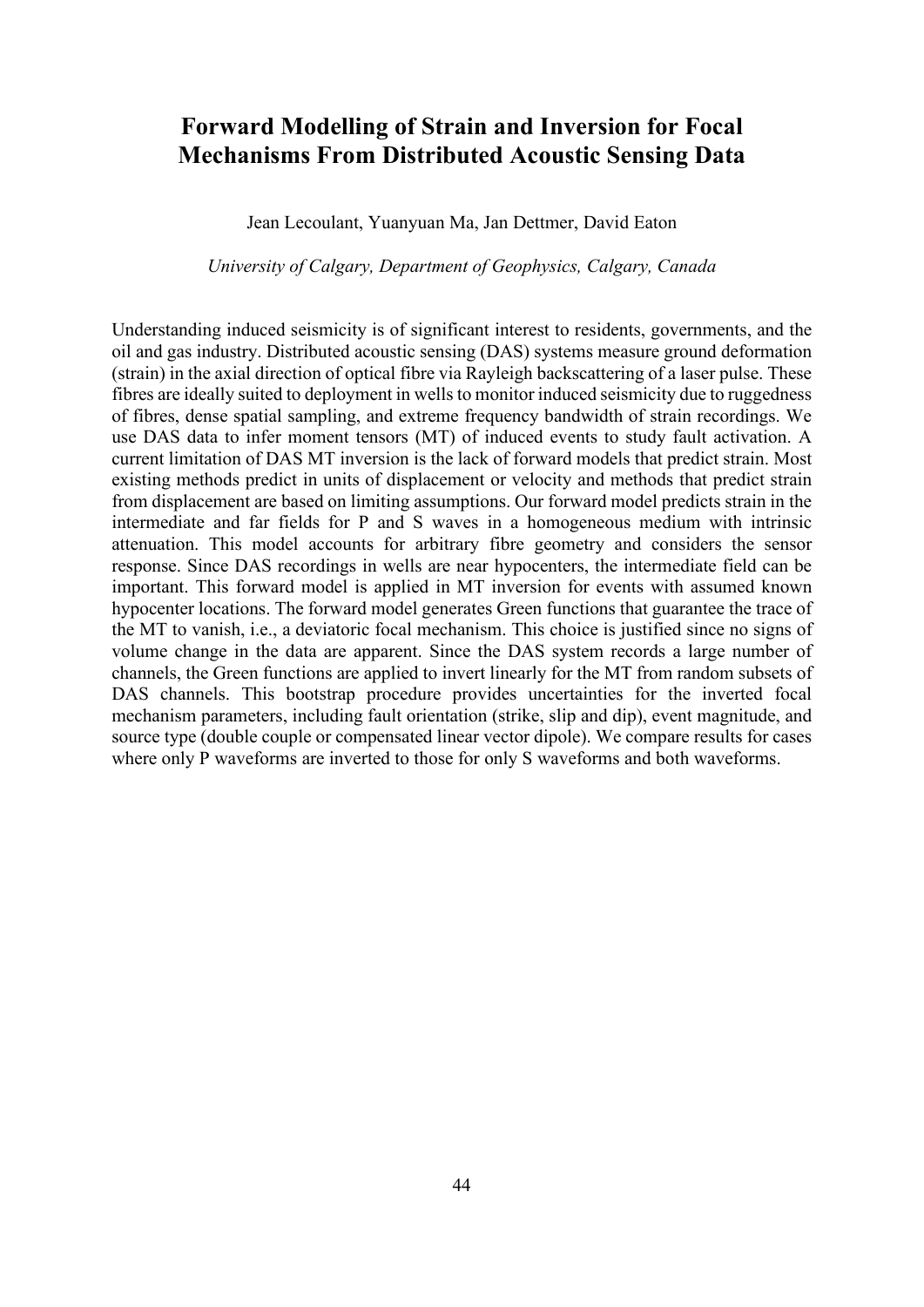# **An Alternative way of Considering Anisotropy in Isotropic Tomography Inversion**

Hwaju Lee<sup>1</sup>, YoungHee Kim<sup>1</sup>, Maximiliano J. Bezada<sup>2</sup>

*1 School of Earth and Environmental Sciences, Seoul National University, Seoul, Republic of Korea*

*2 Department of Earth and Environmental Sciences, University of Minnesota, Minneapolis, Minnesota, USA*

The mantle is seismically anisotropic. Yet, the isotropic mantle is often assumed for mathematical and computational convenience for seismic tomography, a tool to image the seismic velocity structure inside the earth, with a few exceptions such as Japan and west of North America where abundant data can compensate for the effect of anisotropy. In addition to temperature, composition, and water or melt content of the mantle, seismic anisotropy can influence the seismic velocity. Also, understanding anisotropy can help to construct the mantle dynamics as it may represent the direction of mantle flow (i.e. A-type olivine in the mantle rock) although the content of water or melt can rearrange the orientation of anisotropy in some cases (i.e. B- or E-type olivine). In our study, assuming seismic anisotropy is predominantly coming from the A-type olivine, we include hypothetical anisotropy models as a priori constrain in the teleseismic P-wave isotropic inversion as an alternative to the full anisotropic tomography inversion. We introduce anisotropy models in the forward calculation of the travel time based on the global reference model (AK135; Kennett et al., 1995). That is, a new set of delay-time, which is gained from eliminating the delay time imposed by the anisotropy model from the observed delay times, goes through the isotropic tomographic inversion and we repeat the same procedure in the successive delay-time calculations. The detailed configuration of anisotropy models is derived from observed shear-wave-splittings and suggested geodynamic models. We include various anisotropy models in the tomography for the three different tectonic settings including relic subduction (westernmost Mediterranean), mantle plume (travel of Canary plume), and continental margin (mid-Appalachian mountains). Our results suggest that unconsidered anisotropy in the isotropic tomography can be mapped as velocity structures and, simultaneously, it can misinterpret the current configuration of mantle flow.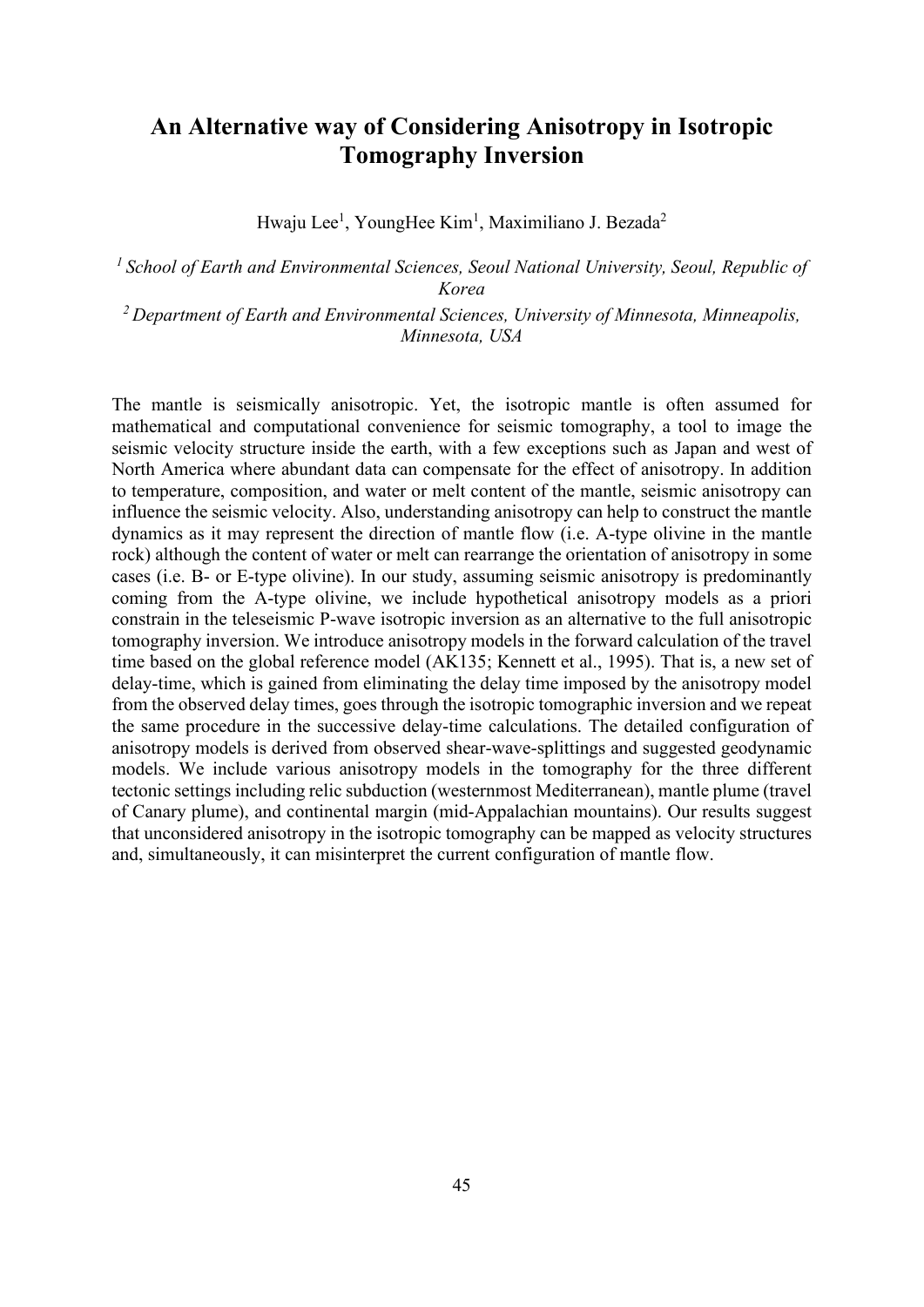### **Assessing Numerical Lava Flow Models**

#### Einat Lev

#### *Lamont-Doherty Earth Observatory, Columbia University, New York, NY USA*

Numerical models of lava flow emplacement are one of the main tools used to forecast and to mitigate the natural hazard presented by lava flows at volcanic regions. Available models differ in the physical assumptions and input parameters they employ, but also in the ways they have been assessed. For instance, some models have been tested against idealized analytical solutions, some against laboratory and analogue experiments, and some against examples from nature. There are also differences in the level of availability and accessibility of models. I will provide a short review of available modelling tools and compare their performance on established benchmarks and recent eruptions.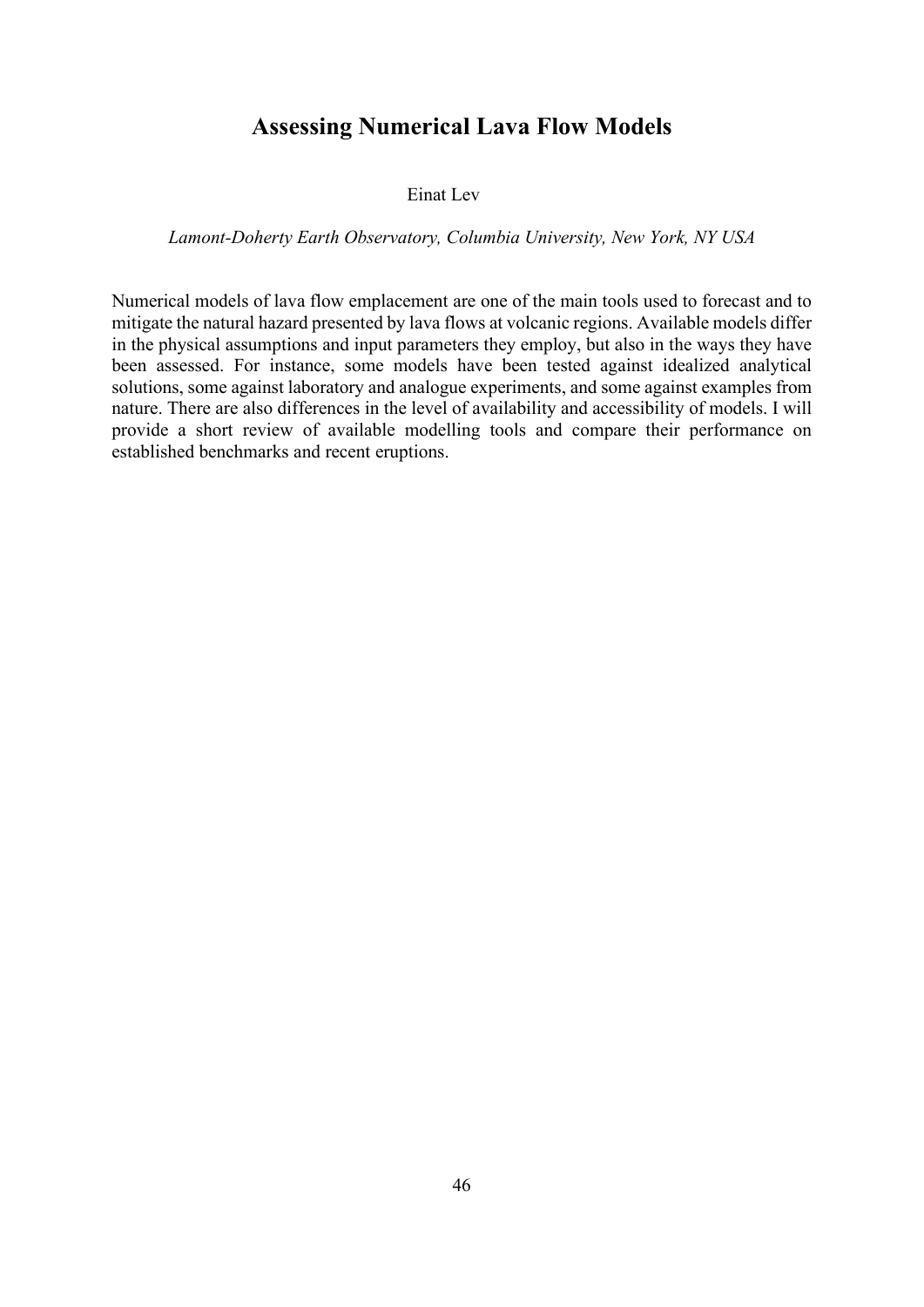### **Harmonic Decompositions Analysis of the Teleseismic Receiver Functions for the Crustal Anisotropic Structure**

#### Hobin Lim, YoungHee Kim

#### *School of Earth and Environmental Sciences, Seoul National University, Seoul, Republic of Korea*

Tangential receiver functions (T-RFs) are often used for obtaining information of seismic anisotropy of medium. However, a small amplitude of the T-RFs compared to the radial (R-) RFs, at a seismic discontinuity such as Moho, hinders exploiting the T-RFs. We adopt a theory such that correlation between R-RFs and T-RFs in backazimuth domain exists with a phase shift by 90° or 180° if the medium is anisotropic enough to be observed. Sinusoidal and cosinusoidal harmonic terms are extracted from the R-RFs and T-RFs by regression. The similarity between the terms is used as a proxy for verifying whether the amplitude variation in backazimuth is adequate to be interpreted as outcomes of anisotropic scattering of P wave of teleseismic earthquakes. We apply this approach to validate crustal anisotropy using longoperated permanent stations over 10 years in South Korea within the stable continental region. We also investigate crustal seismic anisotropy from the data from the Naenam Fault Array (NFA) consisting of 69 geophones deployed linearly across the fault where the 2016 Mw 5.5 Gyeongju earthquake ruptured in southeastern region of South Korea. The NFA is subperpendicular to the strike of the fault with a dense spacing of  $\sim$ 200 m. Because of short operation period (about a month) and limited number of usable teleseismic earthquakes with magnitude larger than 6.1, the model space cannot be constrained solely by R-RFs and T-RFs. We expect that the harmonic analysis with the permanent stations can provide first-order information for the fault-related crustal structures beneath the NFA and nearby regions that are currently the most seismically active region in Korean Peninsula.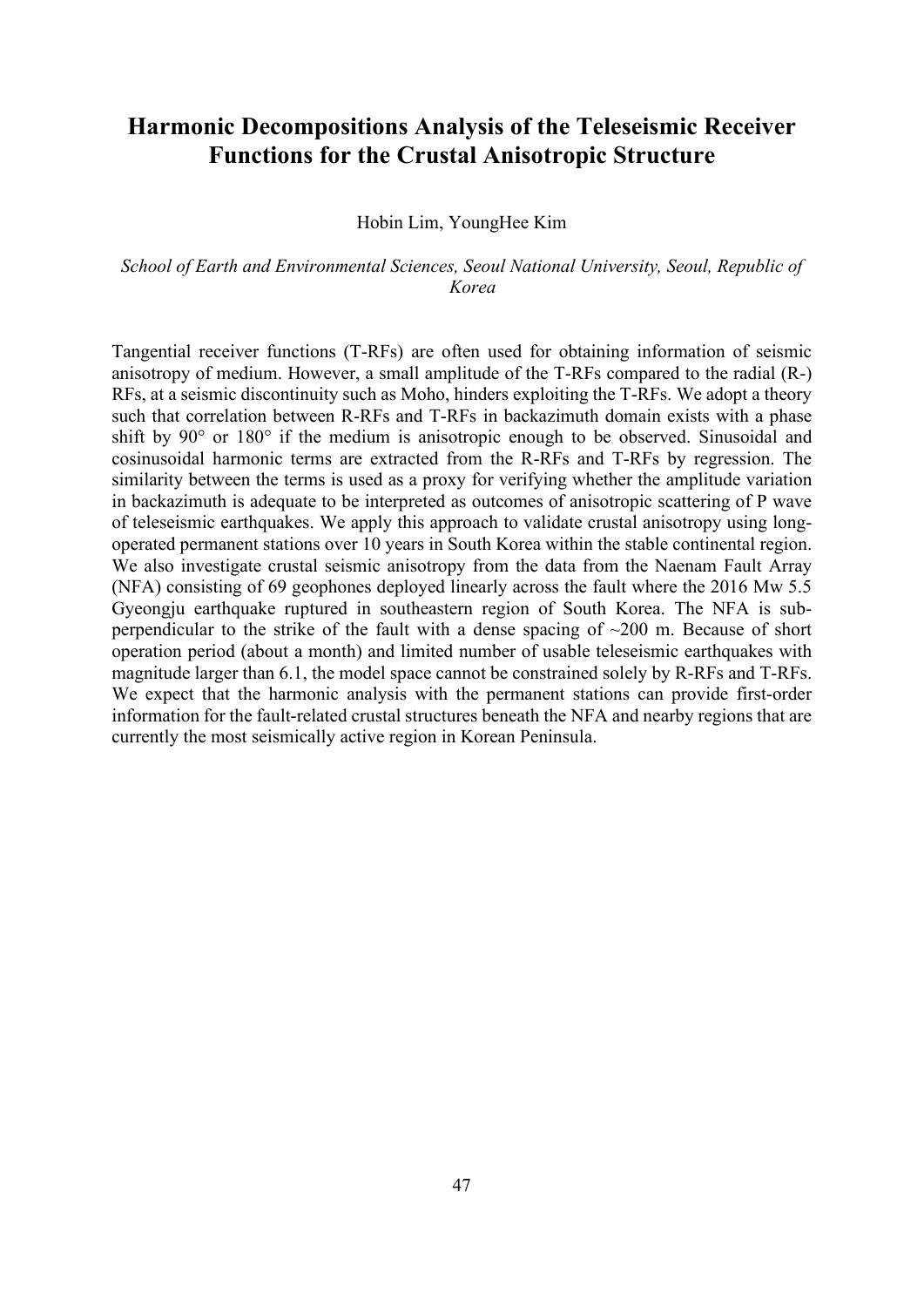### **Bayesian Inversion With Deep Generative Models**

Niklas Linde<sup>1</sup>, Macarena Amaya<sup>1</sup>, Shiran Levy<sup>1</sup>, Eric Laloy<sup>2</sup>

*<sup>1</sup> University of Lausanne, Institute of Earth Sciences, Lausanne, Switzerland <sup>2</sup> Belgian Nuclear Research Centre, Institute for Environment, Health and Safety, Belgium*

Deep generative models (DGMs), such as those based on a variational autoencoder (VAE) or a generative adversarial network (GAN), are well suited to encode complex geological prior models. This enables the reduction of the dimension of associated inverse problems from many thousands of unknowns to a few tenths of uncorrelated latent variables with a known prior (uniform or standard normal) distribution. Further, since the spatial statistics is encoded, there is no need to rely on expensive model proposal mechanisms (e.g., sequential geostatistical sampling) to ensure that the prior is honoured. In addition to time-consuming training, the main price to pay when using DGMs is an inverse problem that can become highly non-linear and that may exhibit a multimodal posterior probability density function (PDF). Indeed, previous works with DGM-based prior encoding indicate that classical gradient-based inversion methods such as Gauss-Newton may perform poorly and that advanced Markov chain Monte Carlo (MCMC) methods often struggle to converge. We demonstrate that a recent adaptive sequential Monte Carlo (ASMC) algorithm clearly outperforms, for a given computation budget, two state-of-the-art MCMC algorithms (parallel tempering and  $DREAM<sub>(ZS)</sub>$ ) when applied to exemplary geophysical and hydrogeological inverse problems. Further, a geophysical test example demonstrates how the combination of normalizing flows (NFs) and variational Bayes (VB) provides not only better model solutions than the Gauss-Newton method but also an estimate of the posterior PDF. This latter method is suitable for applications in which fast results are needed and an approximate estimation of the posterior PDF is acceptable. Further research is needed to better understand the trade-off between the quality of the posterior PDFs obtained by ASMC and NF-VB and the total computational cost, and to develop reliable diagnostics indicating failure when the allotted computational budget is too small for a given problem setting.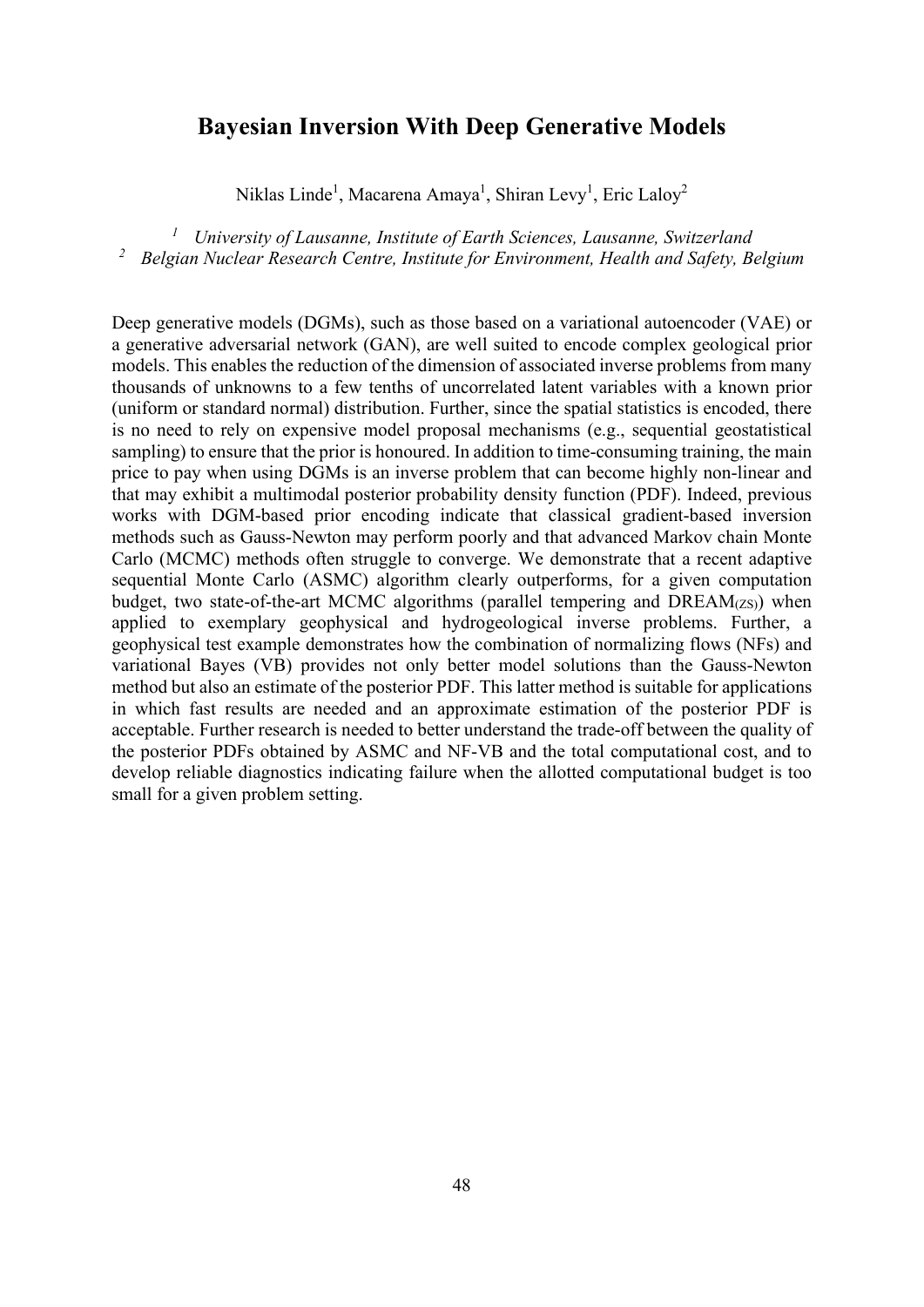# **Numerical Simulation of Magma Intrusion, Ascend and Deposition in Volcanic Environments**

Oleg Melnik<sup>1</sup>, Rustam Abdullin<sup>2</sup>, Ilya Bindeman<sup>3</sup>, Sergey Golovin<sup>2</sup>, Yulia Tsvetkova<sup>1</sup>

*<sup>1</sup> Institute of Mechanics, Moscow State University, Moscow, Russa <sup>2</sup> Novosibirsk University, Novosibirsk, Russia <sup>3</sup> University of Oregon, Eugene, USA*

I will present a review of numerical models that cover different aspects of the dynamics of volcano-magmatic systems. A model of a growth of magma chamber by periodic injection of dikes into country rocks with account for heat transfer, latent heat of crystallization/melting, phase diagrams and eruptions. The model is linked to zircon crystals diffusive growth that allows interpretation of magmatic processes based on measurable age and size distributions. A model of volatile rich dike propagation with account of multiple volatile species (water+ $CO<sub>2</sub>$ ), crystallization and heat exchange during the ascend. Depending on the water+ $CO<sub>2</sub>$  ratio of the source magma the dike can reach the surface or can be arrested at shallow depth and solidify. A model of magma ascent in a volcanic conduit with syneruptive crystallization, heat transfer to wall rocks, shear heating and non-Newtonian magma rheology. The model predicts formation of narrow shear zones within conduits with rapid variation of the temperature and crystallinity.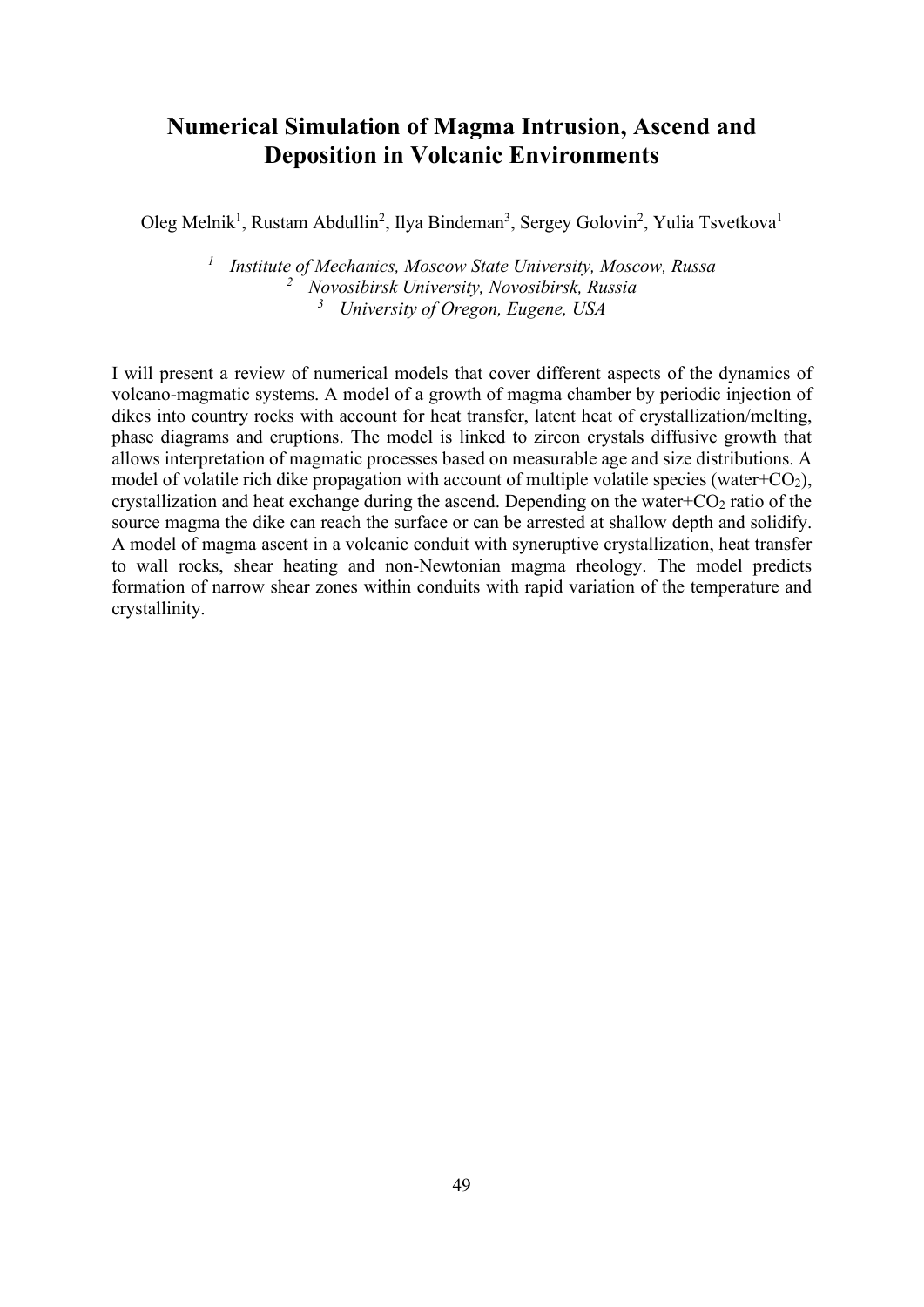### **On Lava Domes and the Geometry of Their Vents**

Catherine A. Mériaux<sup>1,2</sup>, May A. Dave<sup>3</sup> and Jaupart Claude<sup>4</sup>

*1 ICTP-East African Institute for Fundamental Research, KIST2 Building CST, Nyarugenge Campus, University of Rwanda, KN 7 Avenue, Kigali, Rwanda 2 The Abdus Salam International Centre for Theoretical Physics (ICTP) Strada Costiera, 11 - I-34151 Trieste, Italy 3 Institute of Geophysics and Planetary Physics, Scripps Institution of Oceanography,* 

*University of California San Diego, La Jolla, CA 92037, USA 4 Institut de Physique du Globe de Paris, 1, rue Jussieu - 75238 Paris cedex 05, France* 

Thick lava flows that are a feature of many volcanic fields on the Earth and Venus vary from sheet-like to nearly perfect axisymmetric domes. Previous work on lava domes have unexplored how such geometrical characteristics depend on the shape of the feeder vent. Here 3-D numerical models for the gravitational spreading of viscous lava erupting from elliptical vents onto a flat surface examine the impact of the vent geometry on the growth of lava domes. The aspect ratio of the vent varies from circular to fissure-like. In all cases, the initial phase of the dome's evolution is in a lava-discharge dominated regime such that spreading is insignificant and the height of the dome increases at a constant rate over the vent area. For vent aspect ratios greater than five, three successive regimes of spreading are identified: 2-D spreading in the direction perpendicular to the major axis of the vent, a transient phase such that the dome shape evolves towards that of a circular dome and a late axisymmetric spreading phase independent of the vent shape. The study provides two outcomes for highly viscous fissure eruptions. The longer the vent fissure length, the longer the early lava discharge regime and 2-D spreading perpendicular to the length of the fissure. Second, the aspect ratio of fissurefed lava flows can be used as an indicator of the fissure length and the duration of lava discharge. While the ellipticity of some terrestrial fissure-fed flows provides evidence for viscous gravity-driven spreading terminated before the onset of the axisymmetric regime, the circular domes on Venus appear to be the result of fissure-fed eruptions sustained enough for the spreading to reach the axisymmetric regime. We propose relationships providing estimates of the fissure length and the duration of lava discharge based on fossil dome dimensions.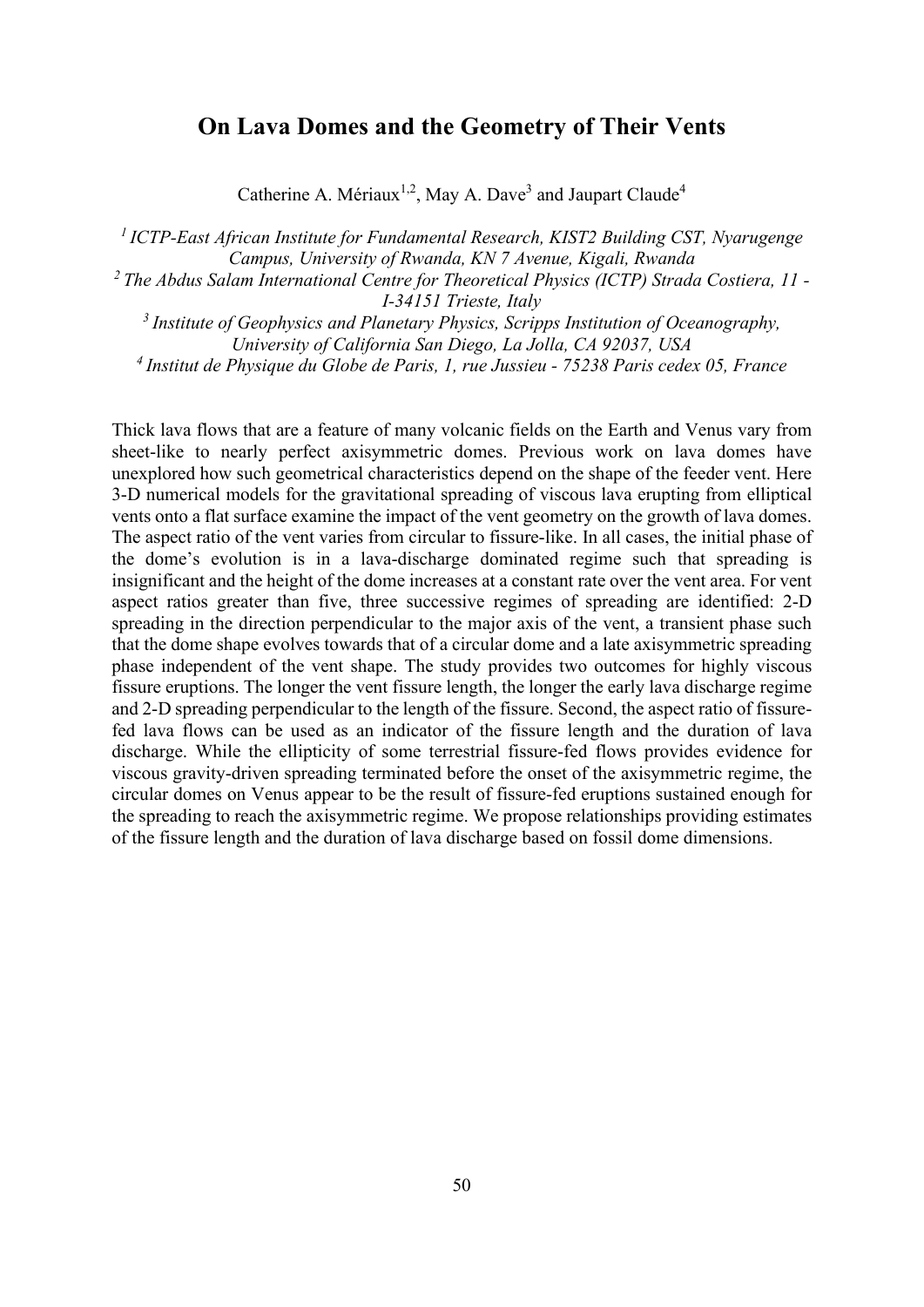### **Developing a River Migration Hazard Map Using Numerical Modeling and Monte Carlo Methods**

Brayden Noh<sup>1</sup>, Kieran Dunne<sup>1</sup>, Omar Wani<sup>2</sup>, Michael Lamb<sup>1</sup>

*<sup>1</sup> California Institute of Technology <sup>2</sup> University of California, Berkeley*

We wish to suggest a hazard map of river meandering by combining existing meandering numerical models with Monte Carlo methods. A numerical model of river meandering has already been proposed by Howard & Knutson. Their kinematic model consists of computing migration rate as the weighted sum of upstream curvature of the river. However, the numerical model itself is not sufficient to predict the future meandering patterns of the river due to the high internal variability of the river and its surrounding environment. To determine the range of possible meandering patterns of rivers, Monte Carlo simulation was plied to uncertainty variables in the numerical modeling equation, which are river cutoff distance, river migration rate, and river aggradation rate. Running multiple Monte Carlo simulations shows a probabilistic hazard map of affected areas of river meandering in the future. We concluded that using a probabilistic simulation of the river meandering model can be applicable for developing river migration hazard maps, which is urgent in regions with permafrost thawing.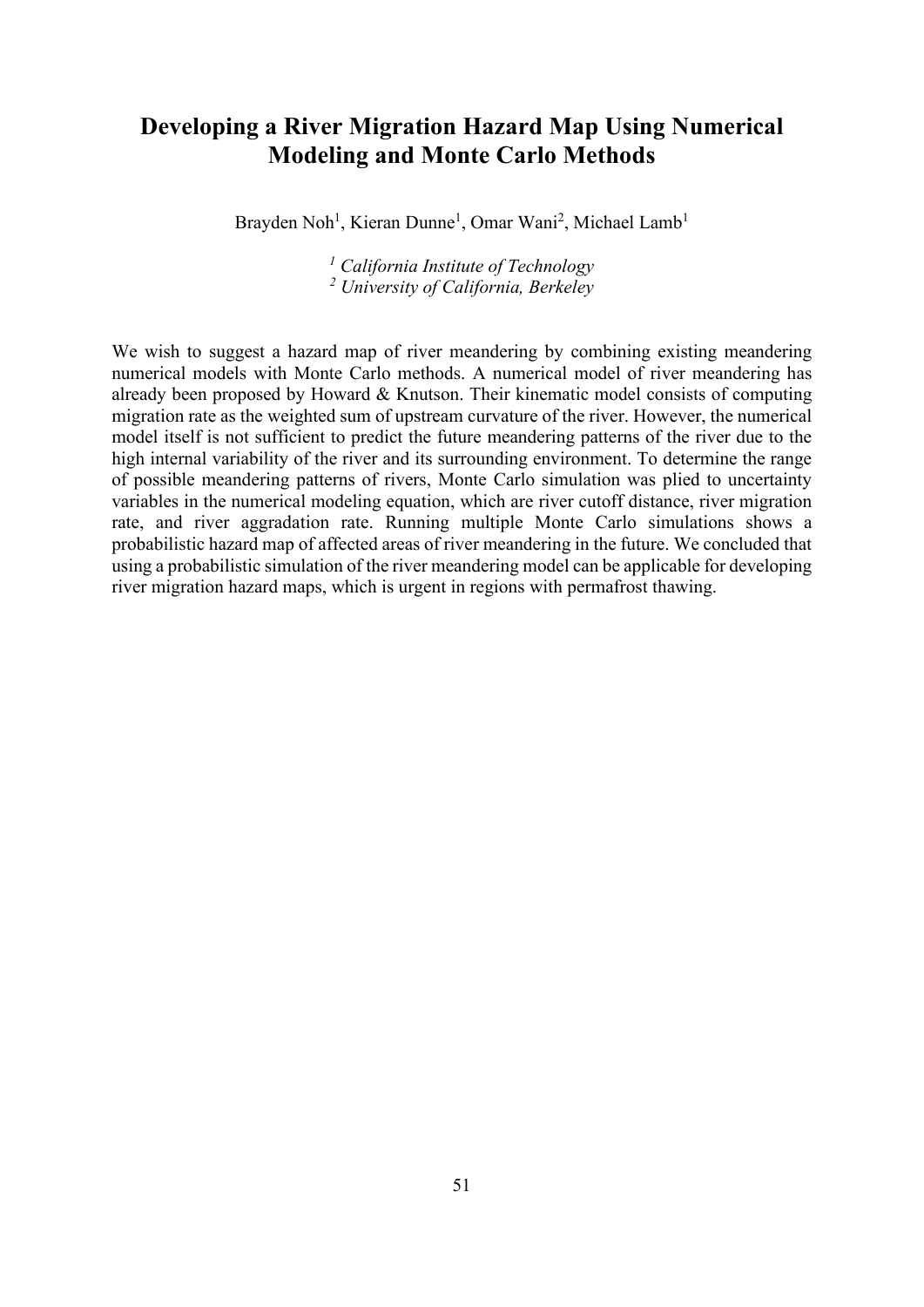### **Regular and Singular Motions in a Continuously Stratified Fluids**

Artem A. Ochirov 1,2

*<sup>1</sup> Ishlinsky Institute for Problems in Mechanics RAS, Moscow, Russia <sup>2</sup> P.G. Demidov Yaroslavl State University, Yaroslavl, Russia*

Surface and internal waves in a viscous exponential fluid are considered. Singular and regular solutions are obtained. Regular solutions are a generalization of wave motions arising in the model of an ideal fluid. Singular solutions correspond to ligaments - highly gradient flows. This type of solution arises taking into account the finite viscosity of the liquid. The phase and group velocities of regular movements and their analogues for irregular movements are investigated. All the obtained relations are constructed in physically observable variables depending on the frequency and wavelength. This type of dependency is more convenient for experimental verification. Complete solutions to the problem of wave propagation in a viscous exponentially stratified fluid are constructed.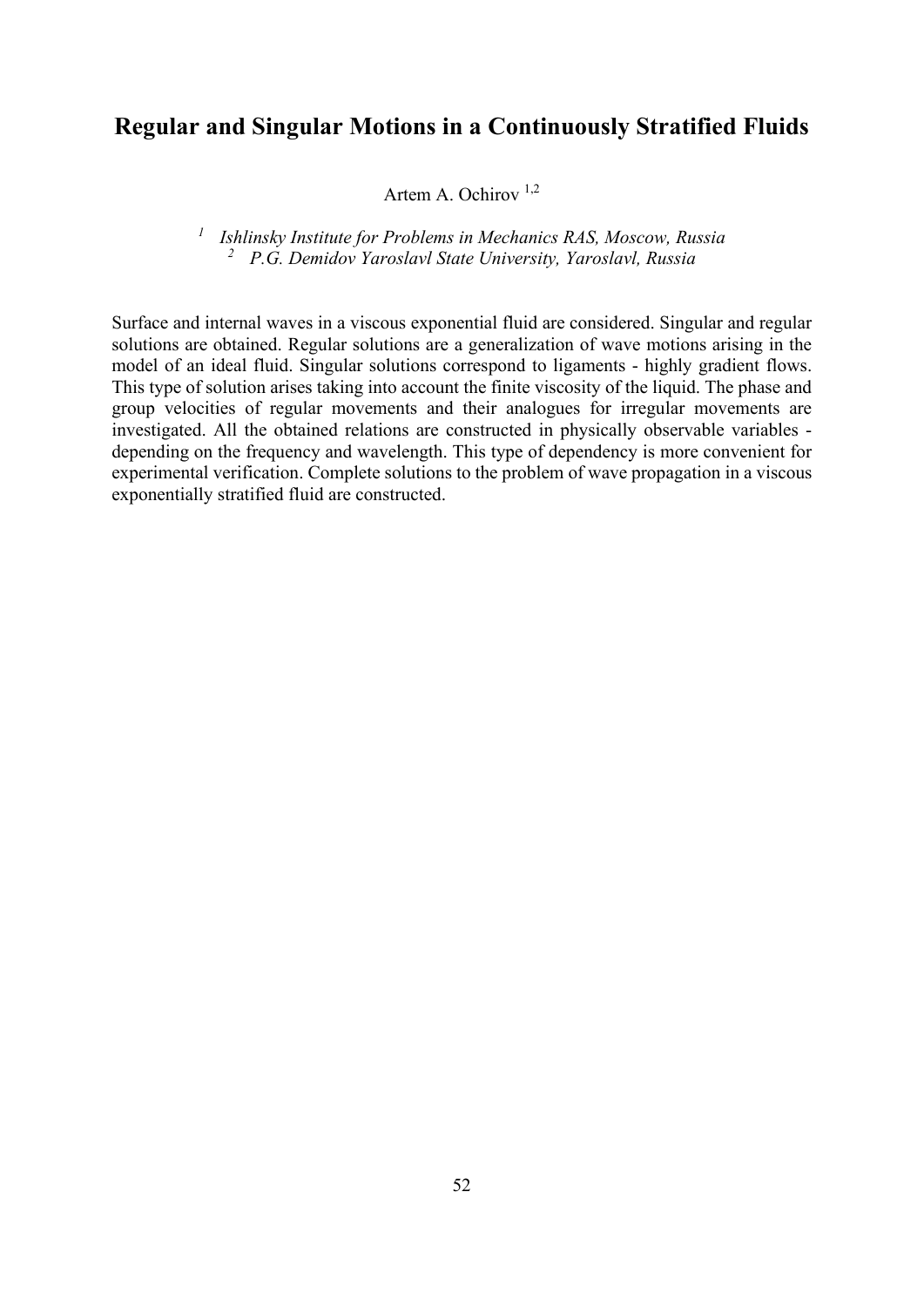# **Multi-fractal Scaling Behavior of the Himalayan Seismicity: Implications on Energy Dissipation Mechanism**

Simanchal Padhy<sup>1</sup> and Vijay P. Dimri<sup>2</sup>

*1 Earth Sciences Department, Indian Institute of Technology Roorkee, Roorkee 247667, India 2 CSIR-National Geophysical Research Institute, Hyderabad 500007, India*

Dynamic behavior of spatial and temporal distribution of earthquakes in Himalaya is studied. We investigate the signatures of earthquake complex scaling behaviors of the Himalayan seismicity for better understanding the observed clustering and the underlying dynamics. We analyze spatial variation in correlation dimension, D of spatial distribution over its different segments using the regional catalog of crustal earthquakes (M>3.5) and examine whether the data exhibit long-range correlations and multifractal properties. The source of multifractality is assessed by comparing the observed multifractal spectrum with synthetics obtained from random simulations. Our preliminary findings reveal multifractal nature of the distribution with persistent long-range correlations. We analyzed intermediate-depth earthquakes in the region for understanding their mechanisms. The multifractal results for crustal and intermediate-depth events are compared in terms of degree of heterogeneity: results show variations in multifractal spectrum parameter, suggesting a varying degree of heterogeneity of spatial clustering that is related to their origin. We also examined energy dissipated during earthquakes from long-term correlation of temporal distribution of crustal events; there is an indication that energy dissipation is related to occurrence of large earthquakes rather than the smaller burst of events. Numerical tests are conducted for testing the performance of the results obtained. Both observed and synthetic results agree reasonably well implying a scale-free self-similar dynamics in their occurrence.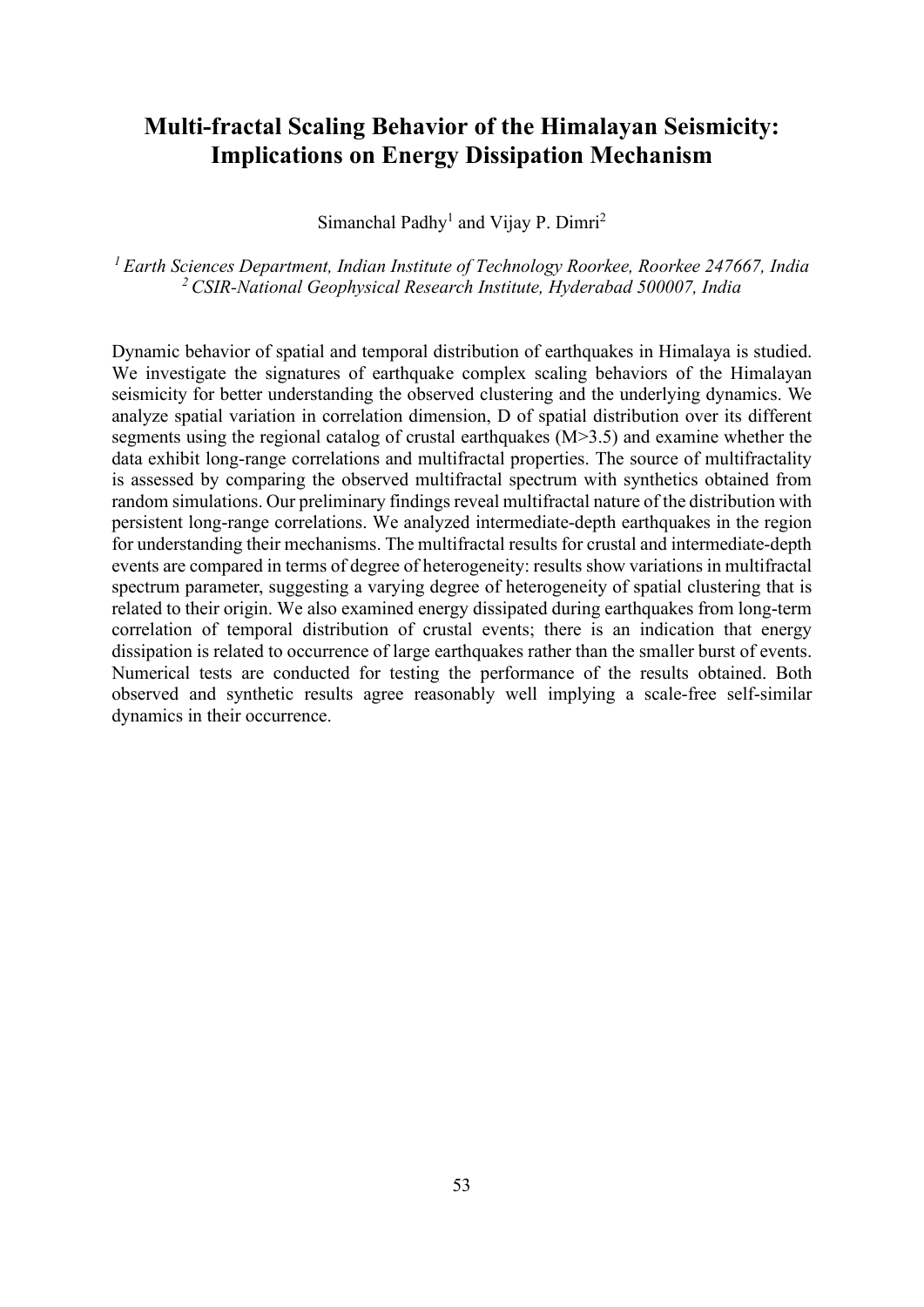## **Machine Learning Concepts and Methods for Addressing Probabilistic Hydrological Forecasting Challenges**

Georgia Papacharalampous

*Department of Water Resources and Environmental Modeling, Faculty of Environmental Sciences, Czech University of Life Sciences, Kamýcá 129, Praha-Suchdol 16500, Prague, Czech Republic*

Probabilistic forecasting is receiving growing attention nowadays in a variety of applied fields, including hydrology. Indeed, it is increasingly understood that expected-value (else referred to as "best guess" and sometimes also as "single-point" or "point") forecasts can be most informative and useful in engineering contexts when accompanied by additional information about the predictive probability distributions. Still, probabilistic forecasting is a relatively new endeavour carrying with it numerous fresh challenges that need to be addressed in an optimal way. Notably, such challenges and their optimal solutions can vary substantially across disciplines, as the latter are characterized by different knowledge, traditions and practices to build upon. Although not a panacea to all the predictive modelling tasks, machine learning concepts and methods can provide straightforward and effective solutions to many of them, including probabilistic prediction and forecasting tasks, which in their turn include those referring to extreme events and quantities. In light of the above-outlined facts, this presentation extensively discusses several machine learning concepts and methods that have been proven useful in probabilistic hydrological forecasting. For that, it first identifies the most fundamental methodological and computational challenges in the studied field. It then identifies the most relevant machine learning concepts and methods, and explains why and how these concepts and methods can be exploited for addressing the challenges. It further discusses if and from which point of view the provided solutions could be characterized as optimal. Emphasis is placed on key ideas and information that can lead to effective popularizations and syntheses of the discussed concepts and methods, as such an emphasis could support successful future implementations and further advances. In the same forward-looking direction, potential technical solutions that could be assessed in the future are proposed.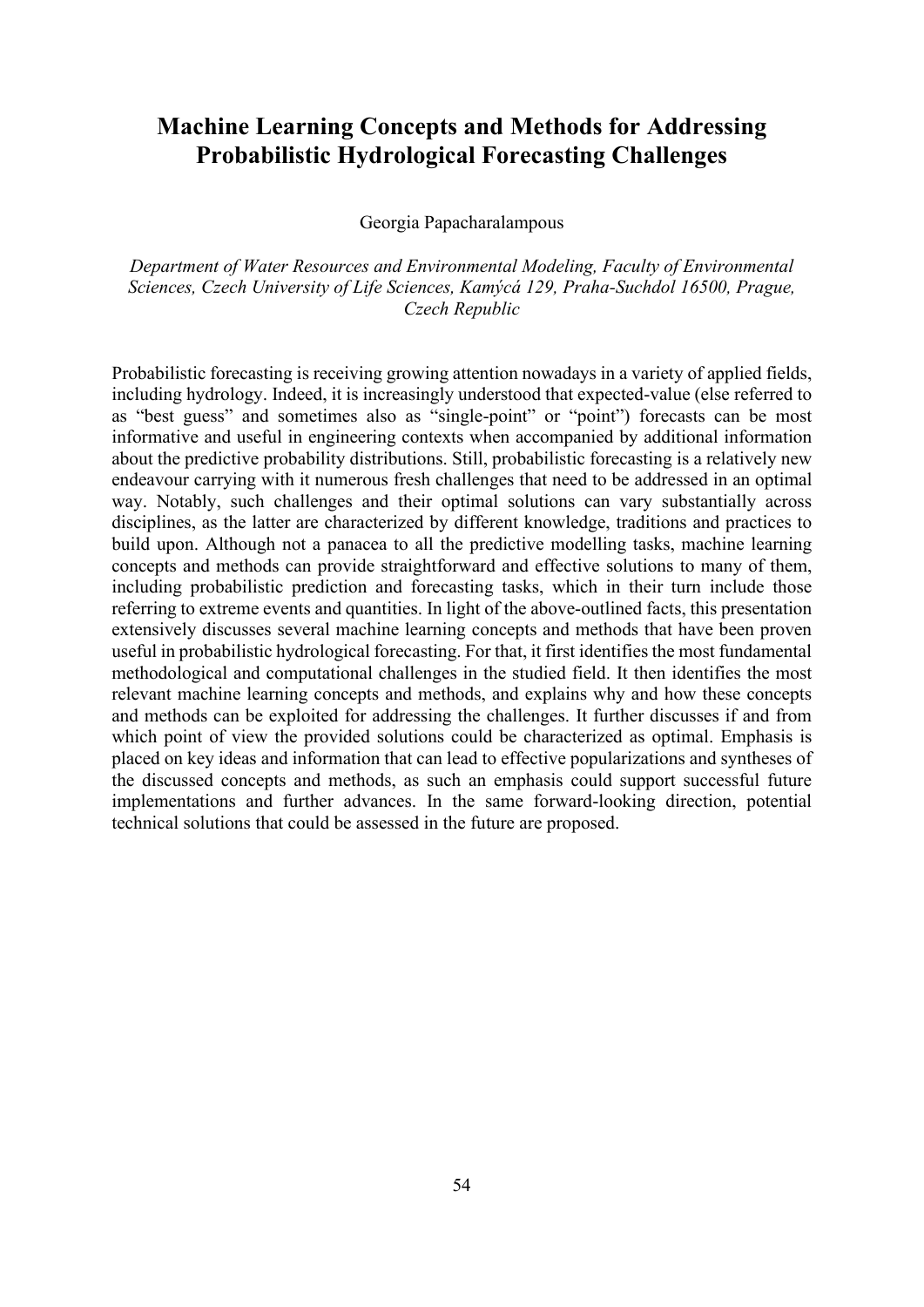# **The Accurate Pressure Recovery for Geodynamics Using Penalty Method**

Sangjin Park, Byung-Dal So

*Department of Geophysics, Kangwon National University, Chuncheon, Republic of Korea*

Pressure is one of the crucial parameters that determine the rheological properties of the mantle (e.g., viscosity). Since partial melting depends on the pressure-temperature condition and fluid flow in the plate is driven by a pressure gradient, the pressure is highly involved in the evolution of geodynamic processes. However, in building numerical models for geodynamics, obtaining pressure has the following problems: (1) The integrated formulations of the Navier-Stokes equations make discretization complicated because the momentum equation has unknown velocity and pressure, whereas the continuity equation does not have a term for pressure. (2) Although the segregated formulations overcome (1) by sequential computation of the momentum and continuity equations, the formulations require a boundary condition for pressure. In a model with free surfaces, the pressure condition is needed even when information on pressure is not given, and incorrect pressure conditions result in an artificial error at the boundary. The penalty method, which is widely used in incompressible Stokes flow, solves the problem by mathematically removing the pressure term from the equation. The eliminated pressure term is recovered through post-processing, but there is an issue where artificial errors appear if LBB (Ladyzhenskaya–Babuška–Brezzi) condition is not satisfied. However, there is a lack of research related to geodynamics in detailing the post-treatment method of pressure in which the penalty is applied. This study presents several ways to use the penalty approach and recover pressure. We produced an extension experiments model, compared the pressure fields with each method, and showed that incorrect methods for pressure recovery could significantly impact the evolutionary process through models with viscosity dependent on pressure.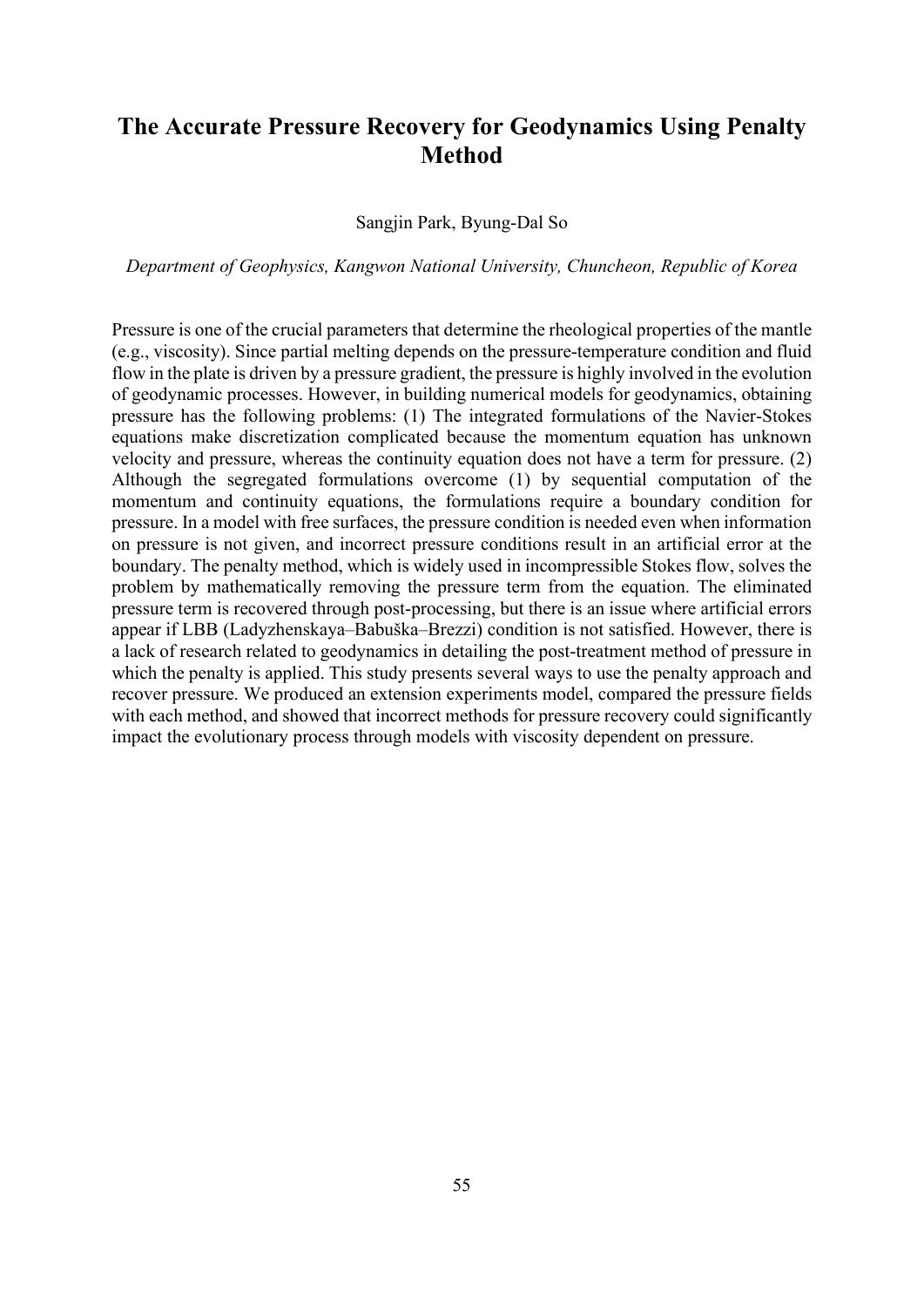## **Towards Probabilistic Inversions and Uncertainty Quantification in Large-scale Seismic Inversions**

Daniel Peter<sup>1</sup>, Dias Urozayev<sup>1</sup>, Muhammad Izzatullah<sup>1</sup>, Qiancheng Liu<sup>2</sup>, Ebru Bozdag<sup>3</sup>

*<sup>1</sup> King Abdullah University of Science and Technology (KAUST), Thuwal, Saudi Arabia <sup>2</sup> Chinese Academic of Sciences, Institute of Geology and Geophysics, Beijing, China*

*<sup>2</sup> Colorado School of Mines, Golden, USA*

Seismic tomography has evolved tremendously over the past decades, taking advantage of high-performance computing facilities and novel algorithms. By moving towards fullwaveform inversions, most of the current advances in global inversions focus on extracting as much information as possible from each seismogram. Conducting fully numerical 3D wave propagation simulations allows to increase such information content. However, the increase in computational costs of the forward problem limits the uncertainty analysis possibilities of the resulting seismic models. In this talk, we will approach the inverse problem for large-scale seismic inversions from a Bayesian perspective. We will demonstrate the capabilities of lowrank covariance matrix approximations through gradient optimizations, and sampling posterior distributions on current global-scale seismic models within Gaussian assumptions. We show further advances of variational Bayesian inversions and approximate Langevin Monte Carlo sampling on several 2D benchmark problems in quantifying uncertainties beyond Gaussian approximations. The talk will highlight our current possibilities and limitations in Bayesian approaches to address uncertainty quantification in global seismic inversions.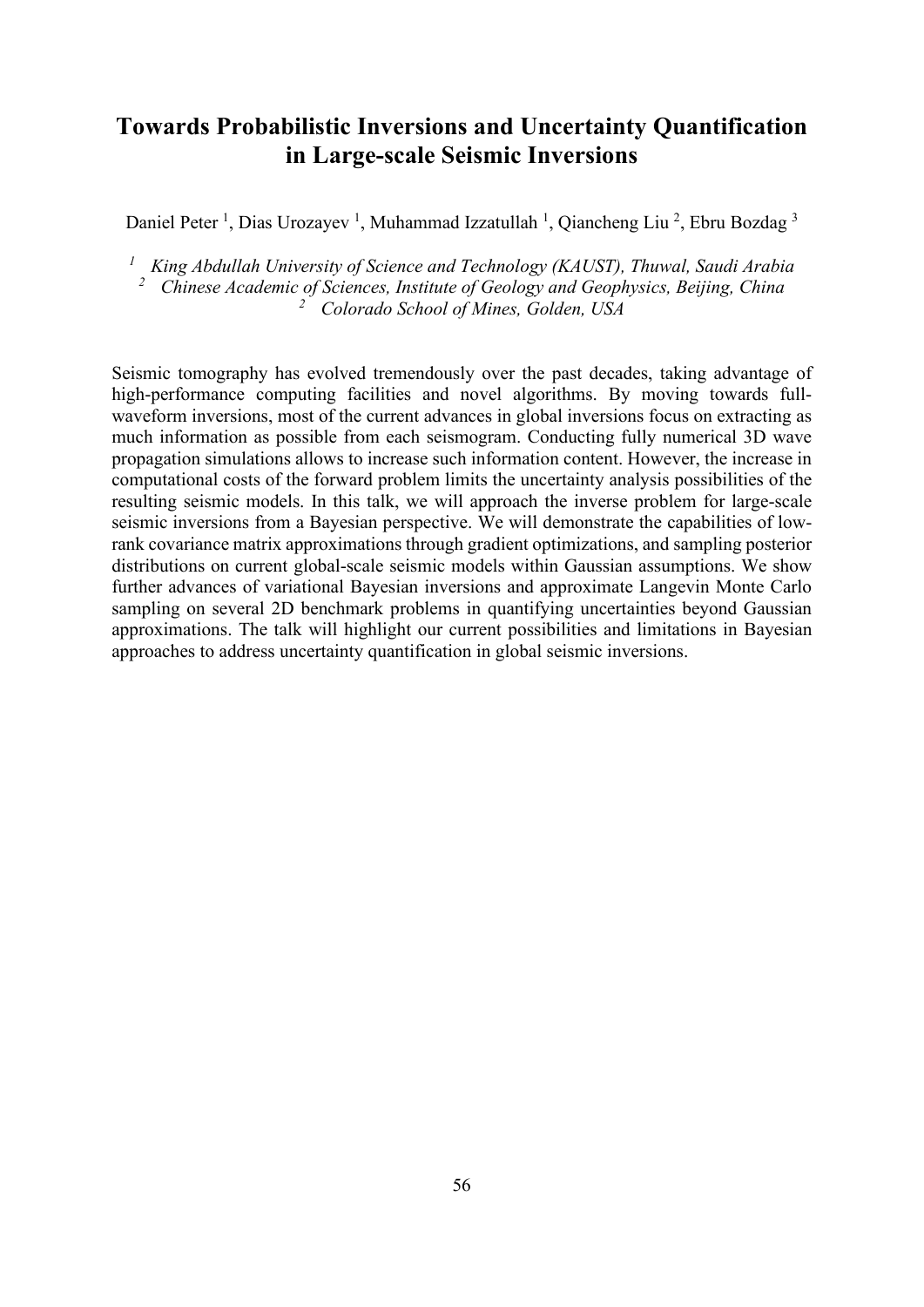### **Estimating the Parameters of Truncated Gutenberg-Richter Distribution: New Approaches.**

#### V.F.Pisarenko, A.A.Skorkina, T.A.Rukavishnikova

#### *Institute of Earthquake Prediction Theory and Mathematical Geophysics, RAS, Moscow, Russia.*

Truncated Gutenberg-Richter (GR) law modelling earthquake magnitude distribution is used in modern seismological practice very widely because of its simplicity and robustness. Some new approaches to the problem of estimation of parameters of GR distribution are suggested. Truncated GR distribution, determined on some interval [m; M] has two parameters: b-value (slope of GR law in log-scale) and M that is identified often with maximum possible regional magnitude. Standard maximum likelihood estimate (MLE) of parameter M equals  $max(m_1,...,m_n)$  under any b-value. This MLE has a negative bias which reduces its efficiency. We suggest a new correction to this bias taking into account sample size n and b-value. A comparison of the new estimate with some known estimates on synthetic catalogs is performed and its high efficiency is demonstrated using the regional catalog for Baikal Rift Zone. The bvalue estimation may be more adequate and robust if one utilizes some subinterval of the interval [m; M] because the slope of the GR law is rather unstable at the ends of the magnitude range. We propose some new statistical technique for determination of proper ends of this subinterval. Another new contribution refers to the extension of the maximum likelihood method to the case of digitized or aggregated magnitudes.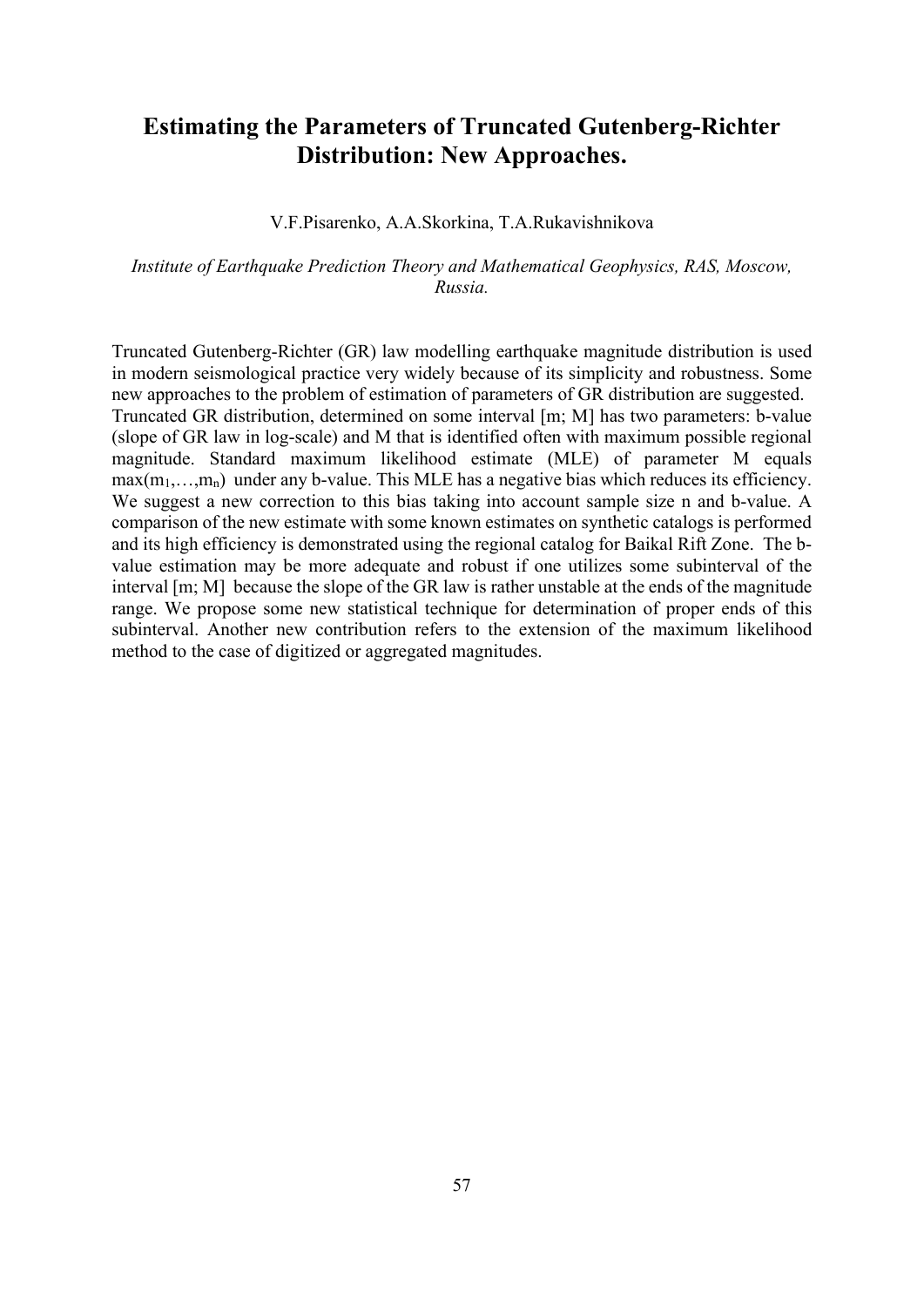### **Contribution of Deformation Models to the 2023 U.S. National Seismic Hazard Model**

Fred Pollitz

#### *U.S. Geological Survey, Moffett Field, California USA*

The U.S. National Seismic Hazard Model will be updated in 2023. Deformation models of the GPS velocity field will be used to inform the earthquake rate model, similar to applications of deformation models to the Uniform California Earthquake Rupture Forecast in 2013 (UCERF3) and the 2014 U.S. NSHM. Specifically, they provide estimates of slip rates on  $\sim$ 1000 faults contributing to the 2023 NSHM as well as distributions of off-fault moment rates. Innovations of the current application are: the inclusion of geologic slip-rate constraints on hundreds of newly added faults; the inclusion of two new (in addition to two existing) geodetic deformation models; an expansion of the creep dataset and development of a creep model for certain creeping faults in California; inclusion of earthquake cycle effects via quantitative models of the `ghost transient' for selected cycles of major faults. We find that all models can satisfactorily fit the GPS dataset within a-priori geologic slip rate bounds, but there is considerable variability in model results, especially for very low slip rate faults  $(<0.1 \text{ mm/yr})$ . This variability is quantified with empirical errors based on the coefficient of variation of the set of models on a fault by fault basis. These measures suggest that slip rates from deformation models are problematical to inform the earthquake rate model on individual low-slip-rate faults, though they may be useful for constraining the net deformation of broad subregions. Inclusion of earthquake cycle effects via the ghost transient correction produces better agreement with geologic slip rates on higher slip rate faults (>5 mm/yr), and the inferred slip rates of many of these faults increase by several mm/yr as a result of the correction. This suggests that the physics of earthquake cycle deformation is well enough understood to use systematically in deformation models with direct implications for the earthquake rate model.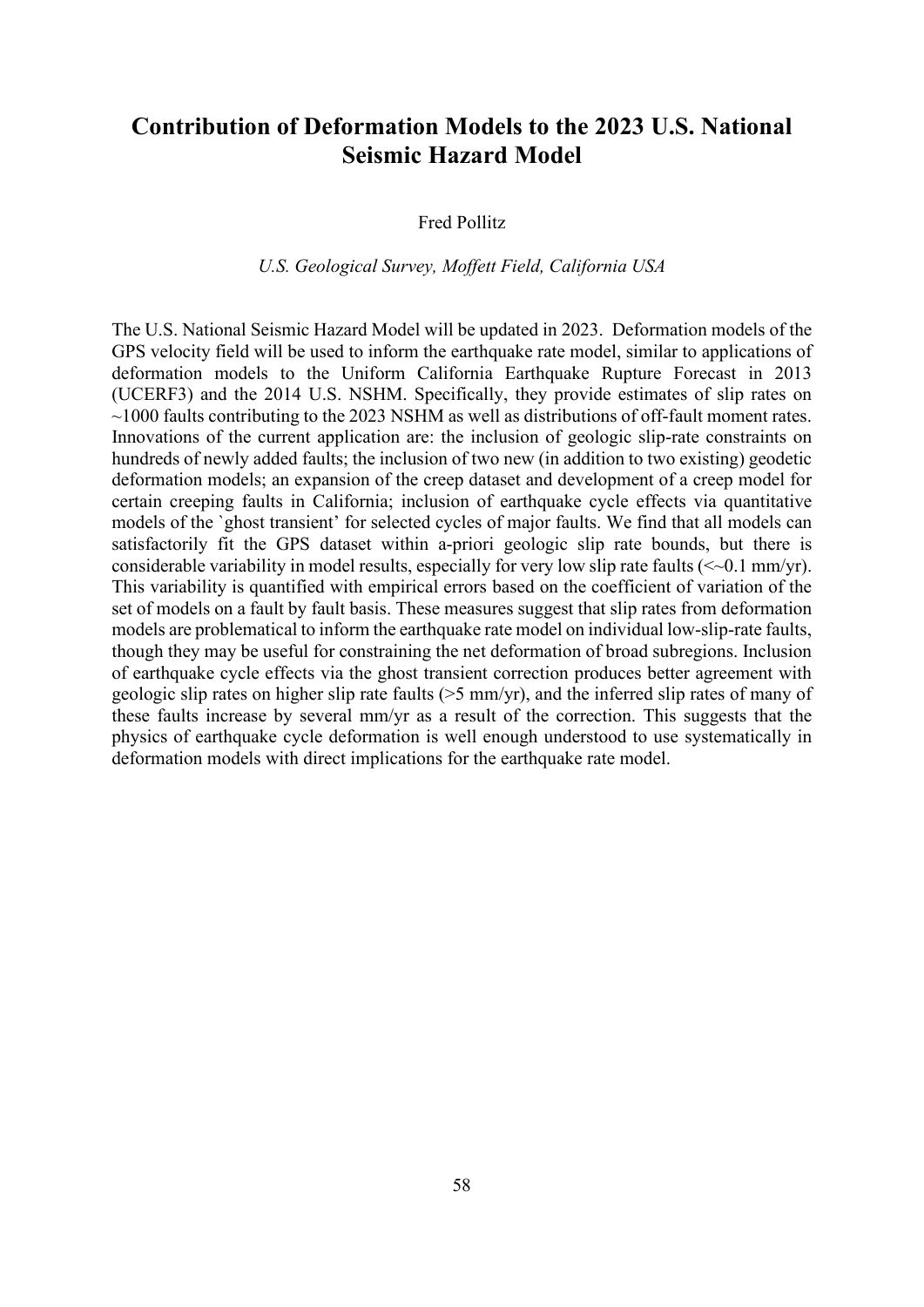# **Fast Algorithm for Terrain Irradiance Using Compressed View Factor Matrices**

Samuel F. Potter<sup>1</sup>, Stefano Bertone<sup>2</sup>, Norbert Schorghofer<sup>3</sup>, Erwan Mazarico<sup>2</sup>

*<sup>1</sup> Courant Institute for Mathematical Sciences, New York, NY, USA <sup>2</sup> NASA Goddard Space Flight Center, Greenbelt, MD, USA <sup>3</sup> Planetary Science Institute, Tucson, AZ, USA*

We present a fast algorithm for solving the radiosity integral equation in the context of modeling Lambertian scattering from a rough planetary surface, such as for modeling thermal radiation or Lambertian illumination ("terrain irradiance" calculations). Shadowed regions on airless bodies receive energy in the form of scattered light, and the availability of increasingly large shape models (especially for the lunar surface) calls for the development of fast algorithms for modeling surface temperatures that are relevant for future landings and resource prospecting. Instead of using previous approaches for "radiosity" from the computer graphics literature, where the focus is a fast algorithm which accurately contours shadow discontinuities across large planar surfaces, we present a fast algorithm for radiative heat transfer on large shape models, such as lunar craters or entire planetary bodies. To this end, we have adapted techniques from the literature on hierarchical matrix factorizations, leading to a novel, hierarchical, block low-rank factorization of the radiosity system matrix. We are able to assemble this matrix in roughly  $O(N^2)$  time, where *N* is the number of triangles the surface is discretized into. Afterwards, matrix-vector multiplies take approximately O(*N*) time, and the storage costs are also O(*N*). This allows us to solve long-running time-dependent problems using O(*N*) space, each step requiring only O(*N*) FLOPs. Unlike the kernel matrices which are typically compressed using similar methods, the view factor matrix is dense (has  $O(N^2)$  nonzero entries), but has a significant portion of zero entries due to lack of visibility. We take advantage of this fact to compress blocks further. We benchmark our implementation and present numerical examples for a permanently shadowed crater at the Lunar south pole, for comet 67P/Churyumov-Gerasimenko, and other regions of interest.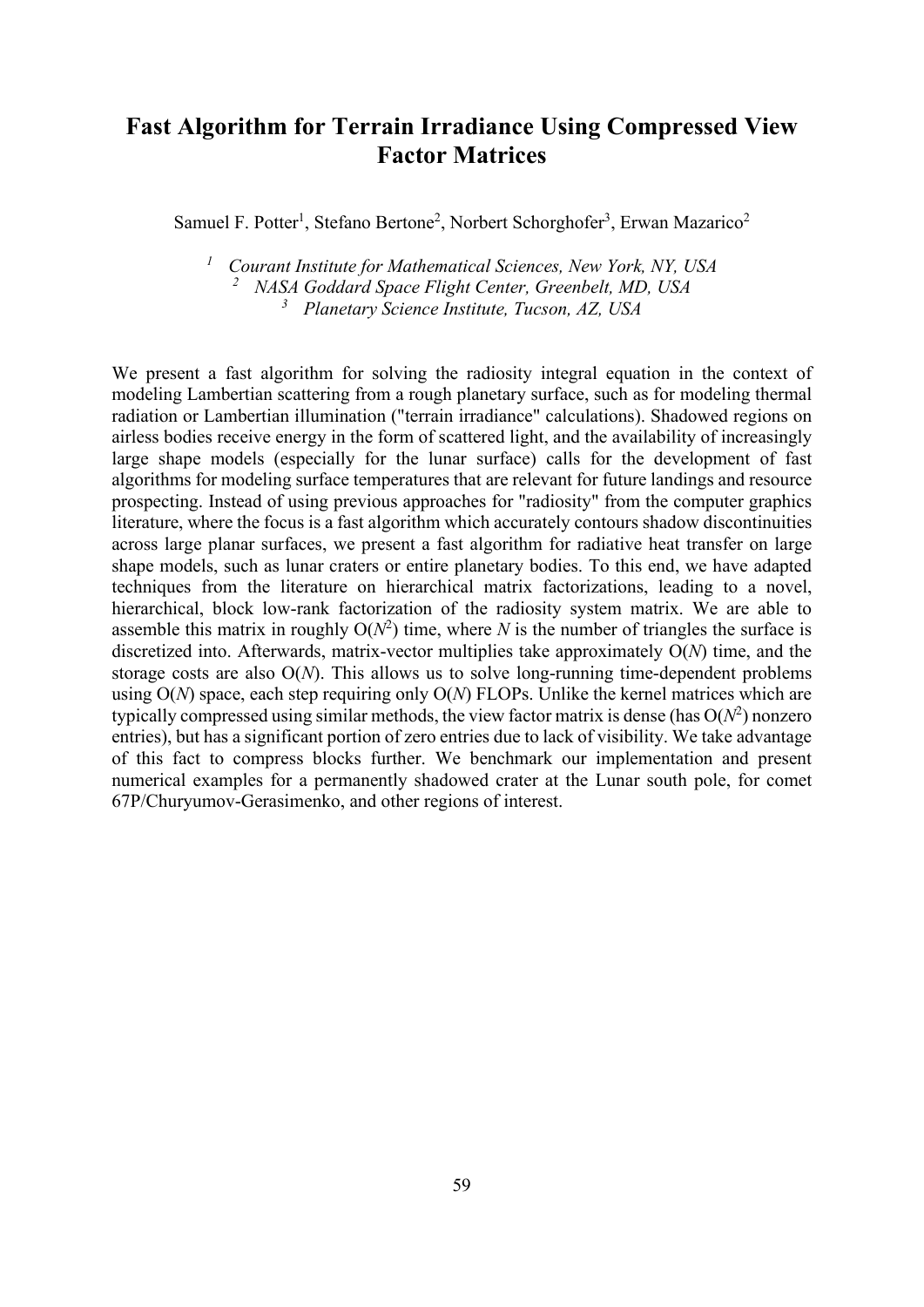# **Multiphysics Resonance of Reaction-cross-diffusion Waves as Nucleation Mechanism for Earthquakes**

Klaus Regenauer-Lieb<sup>1</sup>, Qingpei Sun<sup>2</sup>, Chong Liu<sup>2</sup>, Christoph Schrank<sup>3</sup> and Manman Hu<sup>2</sup>

*<sup>1</sup> WA School of Mines: Minerals, Energy and Chemical Engineering, Curtin, Bentley, WA 6102 Australia*

*2 Department of Civil Engineering, The University of Hong Kong, Hong Kong*

*<sup>3</sup> Science and Engineering Faculty, Queensland University of Technology, Brisbane, QLD, 4001, Australia*

Forecasting of earthquakes has to date been an elusive problem. Statistical and empirical methods show some promise in quantifying the nonlinear behaviour of earthquakes and are used for seismic risk assessment and reinsurance of property but the dynamic phenomenon itself is unexplained. Here we propose a fresh approach reliant on multiscale coupled feedbacks from chemical processes through fluid flow, mechanical deformation, and thermal phenomena to capture the instability. As a working hypothesis for an earthquake precursor phenomenon, we investigate the role of the energy release from microstructural modifications on the future fault plane by a resonance phenomenon of feedbacks across scales. In our companion work, presenting the role of release of microstructural power, we have shown that a reaction-crossdiffusion equation can indeed explain Episodic-Tremor and Slip (ETS) events, indicating that mineral dewatering reactions can cause an avalanche of energy release up to geodynamics scale. A particularly interesting solution of the reaction-cross-diffusion equation is the roguewave phenomenon where the release of system energy is focussed both in time and space. Here we investigate whether the characteristics of this solution can be considered as a candidate for an earthquake triggering event. In this context a promising avenue for earthquake forecasting could be the monitoring of release of microstructural energy in the form of quasi-soliton waves, the magnification of energy release through transition into time periodic ETS events or the final self-localising soliton wave on global system resonance that sweeps from the far-field into the future location of the earthquake.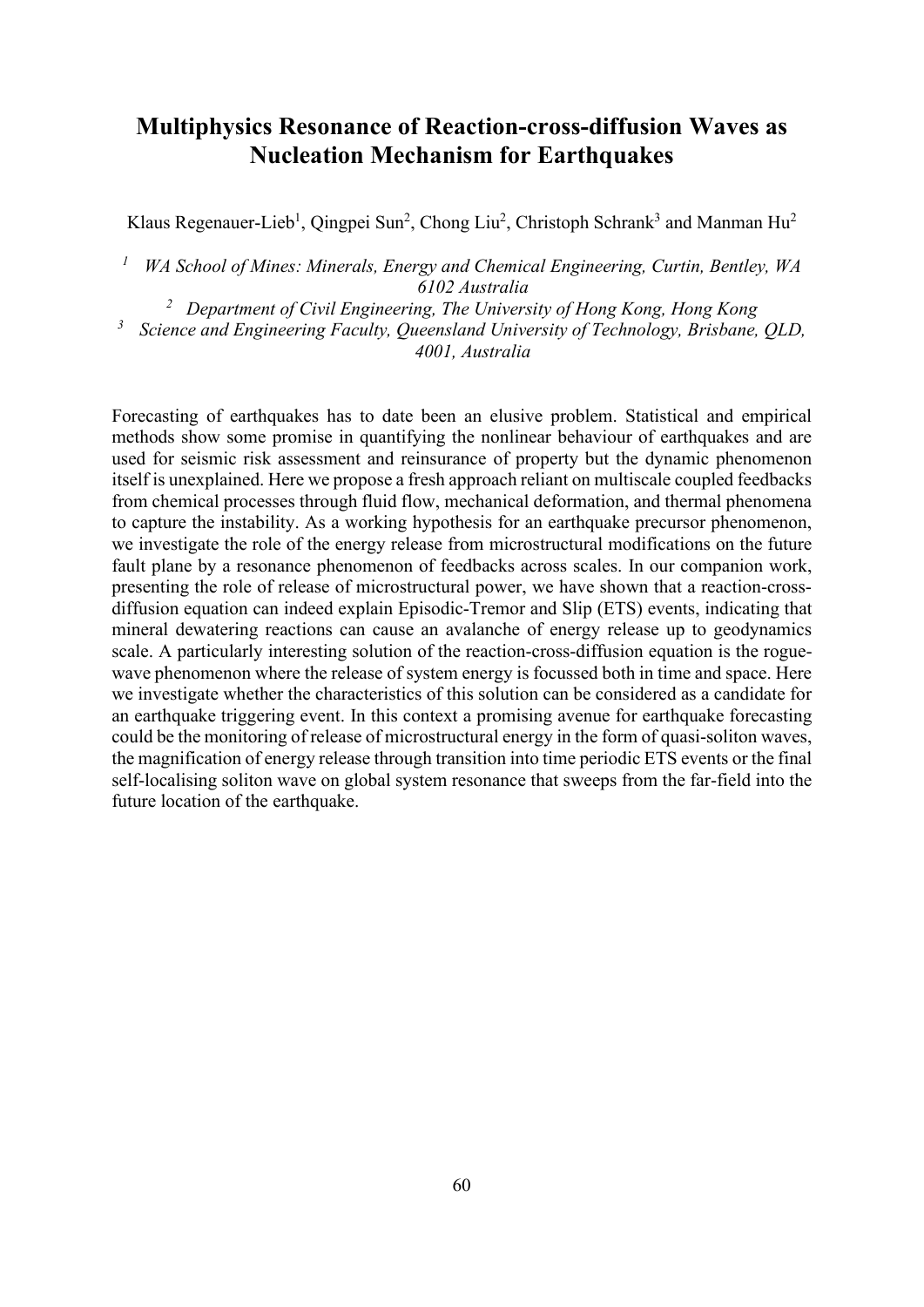## **Examples of the Use of Concept of Proximity Measures in Geophysics**

Mikhail Rodkin $1,2$ 

*<sup>1</sup> Institute of Earthquake Prediction Theory and Mathematical Geophysics, Russian Academy of Sciences, Moscow, Russia <sup>2</sup> Institute of Oil and Gas Problems, Russian Academy of Sciences, Moscow, Russia*

Using the concept of proximity measure is convenient for analyzing and systematizing of complex sets of natural objects, identifying the degree of proximity or difference of among groups of these objects. Proximity measure can be constructed in different ways in different cases. Several variants of construction of proximity measure in geophysics are used and discussed. The first one concerns the use of the Tanimoto measure. As a result of applying of this method to the world database on large ore deposits, the clustering scheme was obtained, some pieces of which were quite trivial and expected, while some other were not previously known. The second approach to proximity measure estimation of two types of spatially distributed point objects was based on the calculation of new notion named the mixed correlation dimension. The mixed correlation values characterize the tendency of "mutual attraction" or "mutual repulsion" objects of of two types in different spatial scales. The third method of the proximity measure estimation concerned the analysis of the chemical composition of samples and their proximity to each other and to the average chemical composition of different layers of the Earth's crust and different types of biotas. In case of sufficient data availability this method makes it possible to estimate the root depth of the examined fluid systems and to determine the dominant type of initial biomass associated with this fluid. A formal system of clustering of claustobioliths, carbonic, hydrocarbonic, and mud volcanic fluids was obtained this way also. The used methods for the degree of proximity assessing were proved to be quite convenient and effective and could be fruitful in analysis of other sets of natural objects.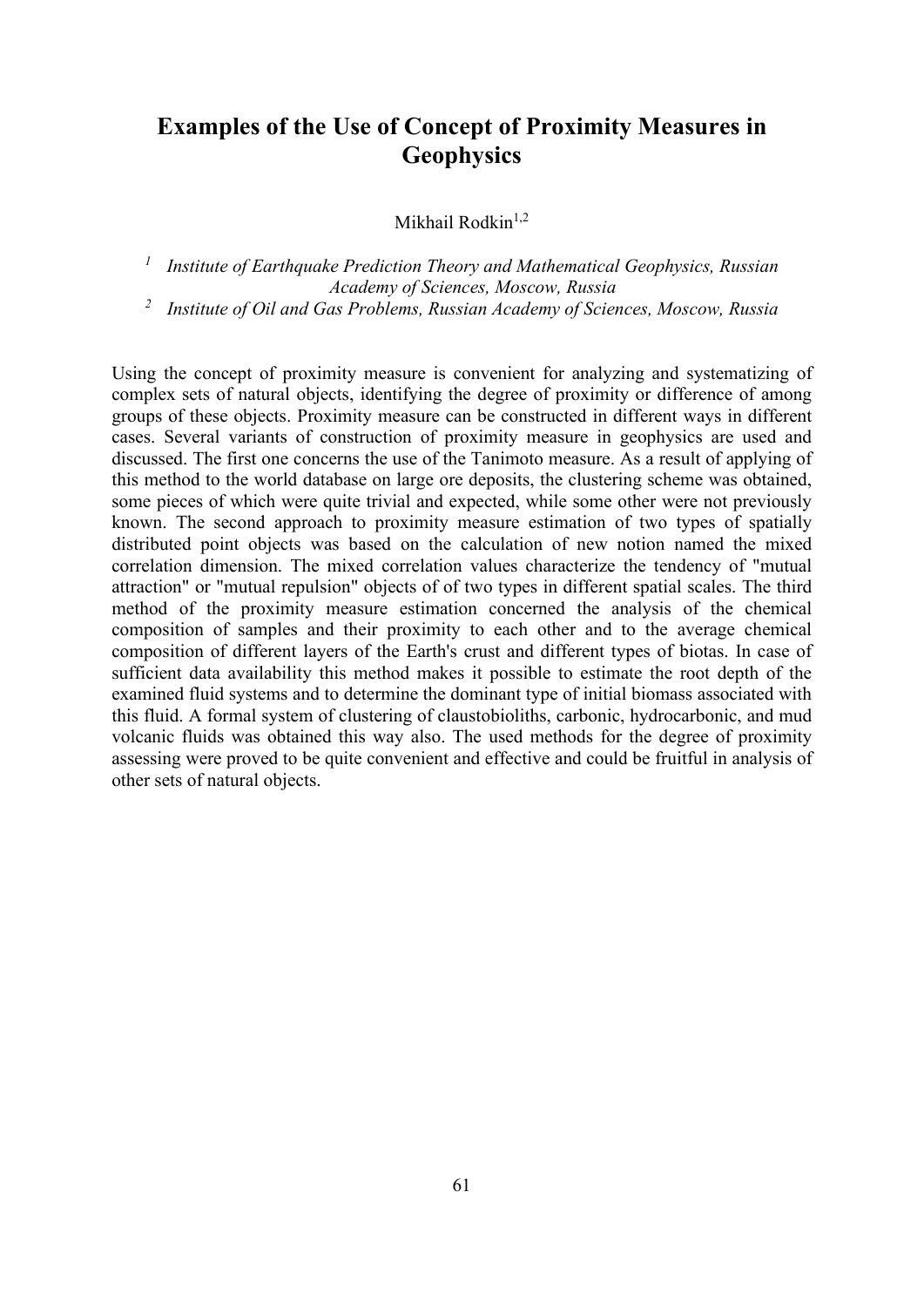# **Applying Artificial Intelligence Methods for Simulating Atmospheric CO2 Concentration From Polar Temperature Proxy Records**

Nasrin Salehnia<sup>1,2</sup>, Jinho Ahn<sup>1,2\*</sup>

*1 Laboratory of Ice Core and Paleoclimate, School of Earth and Environmental Science, Seoul National University, Seoul, Korea. 2 Center for Cryospheric Sciences, Seoul National University, Siheung, South Korea*

The Antarctic and Greenlandic ice cores provide very important archives for ancient atmospheric greenhouse gas (GHG) concentrations. Especially, abrupt climate changes that occurred in the last glacial period draw attention of scientists and many studies investigated ice core records to analyze the relations between different climate variables such as temperature and CO2 concentration. In this regard, achieving high-resolution, precise, and continuous data of CO2 concentration will be critical for understanding feedbacks between greenhouse gas and climate in many different regions during climate change events. With this aim, applying stateof-the-art mathematical methods can be helpful, and one of the latest ones is AI (Artificial Intelligence). Emerging machine learning and AI algorithms can lead to high-quality outcomes in climate change sciences. In this study, for the first step we collected  $CO<sub>2</sub>$  concentration with  $\delta^{18}O_{\text{ice}}$  (temperature proxy) of Antarctic (WAIS =West Antarctic Ice Sheet) and Greenlandic (NGRIP=North Greenland Ice Core Project) ice cores, during 8.8-67 ka (ka = age of thousand years). In the second step, we attempted to apply several mathematics methods to produce the data with the same intervals. Then, by running ANN (Artificial Neural Network) and Wavelet (WL) techniques, we modeled  $CO_2$  concentration with  $\delta^{18}O_{ice}$  of WAIS and NGRIP. The training, validation, and test processes were run as 70%, 15%, and 15% of the temperature proxy data. Finally, the results confirmed that the developed model has an acceptable outcome by  $R^2$  = 0.99 and RMSE (Root Mean Squared Error) = 0.86 ppm. This modeling confirmed that using AI methods can be effective to simulate  $CO<sub>2</sub>$  data with the two polar temperature proxies. In the next step, we will progress this model for composite  $CO<sub>2</sub>$  data and extend the study period to pre-Mid Pleistocene Transition where no accurate  $CO<sub>2</sub>$  records are available, but glacial-interglacial cycle changes its period from 40,000 to 100,000 years.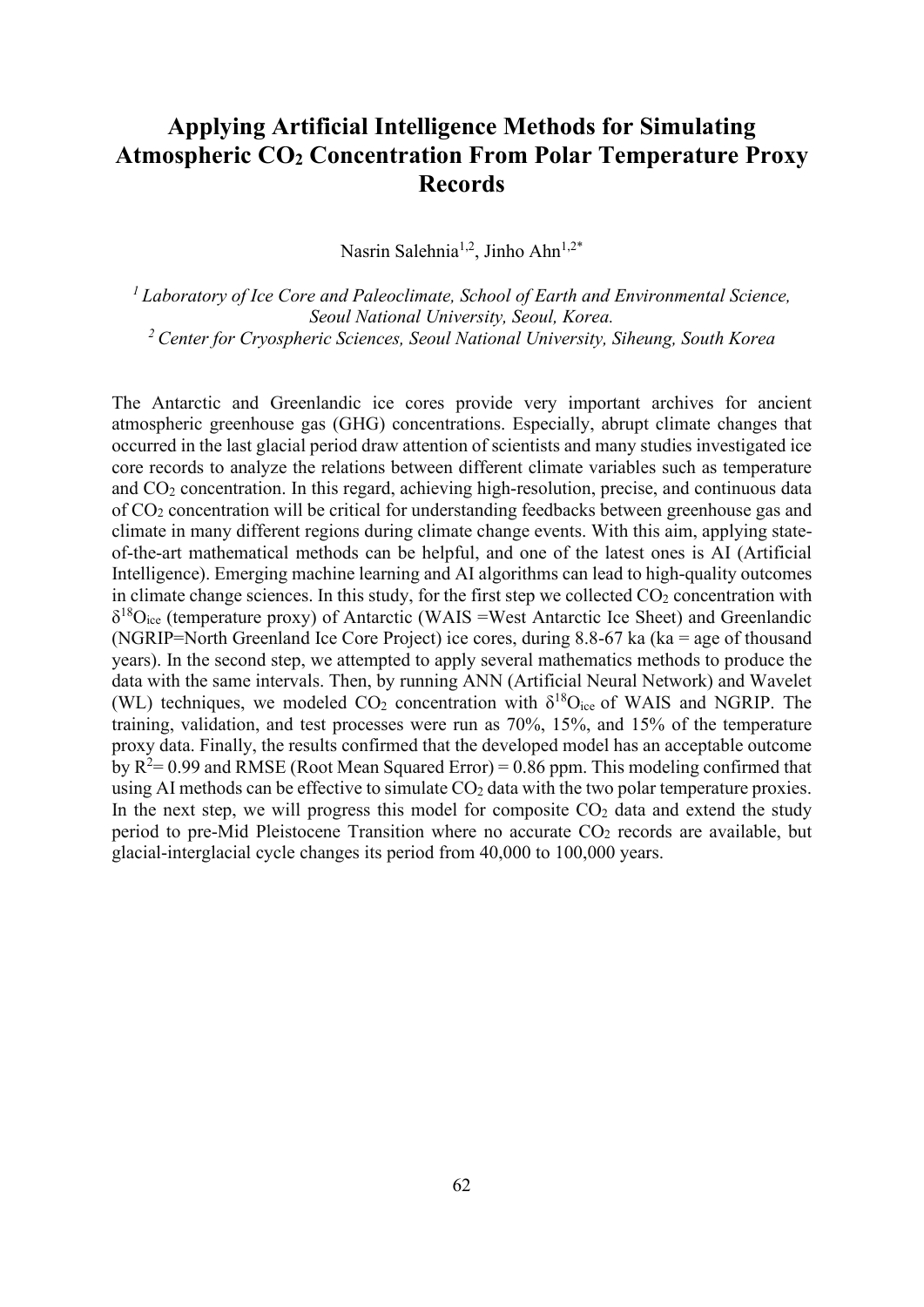### **Diffusion of Water Vapor at Lunar Polar Conditions**

#### Norbert Schorghofer

#### *Planetary Science Institute, Tucson, Arizona & Honolulu, Hawaii, USA*

Water  $(H<sub>2</sub>O)$  is a scientific and economic resource on the Moon that is central to the lunar exploration program. Migration of water molecules in the porous subsurface is one of the processes that control the abundance and distribution of water ice in the lunar polar regions. At low temperature (roughly <160 K), migrating water molecules spend most of their time adsorbed on grain surfaces rather than in-flight. This leads to conceptual differences compared to the common description of diffusion in porous media, but molecules still follow a random walk. Under suitable conditions, diurnal temperature cycles can cause a net migration of water molecules downward, leading to sequestration of ice (a process known as "vapor pumping"). This sequestration can occur outside of the cold traps (<110 K) that are traditionally thought to host ice reservoirs on the Moon, but are difficult to access. This presentation will introduce a hierarchy of physical and mathematical models that quantify sequestration of water on the Moon. See also Astrophys. J. Lett. 927, L34 (2022).

#### References:

Schorghofer Norbert, Gradual Sequestration of Water at Lunar Polar Conditions due to Temperature Cycles, *Astrophys. J. Lett. L34,* 927.2, (2022).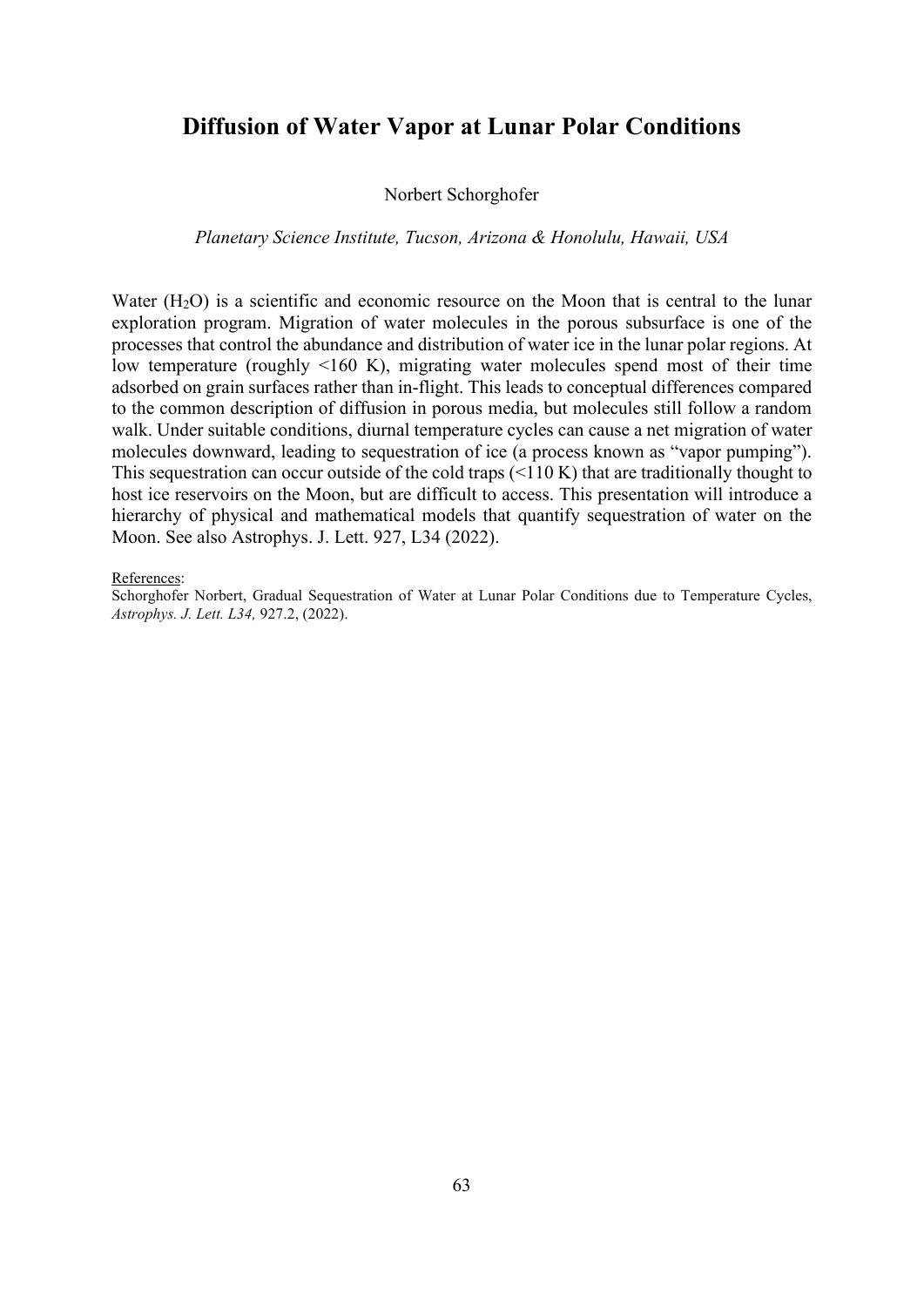# **Uncertainty Quantification for Joint Inversion of Magnetotelluric, Receiver Function, and Rayleigh Wave Dispersion Data**

Pejman Shahsavari<sup>1</sup>, Jan Dettmer<sup>1</sup>, Martyn Unsworth<sup>2</sup>, and Andrew Schaeffer<sup>3</sup>

*1 Department of Geoscience, University of Calgary, Calgary, Canada. 2 Department of Physics, University of Alberta, Edmonton, Canada. 3 Geological Survey of Canada, Pacific Division, Natural Resources Canada, Sidney, BC, Canada.*

Imaging features such as the lithosphere-asthenosphere boundary (LAB) beneath cratons or shallow crustal layers remains challenging. Joint inversion of electro-magnetic and seismic data provides significant resolution improvements, but uncertainty quantification is an active area of research. For example, magnetotelluric data often resolve the LAB due to their sensitivity to partial melt occurring in this region but not the Moho. In contrast, seismic data resolve the Moho but not the LAB. We apply Bayesian trans-dimensional inference, which accounts for correlated data residuals, to the joint inversion of magnetotelluric, receiver function and Rayleigh wave dispersion data to study lithospheric structure beneath the Western Canada Sedimentary Basin (WCSB). The noise model provides objective data weighting without the requirement for practitioner input and accounts for residual correlations. We consider both empirical estimation of non-Toeplitz noise covariance matrices and hierarchical autoregressive models. The trans-dimensional Earth model assumes structural coupling for each layer, which is straightforward to implement and provides meaningful results at the WCSB study sites. In addition, we consider an alternative structural coupling, where resistivity and seismic velocity parameters within a layer are treated as a trans-dimensional model. The posterior probability density is estimated by the reversible-jump Markov chain Monte Carlo algorithm with parallel tempering. Posterior statistical tests are applied to residual errors to ensure that the assumptions about noise in formulating the likelihood function are met. Joint inversion results for the Athabasca site in the WCSB show excellent fit to data without the requirement to specify data weights and remarkable improvements in resolution compared to individual inversions. The results resolve the thickness of the WCSB, the Precambrian basement, Moho, and LAB. Uncertainties on the positions and resistivities/velocities of these discontinuities are significantly reduced compared to individual inversions.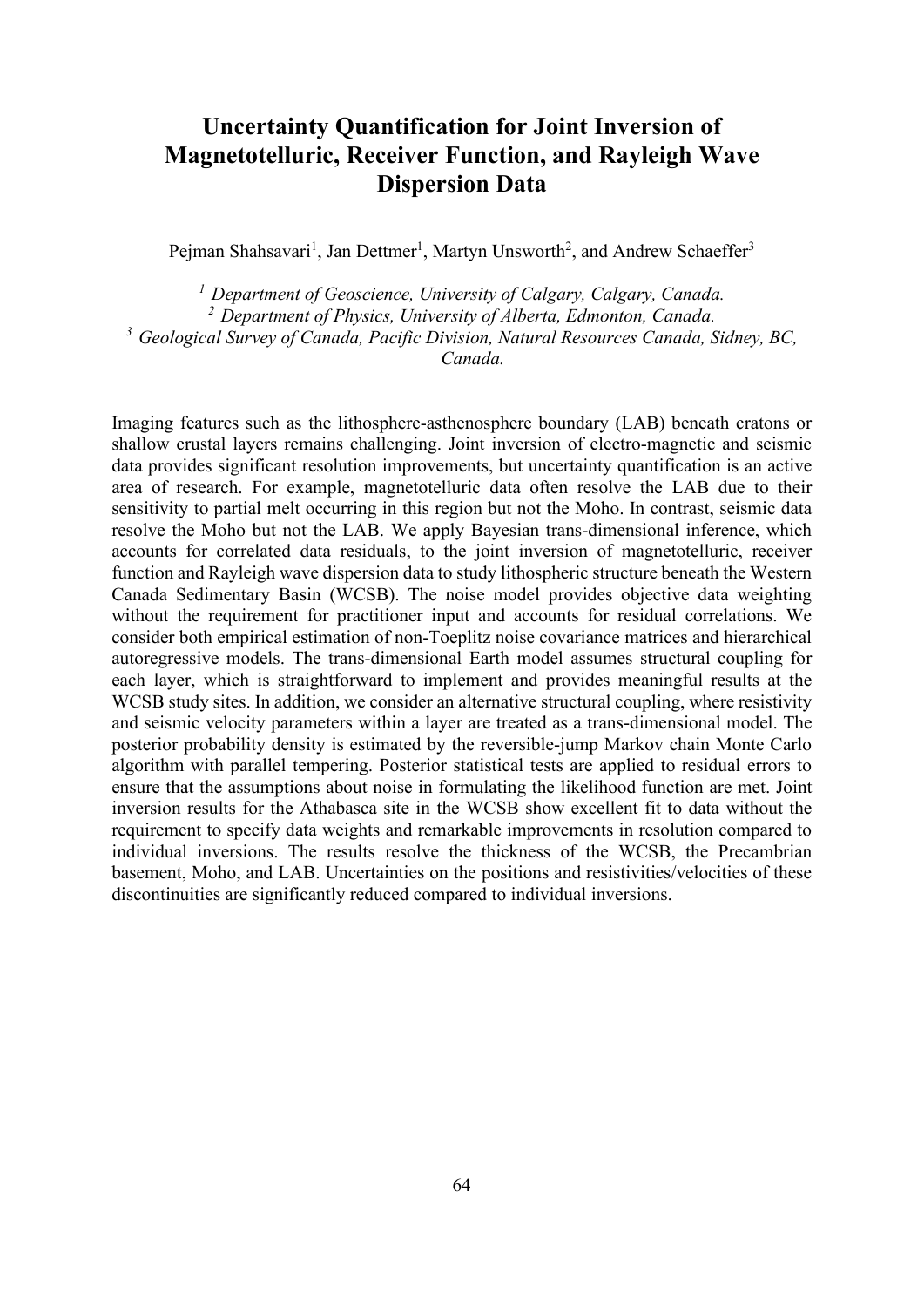## **Probabilistic Seismic Hazard Assessment (PSHA) in Western Himalaya**

#### Daya Shanker and Dharmendra Kushwah

#### *Department of Earthquake Engineering, Indian Institute of Technology Roorkee, Roorkee-247667, Uttarakhand, India*

Seismic hazard analysis involves the quantitative estimation of ground shaking at a particular site for a particular region. Traditionally, peak ground acceleration (PGA) has been used to quantify ground motion in PSHA. In the present study, Probabilistic Seismic Hazard Analysis (PSHA) has been carried out for Western Himalaya located in the North-East part of India (Latitude 32.3<sup>0</sup>-36.3<sup>0</sup> N and Longitude 73.5<sup>0</sup>-80.5<sup>0</sup> E). In this region, many active faults are present. Due to these active faults, Western Himalayas is an earthquake-prone region. The highest earthquake in the region are  $M_w$  7.8 in Kanga on 4<sup>th</sup> April 1905 and Muzaffarabad, Pakistan has also faced a Mw 7.6. Using the Gumbel Extreme Value Method Gumbel parameters, the yearly expected number, return period, probability of occurrence, and probability of recurrence for different time periods are estimated. Study also investigates seismic hazards by PSHA using Crisis 2015 software. For this purpose whole area has been divided in to three zones namely the Karakorum Fault Zone, Kishtwar Fault Zone, and Mantle Fault Zone based on seismotectonics and geomorphic criteria. For estimation of seismic hazard, a homogeneous and complete earthquake catalogues (1900 to 2021) are used. The a & b values are found out 4.72 (3.20) and 0.92 (0.7) and compared. The PGAs are calculated for different periods e.g., 225yrs, 475yrs, and 2475yrs for 20%, 10%, and 2% exceedance probabilities respectively, for different districts of Jammu & Kashmir, and Ladakh in the Western Himalayas advocating that PGA values are increasing with increasing return periods.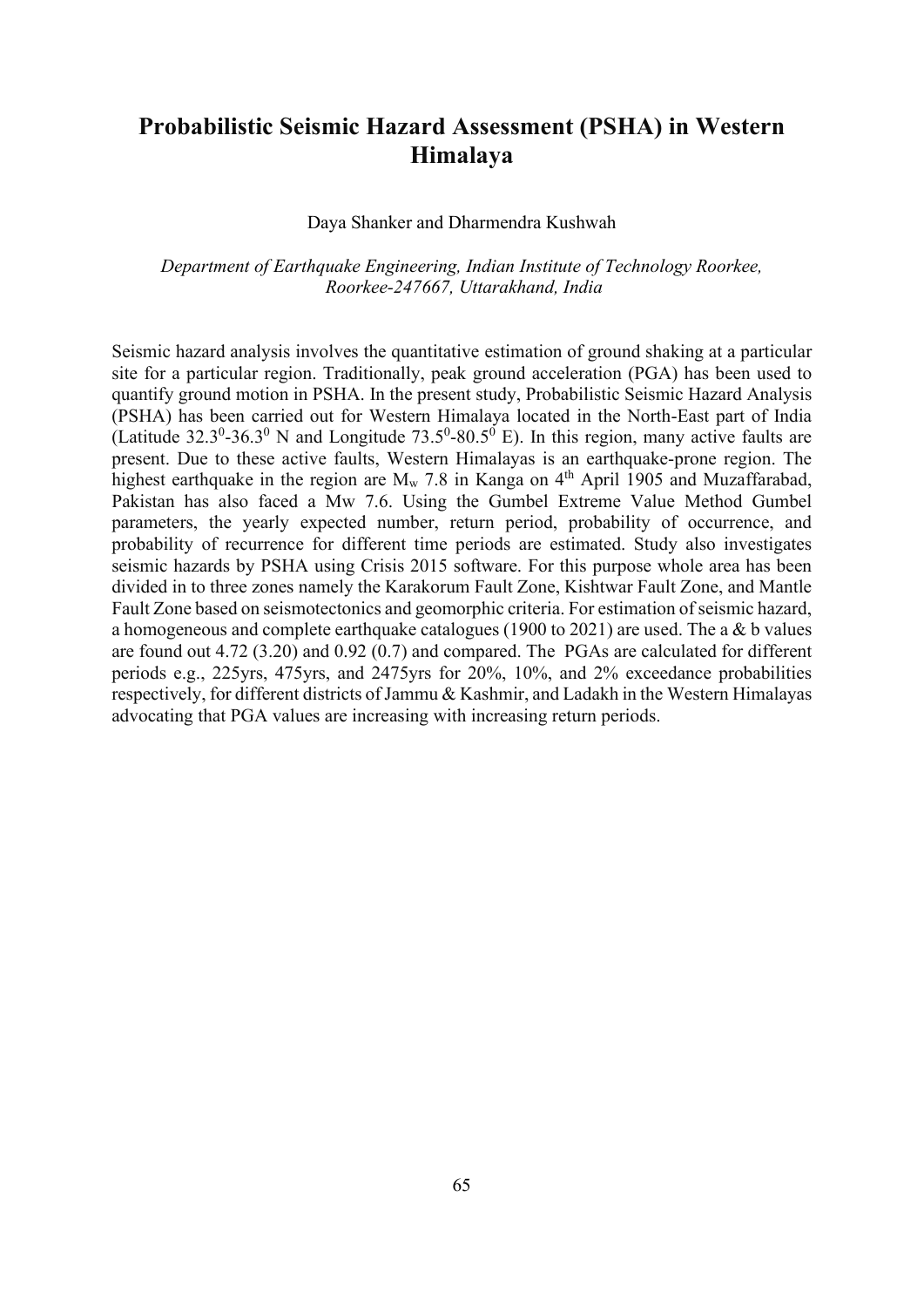## **Estimates of the Sea-level Rise Rate From Tide Gauges: the Effects of Data Heterogeneity**

Alexander Shapoval<sup>1</sup>, Mikhail Shnirman<sup>2</sup>

*<sup>1</sup> University of Lodz, Department of Mathematics and Computer Science, Lodz, Poland <sup>2</sup> Institute of Earthquake Prediction Theory and Mathematical Geophysics, Moscow, Russia*

Nonlinear dynamics of the global sea-level changes representing complex interactions between various geophysical forces requires specific methods of analysis. This talk assesses the dynamics of the rates of global sea-level rises from tide-gauge data with numerous gaps accounting for the spatio-temporal heterogeneity in the local rates. With 60-70 year sliding windows, we estimate the rate of sea-level changes at specific spatial locations and derive that the probability distribution of the local rates is fat-tailed. We introduce a new methodology which transforms the local rates of sea-level changes into global ones. Motivated to verify the predictions of the dangerous rate of sea-level rises, we are focused on the upper estimates of these rates using only the statistically significant positive local rates when constructing the global rate. Given the fat tails associated with the local rates, the extreme values are eliminated as they, containing a large component not associated with the ocean, are irrelevant to the problem in question. The median and the error bars obtained with the bootstrap method, after such preprocessing of the samples, result in our upper estimates of the rate of the global sealevel rise:  $1.78 \pm 0.13$  mm/yr over the period 1946-2015 and  $1.96 \pm 0.08$  mm/yr over 1950-2019. These estimates favor those 1900-1950 reconstructions of the sea level performed by different groups that result in larger values. The dynamics of our estimates exhibits a general growth agreeing with the state-of-the-art despite their values being moderate with respect to those found by other scholars.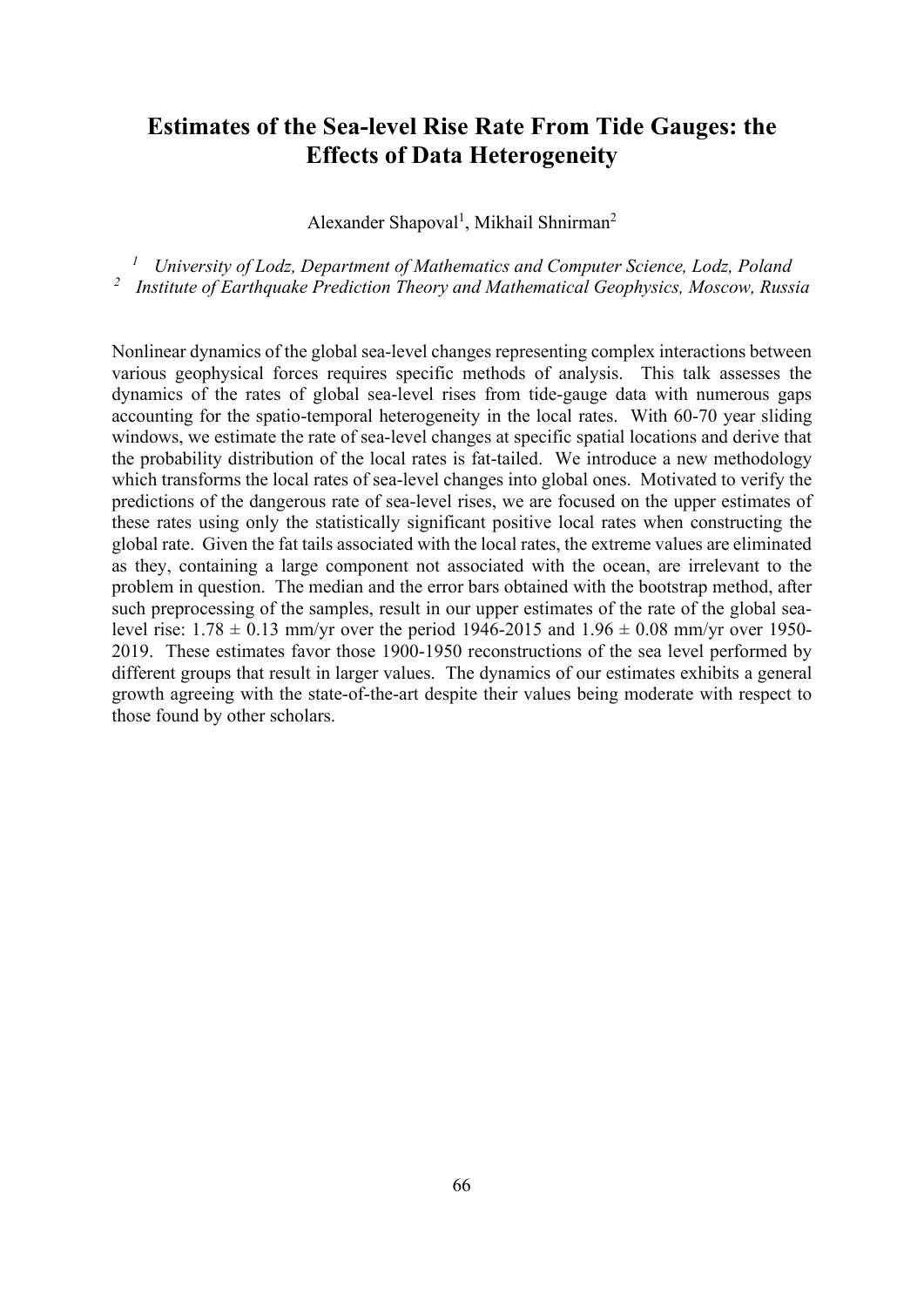# **Prediction of Ionospheric Total Electron Content Data Using Spatio Temporal Residual Networks**

Nayana Shenvi<sup>1\*</sup>, Anurag Kumar<sup>2</sup>, E. Chandrasekhar<sup>3</sup>, H.G. Virani<sup>1</sup>

*1 Department of Electronics & Telecommunication Engineering, Goa College of Engineering, Goa, 403401, India. nayana@gec.ac.in*

*2 Department of Computer Science and Engineering, Indian Institute of Technology Bombay, Powai, Mumbai, 400076, India.*

*3 Department of Earth Sciences, Indian Institute of Technology Bombay, Powai, Mumbai, 400076, India.*

The spatio-temporal characteristics of ionospheric total electron content (TEC) data are modeled using the Spatio-Temporal Residual Network (ST-ResNet). The time axis is divided into recent, near and distant time and the TEC maps are fed into Closeness, Period and Trend channels to model the temporal properties. The output of these three residual networks is then aggregated with the external Interplanetary Magnetic Field (IMF) data namely, the By and Bz components of the Earth's Magnetic Field, Plasma Flow Speed, Disturbance Storm time index and Solar index F10.7. We selected the latitude region between  $0^\circ$ N to 75  $^\circ$ N and longitude zone 110°W to 34°E for the present study. The objectives of this study are i) to evaluate the performance of the model for TEC prediction using the IMF data and ii) to assess the performance of the model for different geographic locations during different solar conditions. The RMSE of 1.82 when the IMF data were not included, was improved to 1.06 when the IMF data were considered. This signifies the importance of IMF data in TEC prediction. The predicted TEC for equatorial (0<sup>o</sup>-10<sup>o</sup>), low (10<sup>o</sup>-30<sup>o</sup>), mid (30<sup>o</sup>-60<sup>o</sup>) and high (60<sup>o</sup>-75<sup>o</sup>) latitude regions have low RMSE values of 1.54, 0.95, 0.81 and 0.79 respectively. The TEC prediction was also made during the solar maximum year (2014) and during solar quiet year (2020). The RMSE for 2014 is 3.132 and for 2020 is 1.061, suggesting that the prediction capability of our model is relatively higher during low solar activity period. The results of the present study are observed to be better than those obtained by the Ordinary Kringing based Surrogate model and Standard Persistence Model, confirming that our model is well suited for prediction of TEC at different geographical locations and also during different solar conditions.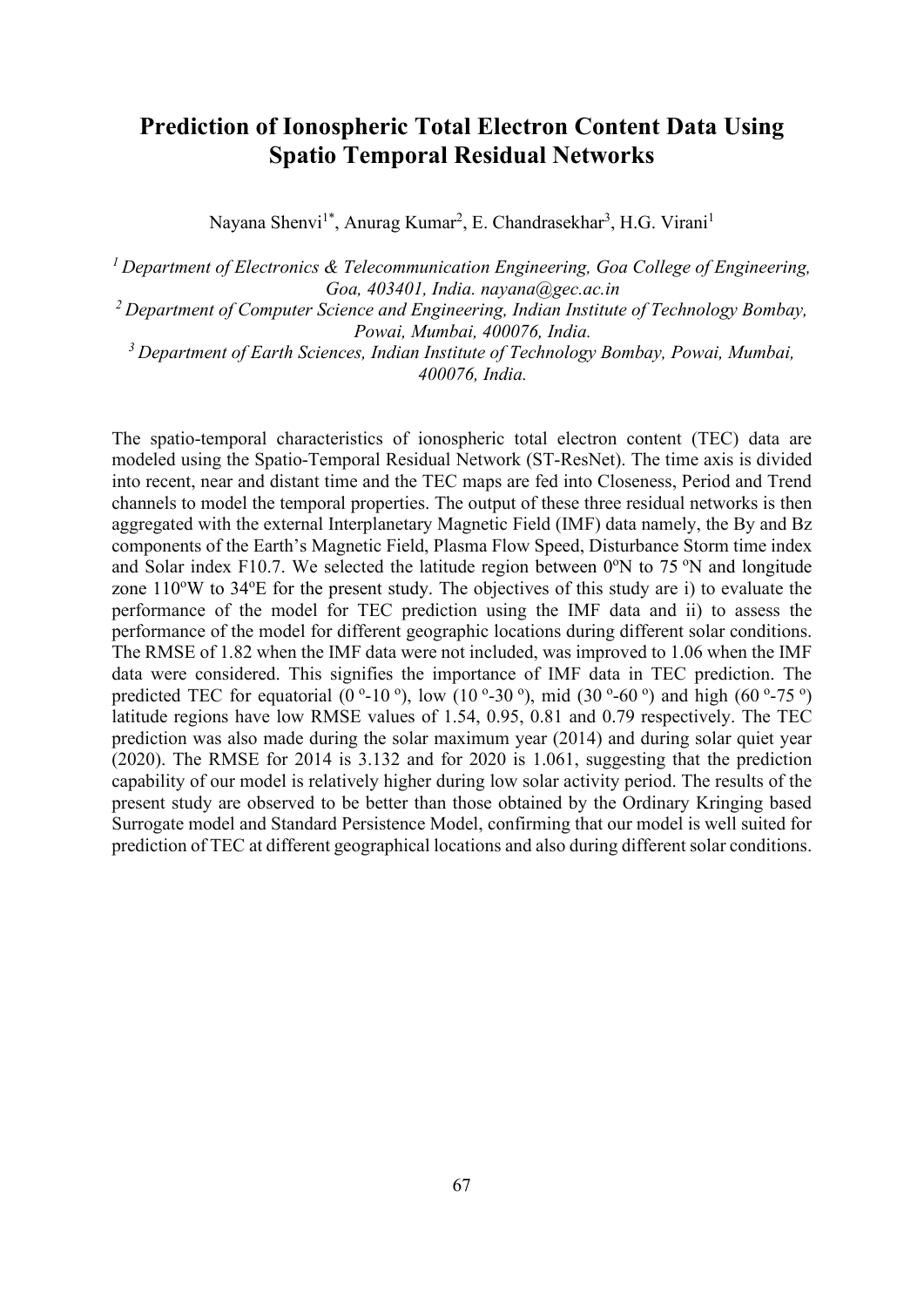# **Linear Inverse Problems and Quadratic Spectral Estimators of Planetary Potential-Field Data Collected at Satellite Altitude: Theory and Applications**

Frederik J Simons<sup>1</sup> and Alain M. Plattner<sup>2</sup>

<sup>1</sup> *Princeton University, Department of Geosciences, Princeton, NJ, USA* <sup>2</sup> *University of Alabama, Department of Geological Sciences, Tuscaloosa, AL, USA*

Time-limited (or space-limited) functions cannot be simultaneously bandlimited (in frequency). Yet the finite precision of measurement and computation unavoidably bandlimits our observation and modeling scientific data, and we often only have access to, or are only interested in, a study area that is temporally or spatially bounded. In the geosciences we may be interested in spectrally modeling a time series defined only on a certain interval, or we may want to characterize a specific geographical area observed using an effectively bandlimited measurement device. Here, we give a theoretical overview of one approach to this "concentration" problem, as proposed for time series by Slepian and coworkers in the 1960s and made famous by David Thomson in the 1980s and beyond. We show how this framework leads to practical algorithms and statistically performant methods for the analysis of signals (linear inverse theory) and their power spectra (quadratic spectral estimators) in one and two dimensions, and for scalar and vectorial signals defined on the surface of a unit sphere. In particular, we develop procedures to invert for planetary potential fields from vector observations collected within a spatially bounded region at varying satellite altitude. Our method relies on the construction of spatio-spectrally localized bases of functions that mitigate the noise amplification caused by downward continuation while balancing the conflicting demands for spatial concentration and spectral limitation. Practical examples will be drawn from the analysis of gravitational potential data, vectorial measurements of internal and external planetary fields, and other applications.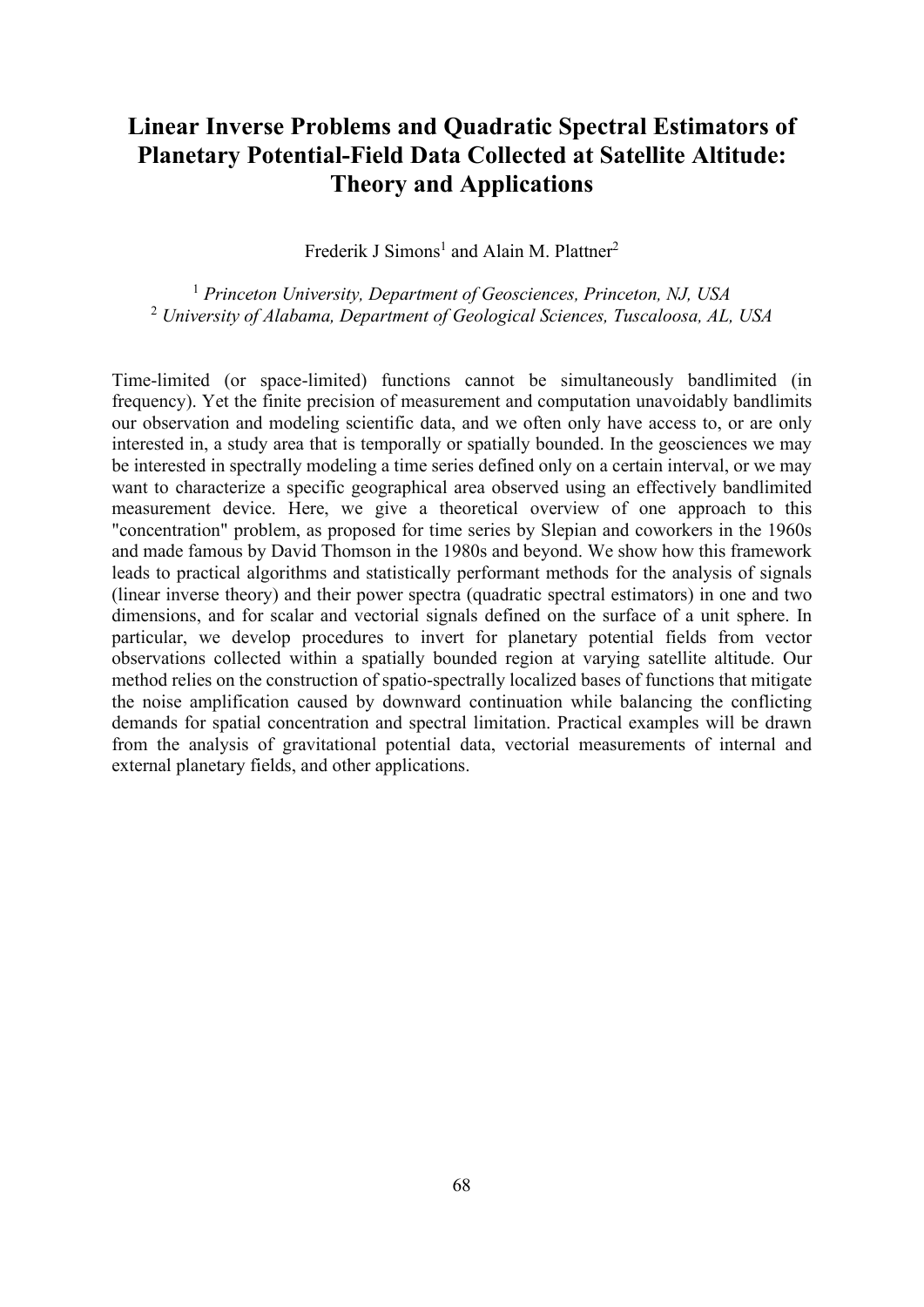## **Trans-dimensional Geoacoustic Inversion for an Autonomous Underwater Vehicle Survey**

Tim Sonnemann<sup>1</sup>, Jan Dettmer<sup>1</sup>, Charles Holland<sup>2</sup>, Stan Dosso<sup>3</sup>

*<sup>1</sup> University of Calgary, Department of Geoscience, Calgary, AB, Canada*

*<sup>2</sup> Pennsylvania State University, Applied Research Laboratory, University Park, PA, USA*

*<sup>3</sup> University of Victoria, School of Earth and Ocean Sciences, Victoria, BC, Canada*

Trans-dimensional Bayesian inference using reversible jump Markov chain Monte Carlo sampling is applied to obtain posterior probability distributions of the number of homogeneous layers, their depths, and their geoacoustic parameters. The survey site is a 14-km seabed transect on the Malta Plateau. Along the survey track, 1487 source transmissions were recorded on a 32-element linear hydrophone array towed by an autonomous underwater vehicle (AUV) and data were processed as reflection coefficients versus grazing angle and frequency. When compared to vertical seismic profiling, this analysis method yields uncertainty quantification of seabed parameters, including layer depths, without distortion that is common in seismic time-domain images. We assume a one-dimensional seabed structure for each data set which is then combined to yield a two-dimensional subsurface profile. Due to the proximity of source and array to the seabed, full wavefield effects are accounted for in predicting reflection coefficient values. To ensure efficiency, the implementation of this forward model and inversion algorithms is GPU accelerated and takes advantage of Levin integration. The implementation scales well on high performance clusters, enabling full uncertainty analysis of this large data set. Comparisons of inversion results to piston and gravity core estimates show agreement in both acoustic parameter values and depths of discontinuities. Comparisons to separately recorded wide-angle data with a fixed hydrophone and surface-towed source show similarly good agreements for two locations along the track. Results at greater depths, particularly in the basement half-space of the model, exhibit higher uncertainty and strong influence of chosen prior boundaries, consistent with the reduced sensitivity of reflection coefficients to this portion of the model space. When inverting the entire data set, dipping and terminating layers are observed along the track with high vertical resolution  $(\sim 10 \text{ cm})$ .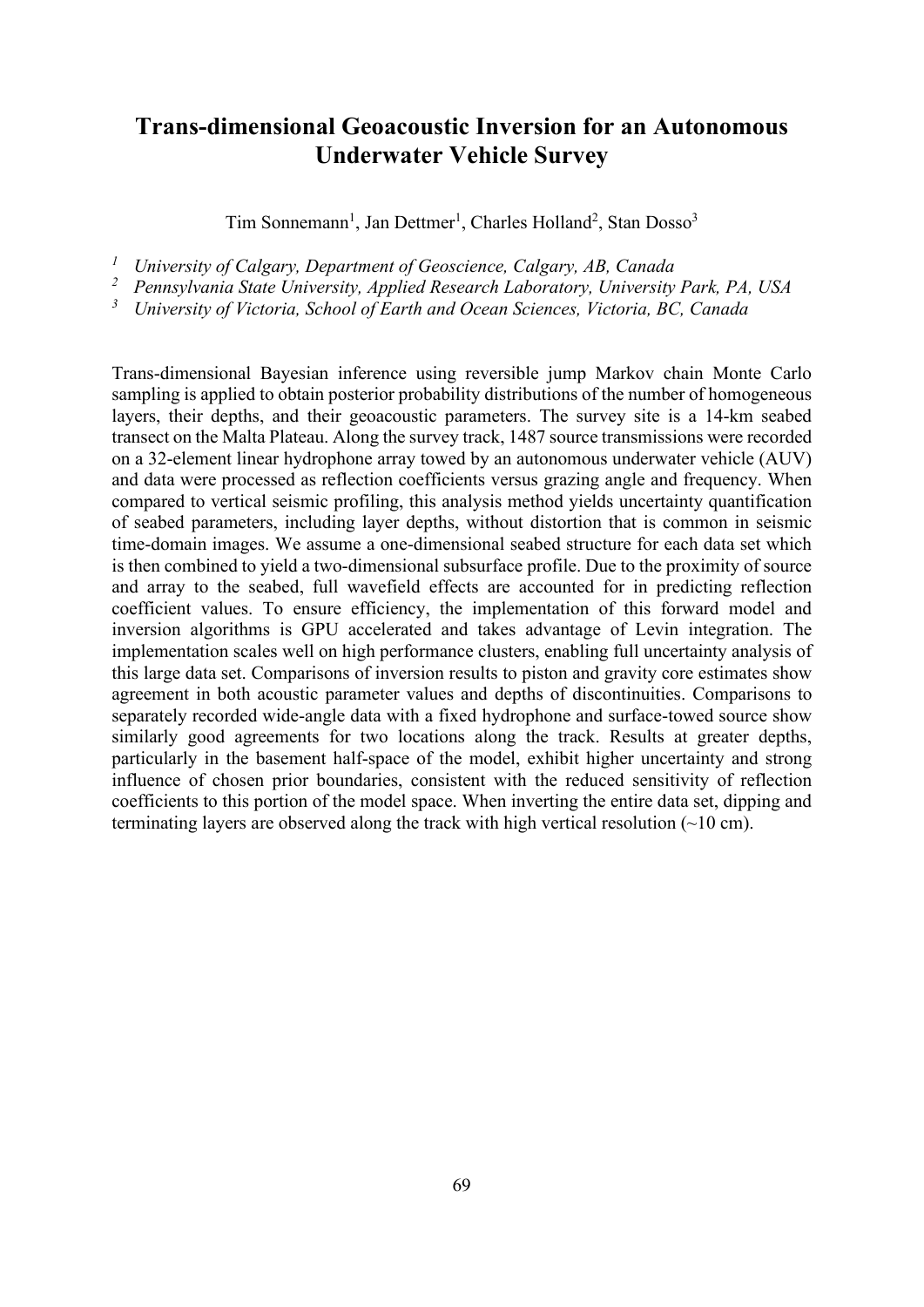# **Integral Transforms in the Inversion of Geophysical data - A Simple and Comprehensive Review**

#### Narasimman Sundararajan

#### *Department of Earth Sciences, Sultan Qaboos University, Muscat, Sultanate of Oman*

Integral transforms in the inversion of geophysical data particularly potential field data dates back to early 1950s with the application of the oldest of all integral transforms viz.the Fourier transform(FT) or Spectral analysis. Essentially, the Fourier transform, paves way for extracting parameters such as depth/width/dip of the subsurface 2-D and 3-D structures in frequency domain by means of simple analytical expressions. Followed by this, tools such as Hilbert transform and its modified version, the Mellin transform, Hartley transform, Wavelet transform etc gained great importance in the interpretation of geophysical data either in space domain or in transformed domain with some added advantage in some cases. It may be shown that all these transforms some way or other have intimate relations with the Fourier transform either in computation or by other means. Further, the Hartley transform essentially remain the same as the Fourier transform in which the Hartley transform being a real function where as the Fourier transform is complex, however both ensure identical results in all their applications. On the other hand, the Hilbert transform ensure precise location of subsurface targets besides yielding the source parameters as a function of real roots of the equations of potential field. Mellin transform aid in the inversion of geophysical data through some rigorous mathematical manipulations. Further, the Wavelet transforms have very limited applications in such inversion of extracting source parameters from gravity and magnetic data, however, extensively being used in processing particularly denoising of geophysical data including seismic and other data as in the case of other transforms. In all these applications, the source parameters are obtained from simple analytical expressions or empirical relations or even extended empirical relations. This presentation elucidate the importance of these tools with an example in each gravity, magnetic, self potential and VLF-EM highlighting their salient features.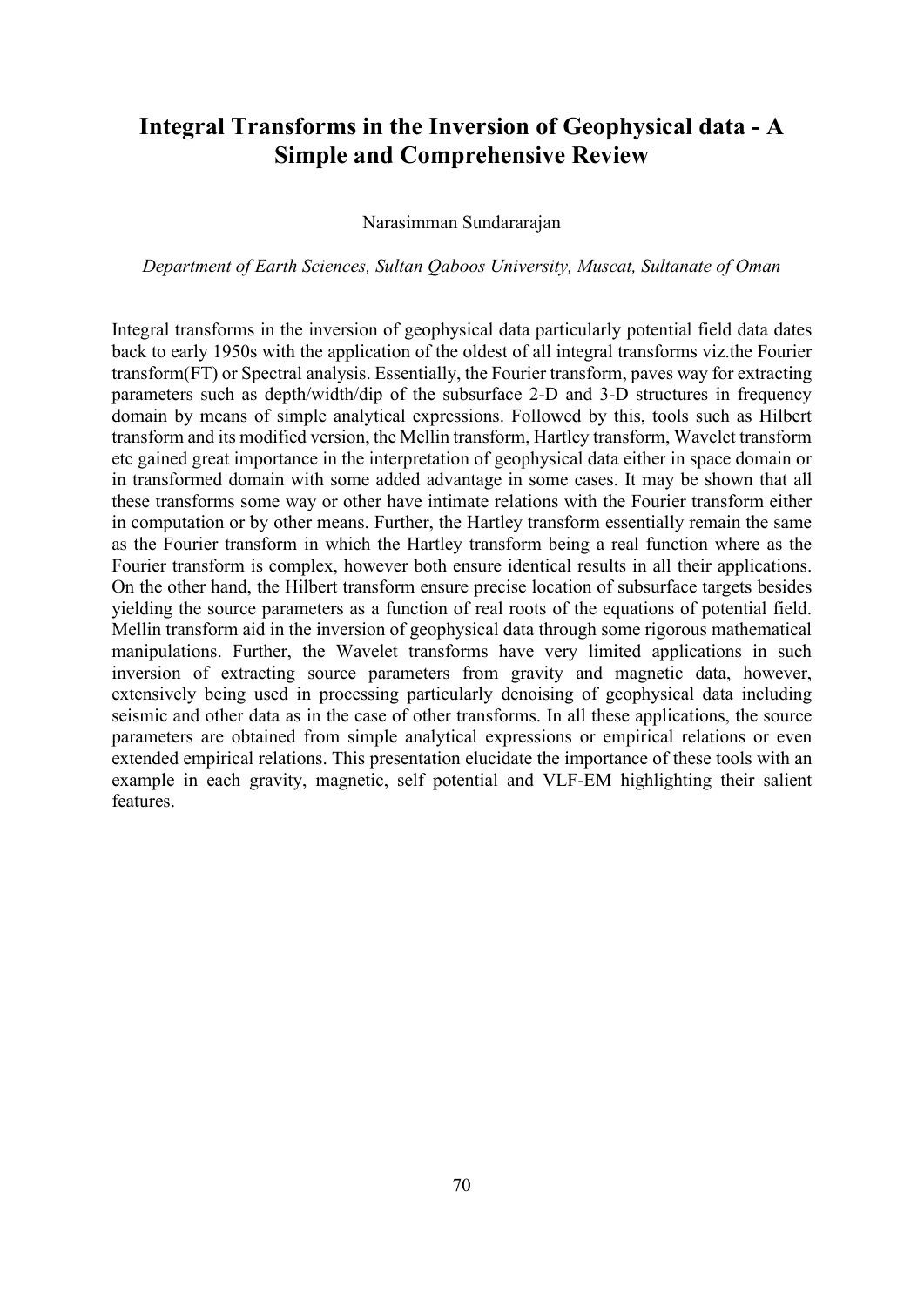# **Mimetic Finite Difference Scheme to Solve DC Resistivity Forward Modelling Problem**

Deepak Suryavanshi<sup>1\*</sup>, Rahul Dehiya<sup>1</sup>

*1 Indian Institute of Science Education and Research, Pune, India*

DC Resistivity is a geophysical technique used to image the earth's subsurface. In order to solve this problem for realistic scenarios, we need to design forward modelling algorithms that work accurately for various complex geological models. In this work, we have developed an algorithm for DC Resistivity using Mimetic Finite Difference Methods (MFDMs). MFDMs are a particular class of methods designed to incorporate the properties of the physical process, like the conservation law, symmetry property, discontinuity of the coefficients, fundamental theorem of differential, and integral calculus. Moreover, MFDMs have the capability of incorporating highly distorted, non-orthogonal grids. The developed algorithm is tested on dyke models to establish the accuracy of the code. Various dyke models incorporating different levels of contrast with the background are used as test cases since the analytical solution is available for such cases. The model response is simulated on anisotropic models with discontinuous properties, and the presence of the analytical solution guarantees the accuracy of the developed numerical scheme. The numerical response are also obtained for a variable topography case. The numerical results are compared with published results for a variable topography case. The algorithm's stability is an essential factor that must be tested rigorously. We achieve the same by taking a three-layer model and obtaining the apparent resistivity curve for orthogonal grids. To test the stability, the grids of the same model are distorted from low levels to very high levels of distortion. Those grids for which the angle at the grid node is outside the 25 to 155 degrees interval are characterized as highly distorted. It is seen that even for highly distorted grids, the maximum error in surface potential lies below 1.1%. These tests prove that the algorithm is very stable with respect to grid distortion, and it can be used to analyse geo-electrical data of complex geological scenarios.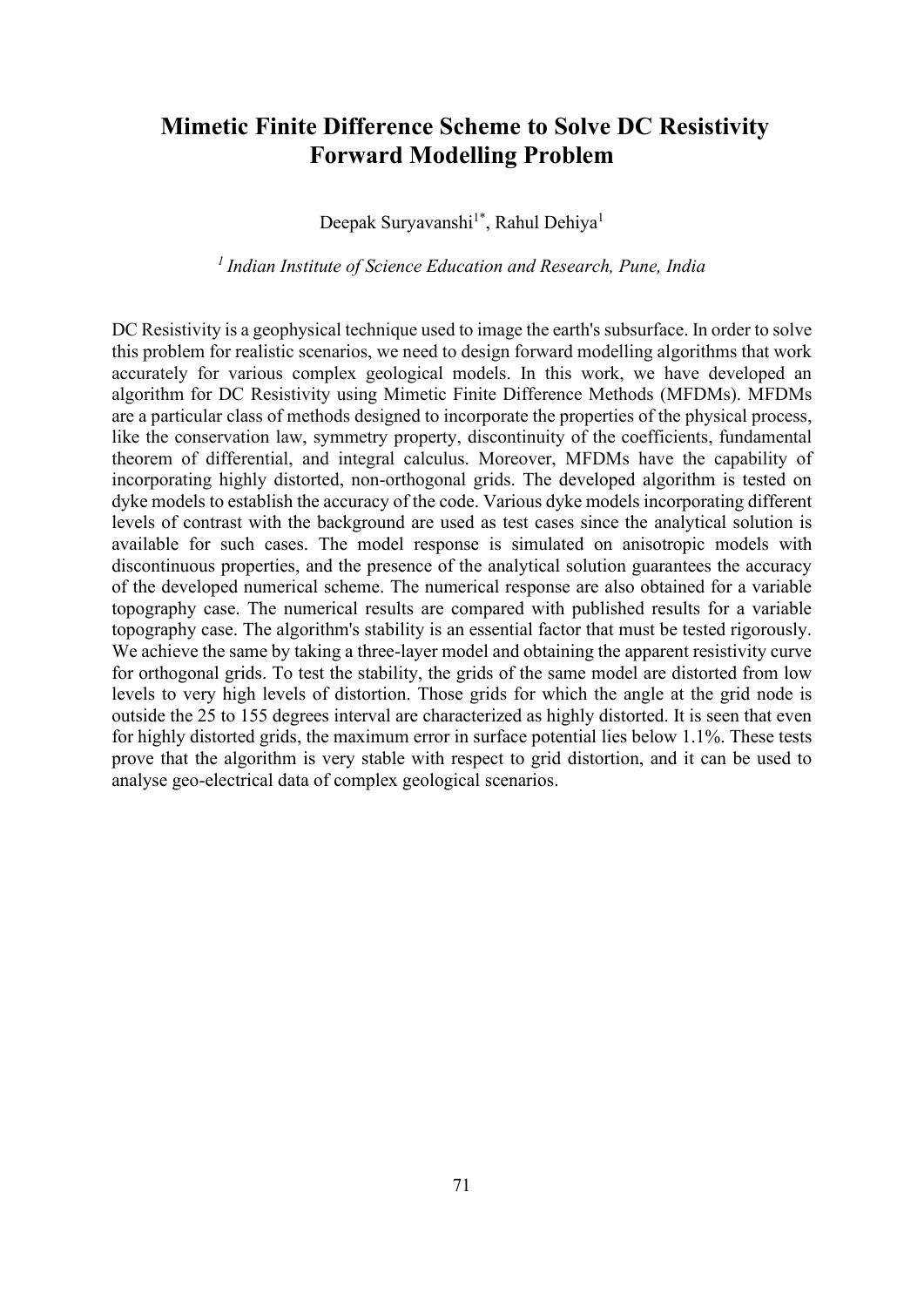# **Processing Strategy for Airborne Vector Gravimetry Based on Spatial Gravity Modeling**

#### Vadim Vyazmin

*Lomonosov Moscow State University, Navigation and Control Laboratory, Moscow, Russia*

Airborne gravimetry is the gravity observation technique based on processing gravimeter measurements collected during survey flights. In strapdown airborne gravimetry, measurements are collected using a gravimeter based on a navigation-grade strapdown inertial navigation system (INS) and GNSS receivers. We present a processing strategy for the gravity vector estimation from strapdown airborne gravimeter measurements. The well-known problem of airborne vector gravimetry is that the gravity horizontal components (deflections of the vertical) are observed only in combination with the INS systematic errors. We propose a strategy that is based on using an a-priori spatial gravity model in the INS-GNSS integration algorithm in order to regularize the problem. The a-priori spatial model is based on parameterizing the disturbing potential by the spherical scaling functions. The unknown parameterization coefficients are estimated in the INS-GNSS integration algorithm using the Kalman filtering framework. The developed strategy was applied to processing measurements from a state-of-the-art strapdown gravimeter (produced by iMAR GmbH) flown in several survey flights in Russia. We show that the proposed strategy allows to separate the gravity horizontal components from the INS systematic errors. The obtained gravity component estimates are compared to the XGM2019 gravity data, which shows optimistic accuracy results at the level of 2-3 mGal.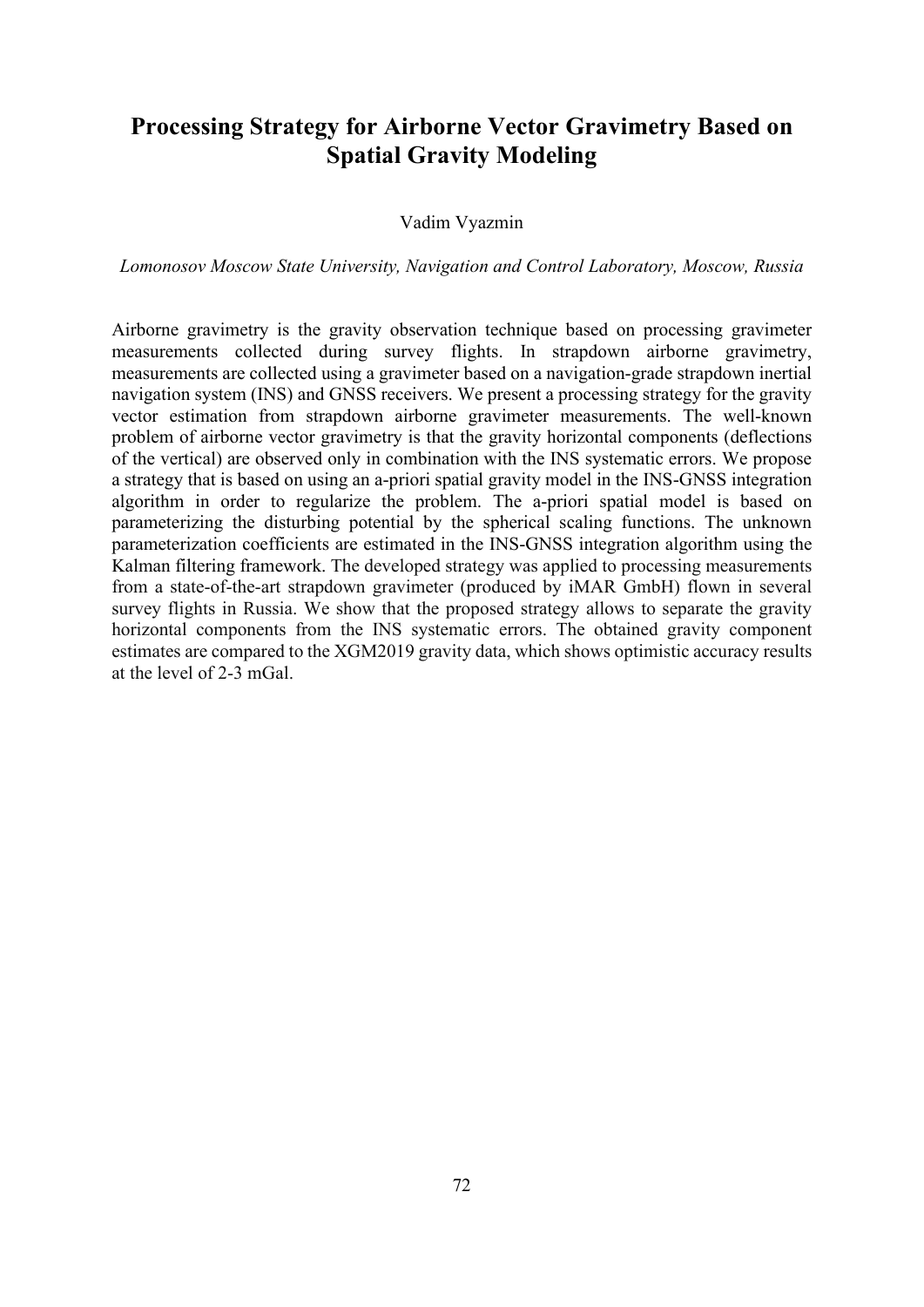# **Measurement-based Perturbation Theory for Parameter Estimation in Differential Equations**

### Peiliang Xu

#### *Disaster Prevention Research Institute, Kyoto University, Uji, Kyoto 611-0011, Japan*

Parameter estimation in differential equations first originated from a paper by Gronwall on Ann Math almost 100 years ago. The method has been currently implemented and used in statistics, chemical engineering and satellite gravimetry and many other areas of science and engineering. Earth's gravitational models have been routinely produced from satellite tracking measurements of CHAMP and/or GRACE types by major institutions worldwide, for example, NASA Goddard Space Flight Center and German Research Center for Geosciences (GFZ). These global gravitational models have found widest possible multidisciplinary applications (hydrology, environmental studies, seismology) in Earth Sciences. The method is essentially implemented by solving the differential equations of the partial derivatives of the orbit of a satellite with respect to the unknown force parameters under the zero initial conditions. We prove that the method, as currently implemented and used in mathematics/statistics, chemistry/physics, and satellite gravimetry, is groundless. In other words, it is mathematically incorrect and physically not permitted. I present three different methods to derive local solutions to the Newton's nonlinear differential equations of motion of satellites, given unknown initial values and unknown force parameters. They are mathematically correct and can be used to estimate unknown differential equation parameters. These solution methods are generally applicable to any differential equations with unknown parameters. I develop the measurement-based perturbation theory and construct global uniformly convergent solutions to the Newton's nonlinear differential equations of motion of satellites, given unknown initial values and unknown force parameters. From the physical point of view, the global uniform convergence of the solutions implies that they are able to exploit the complete/full advantages of unprecedented high accuracy and continuity of satellite orbits of arbitrary length and thus will automatically guarantee theoretically the production of a high-precision high-resolution global standard gravitational models from satellite tracking measurements of any types. In addition, I develop one more alternatve by reformulating the problem of estimating unknown differential equation parameters with unknown initial values and unknown force parameters as a standard condition adjustment model with unknown parameters.

References:

Xu P (2018) Measurement-based perturbation theory and differential equation parameter estimation with applications to satellite gravimetry. Commun Nonlinear Sci Numer Simulat, 59, 515-543. DOI 10.1016/j.cnsns.2017.11.021

Xu P (2008) Position and velocity perturbations for the determination of geopotential from space geodetic measurements. Celest Mech Dyn Astr, 100, 231–249.

Xu P (2009) Zero initial partial derivatives of satellite orbits with respect to force parameters violate the physics of motion of celestial bodies. Sci China Ser D, 52, 562–566.

Xu P (2012) Mathematical challenges arising from earth-space observation: mixed integer linear models, measurement-based perturbation theory and data assimilation for ill-posed problems. Invited talk, joint mathematical meeting of American mathematical society, Boston, January 4–7.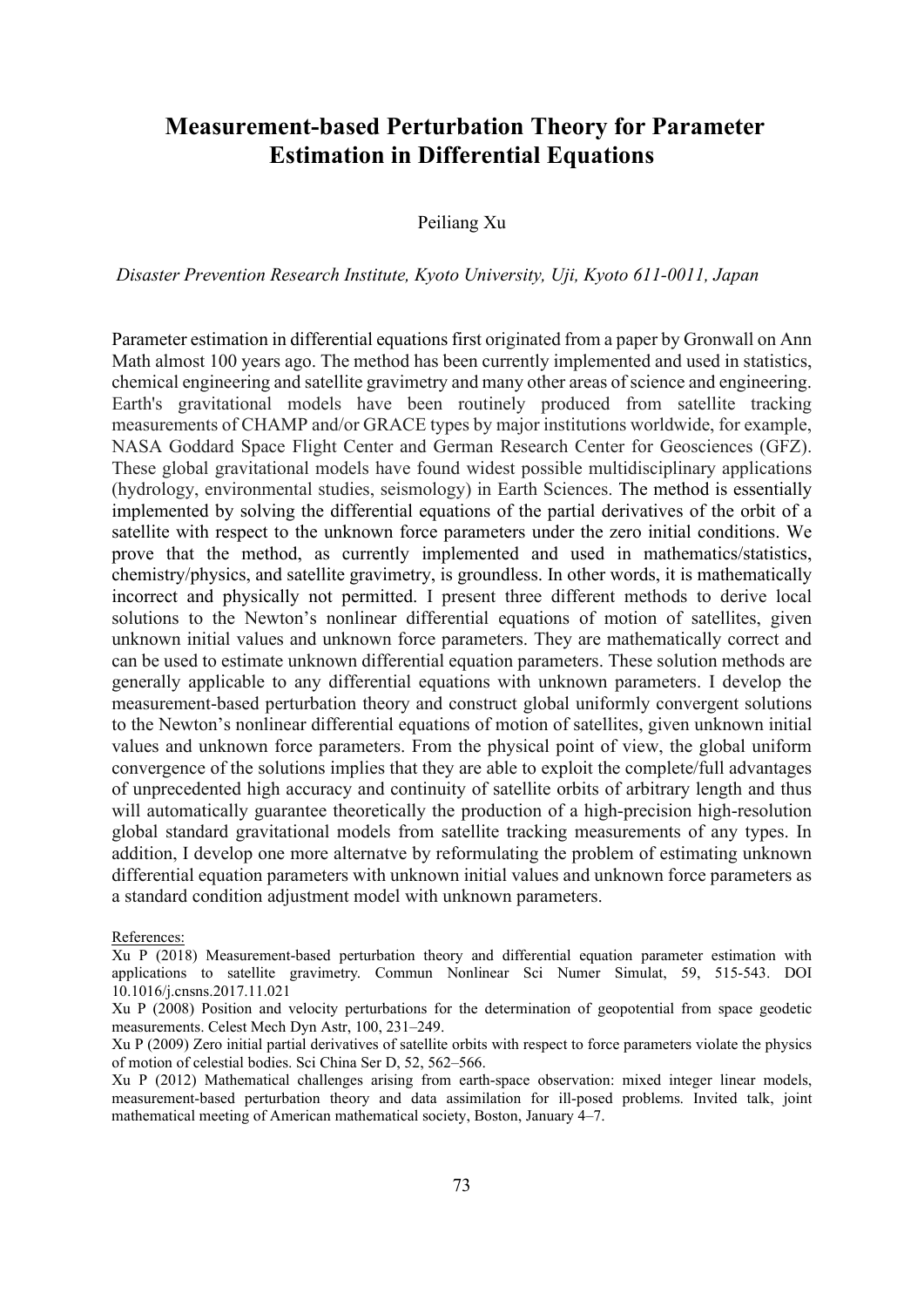# **On Exploiting Big Data From Oil and Gas Industry Social Medias: A Sentiment Analysis of Algerian Data**

Hasna Yazid<sup>1</sup>, Said Gaci<sup>2</sup>

*<sup>1</sup> Department of Computer Science, University of M Hamed Bougerra (UMBB) University Boumerdes, Algeria <sup>2</sup> Sonatrach-Algerian Petroleum Institute (IAP), Boumerdes, Algeria* 

With the rapid increase in the world's population of the Internet, users are connected every day to the Internet, and in particular to social networks. Therefore, digital notoriety today is not taken lightly, it became a necessity. Indeed, in a few minutes, a bad buzz could go viral and spoil the work of companies and brands, swaying their image. The digital image of a company is made up of all the content produced and distributed by it on the web. But even more, it is mainly formed by the content that is posted by the users themselves, on blogs, forums, community platforms, social networks, etc. In fact, it is commonly considered that of what is said about a brand does not come from the brand itself, but acquires great importance. Ereputation is a concept that is developing more and more. Organizations try to better master the concepts and practices associated with e-reputation, in order to follow the rapid evolutions of the web, and the evolution of its online notoriety and oil and gas companies are no exception. In this work, a study applying two methods of sentiment analysis, lexicon based and machine learning is conducted on Algerian dialect from oil and gas social media data. Despite the several difficulties, encountered during this pioneer research in Algerian petroleum industry, related to the lack of data resources (dataset and dictionary of the Algerian dialect), such as: the extraction of data from Social media (Facebook, etc.) as well as the elaboration of the Algerian dictionary considering its diversity and richness, the obtained results are very promising.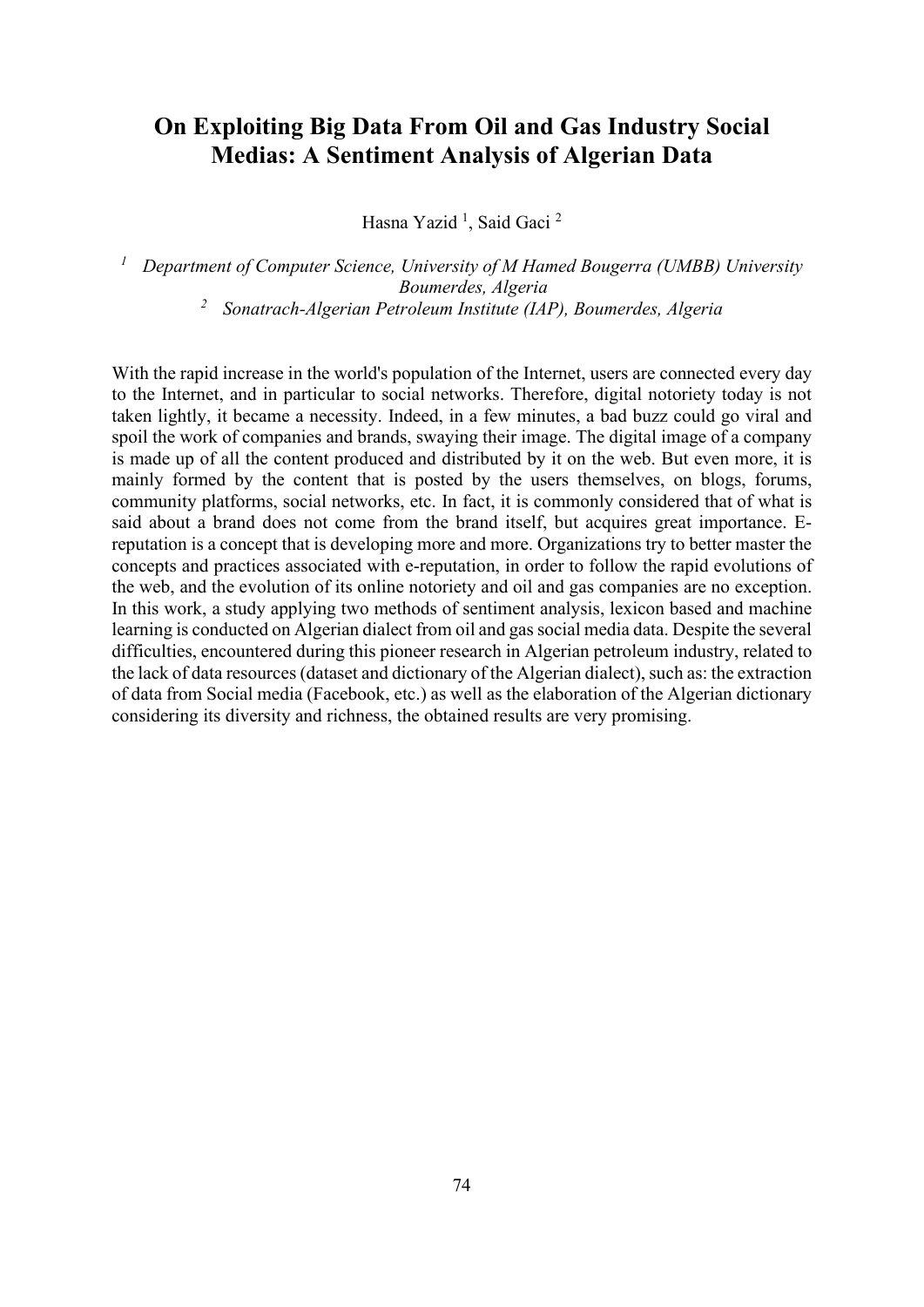### **Mathematical and Numerical Models of Lava Dome Dynamics**

Natalya Zeinalova<sup>1</sup>, Alik Ismail-Zadeh<sup>1</sup>, Oleg Melnik<sup>2</sup>, Igor Tsepelev<sup>3</sup>

*<sup>1</sup> Karslruhe Institute of Technology, Karslruhe, Germany 2 Lomonosov Moscow State University, Moscow, Russia 3 Institute of Mathematics and Mechanics, Russian Academy of Sciences, Yekaterinburg, Russia*

Dome-building eruptions may vary from unthreatening effusion to highly unpredictable and hazardous activity including collapse of domes and associated pyroclastic flow hazards. We analyse the influence of the thermal cooling and the crystal content growth on the lava dome morphology at Volcán de Colima in Mexico during a long dome-building episode lasting from early 2007 to fall 2009 without explosive dome destruction. For this, we develop several mathematical models of lava dome dynamics including the kinetics of crystal content growth, temperature-dependence of melt viscosity, latent heat, and nonlinear heat exchange between the lava and the air. Camera images of the lava dome growth together with recorded volumes of the erupted lava have been used to constrain our numerical models and hence to fit the observation data of the dome growth at Volcán de Colima by nudging model forecasts to observations. We shall present the mathematical models and results of the ongoing modelling.